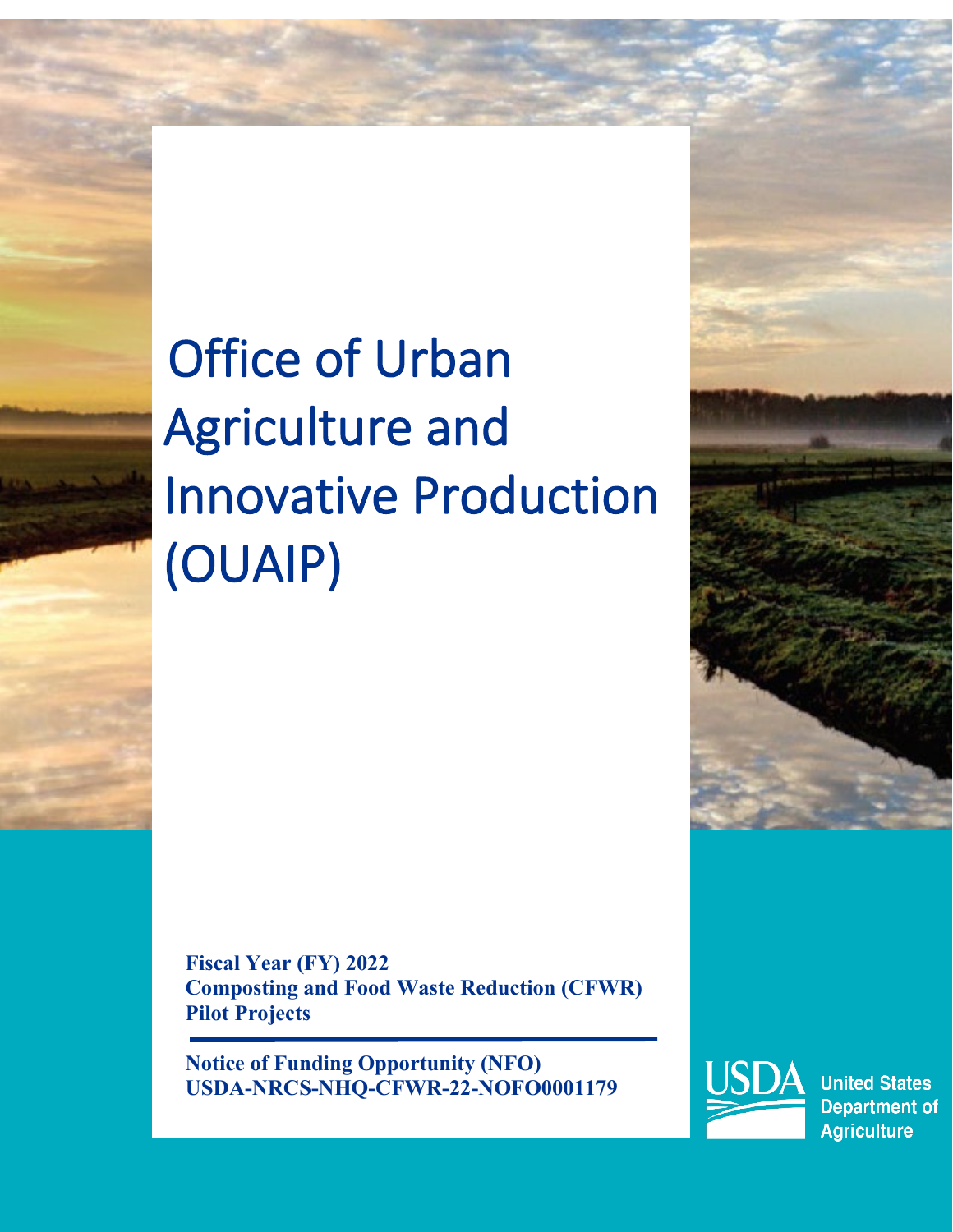#### **Notice of Funding Opportunity (NFO)**

#### **SUMMARY INFORMATION**

**Federal Awarding Agency Name:** U.S. Department of Agriculture, Natural Resources Conservation Service – NHQ – Office of Urban Agriculture and Innovative Production (OUAIP)

**Notice of Funding Opportunity Title:** Composting and Food Waste Reduction (CFWR) Pilot Project

**Notice of Funding Opportunity Number:** USDA-NRCS-NHQ-CFWR-22-NOFO0001179

**Assistance Listing:** This program is listed in the Assistance Listings on [Sam.gov](https://sam.gov/content/home) under 10.935, Urban Agriculture and Innovative Production.

**SAM** is a web-based, government-wide application that collects, validates, stores, and disseminates business information about the federal government's trading partners in support of the contract awards, grants, and electronic payment processes.

#### **Notice of Funding Opportunity (NFO) Summary**

The U.S. Department of Agriculture (USDA), Natural Resources Conservation Service (NRCS), under the OUAIP, is soliciting applications from eligible applicants to host a CFWR pilot project for fiscal year (FY) 2022.

For new users of Grants.gov, see Section D.2 for information about steps required before applying via Grants.gov.

#### **Key Dates**

Applicants must submit their applications through Grants.gov by 11:59 pm Eastern Time on September 1, 2022*.* For technical issues with Grants.gov, contact Grants.gov Applicant Support at 1-800-518-4726 or [support@grants.gov.](mailto:support@grants.gov) Awarding agency staff cannot support applicants regarding Grants.gov accounts.

Please limit questions to those regarding specific information contained in this NFO (such as dates, page numbers, clarification of discrepancies, etc.). Questions related to eligibility or the merits of a specific proposal will not be addressed.

A webinar has been pre-recorded and is available at [https://youtu.be/61kOKn2rzUw](https://gcc02.safelinks.protection.outlook.com/?url=https%3A%2F%2Fyoutu.be%2F61kOKn2rzUw&data=05%7C01%7C%7C63d90fafbdbb4ff5d20208da455b544b%7Ced5b36e701ee4ebc867ee03cfa0d4697%7C0%7C0%7C637898556131443474%7CUnknown%7CTWFpbGZsb3d8eyJWIjoiMC4wLjAwMDAiLCJQIjoiV2luMzIiLCJBTiI6Ik1haWwiLCJXVCI6Mn0%3D%7C3000%7C%7C%7C&sdata=ivhDAZpbIbF6ZfhwpioU6%2FlPWXGRD22bFmcr%2BCnj4us%3D&reserved=0) and the presentation and supporting information are posted in the "Related Documents" tab of this opportunity. The recorded webinar is also available on [https://www.usda.gov/topics/urban/coop](https://www.usda.gov/topics/urban/coop-agreements)[agreements.](https://www.usda.gov/topics/urban/coop-agreements)

The agency anticipates making selections by October 30, 2022 and expects to execute awards by February 08, 2023. These dates are estimates and are subject to change. Note that completing all steps required to apply for a federal award can take some time; the table below represents a general overview of each part of this process. These elements may take more or less time depending on the applicant's individual circumstances.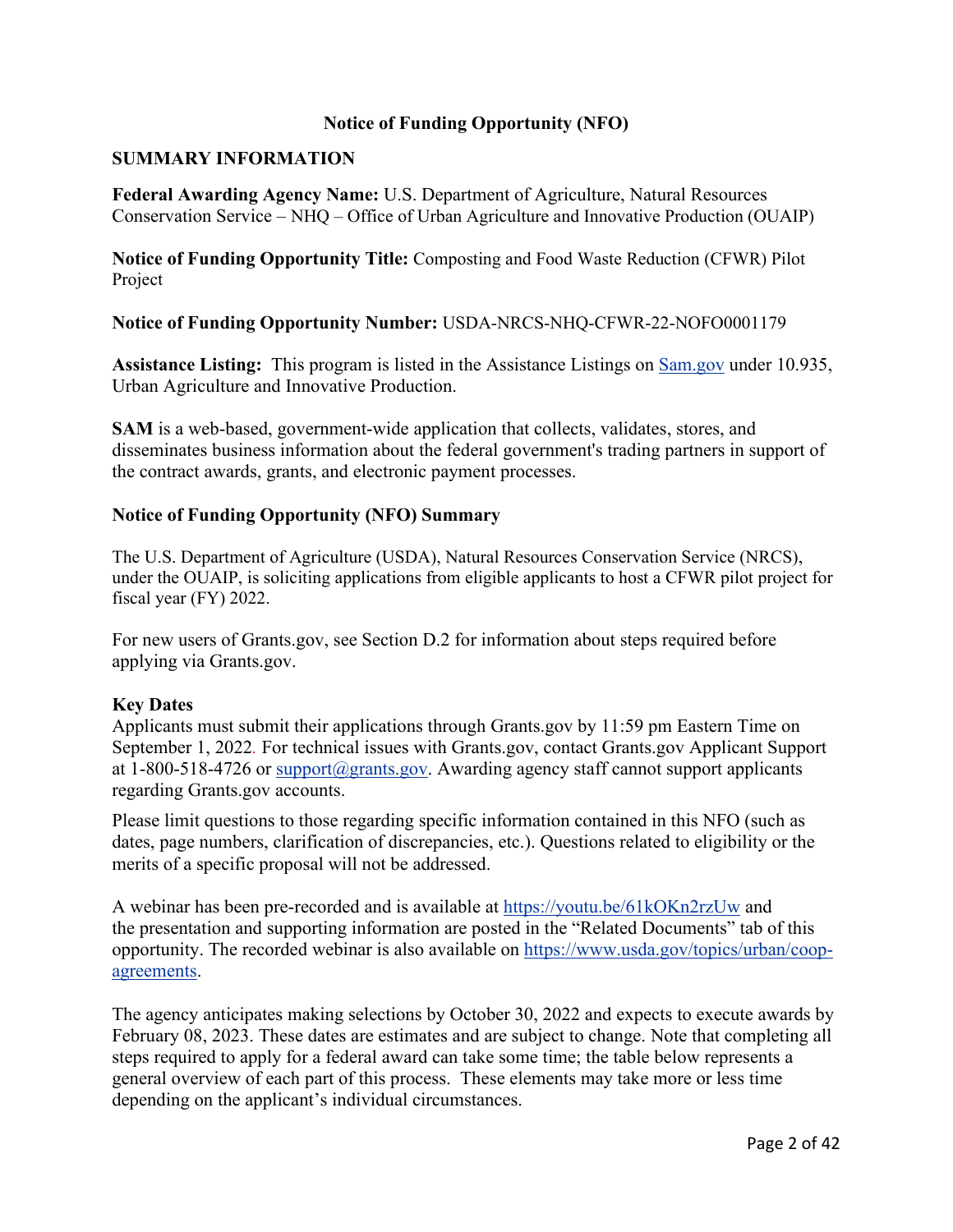| <b>Required Action</b>                                     | Timing                       |
|------------------------------------------------------------|------------------------------|
| Obtain a Tax Identification Number/Employer Identification | Refer to the IRS website for |
| Number (TIN/EIN) from the Internal Revenue Service (IRS)   | applicable timeframes        |
|                                                            |                              |
| Obtain a Unique Entity Identifier (UEI) number             | Refer to SAM.gov for         |
|                                                            | applicable timeframe.        |
|                                                            |                              |
| Register with SAM.gov                                      | Refer to SAM.gov for         |
|                                                            | applicable timeframe.        |
|                                                            |                              |
| Register with Grants.gov, add a profile and authorize an   | Refer to Grants.gov for      |
| Authorized Organization Representative (AOR)               | applicable timeframe.        |
| Submit CFWR application in Grants.gov                      | 9/1/2022                     |
| Applicants notified of selection or non-selection          | 10/30/2022                   |
| Awards executed                                            | 2/08/2023                    |

## **Federal Funding Floor and Ceiling Amounts**

The funding floor for this opportunity is \$45,000, and the funding ceiling is \$300,000. The funding floor means the minimum agreement funding amount for the federal share per agreement awarded. The ceiling is the maximum agreement funding amount for the federal share per agreement awarded. These numbers refer to the total federal share, not any specific budget period.

Projects will be categorized and ranked according to "Project Level" where level is determined according to the federal funding amount requested:

Level 1: \$45,000 - \$90,000 Level 2: \$90,001 - \$300,000

## **Federal Financial Assistance Training**

The funding available through this NFO is Federal financial assistance. Grants 101 Training is highly recommended for those seeking knowledge about Federal financial assistance. The training is free and available to the public at [https://www.cfo.gov/grants-training/](https://www.cfo.gov/grants-training). It consists of five modules covering each of the following topics: 1) laws, regulations, and guidance; 2) financial assistance mechanisms; 3) uniform guidance administrative requirements; 4) cost principles; and 5) risk management and single audit. FPAC agencies also apply federal financial assistance regulations to certain nonassistance awards (e.g., nonassistance cooperative agreements).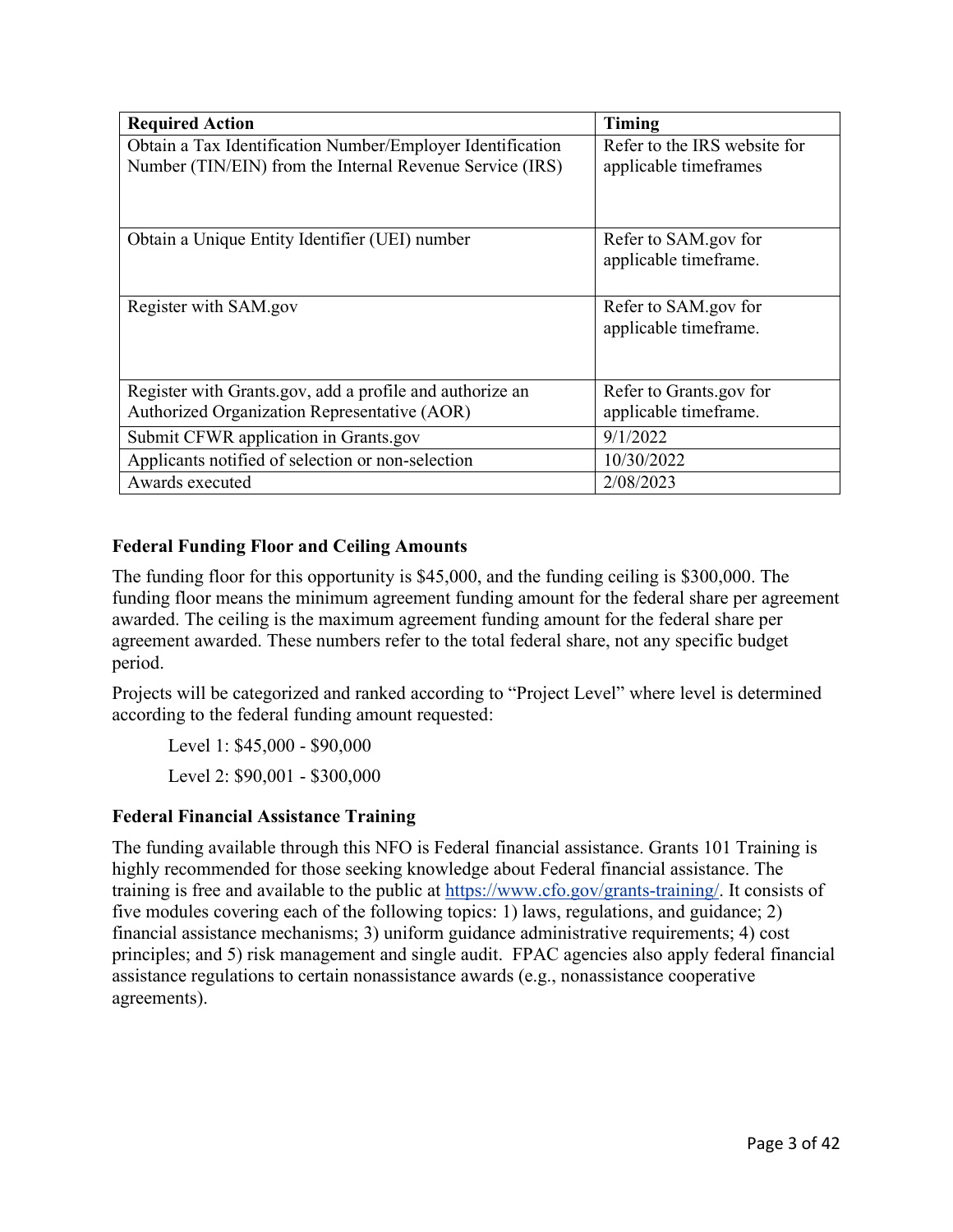# **Table of Contents**

| A.              |    |                                                                      |  |  |  |
|-----------------|----|----------------------------------------------------------------------|--|--|--|
|                 | 1. |                                                                      |  |  |  |
|                 | 2. |                                                                      |  |  |  |
|                 | 3. |                                                                      |  |  |  |
| <b>B.</b>       |    |                                                                      |  |  |  |
|                 | 1. |                                                                      |  |  |  |
| $\mathcal{C}$ . |    |                                                                      |  |  |  |
|                 | 1. |                                                                      |  |  |  |
|                 | 2. |                                                                      |  |  |  |
|                 | 3. |                                                                      |  |  |  |
| D.              |    |                                                                      |  |  |  |
|                 | 1. |                                                                      |  |  |  |
|                 | 2. |                                                                      |  |  |  |
|                 | 3. |                                                                      |  |  |  |
|                 | 4. |                                                                      |  |  |  |
|                 | 5. |                                                                      |  |  |  |
|                 | 6. |                                                                      |  |  |  |
|                 | 7. |                                                                      |  |  |  |
|                 | 8. |                                                                      |  |  |  |
| E.              |    |                                                                      |  |  |  |
|                 | 1. |                                                                      |  |  |  |
|                 | 2. |                                                                      |  |  |  |
|                 | 3. |                                                                      |  |  |  |
|                 | 4. | Awards Over the Simplified Acquisition Threshold (if applicable)  23 |  |  |  |
| F.              |    |                                                                      |  |  |  |
|                 | 1. |                                                                      |  |  |  |
|                 | 2. |                                                                      |  |  |  |
|                 | 3. |                                                                      |  |  |  |
| G.              |    |                                                                      |  |  |  |
| H.              |    |                                                                      |  |  |  |
|                 |    |                                                                      |  |  |  |
|                 |    |                                                                      |  |  |  |
|                 |    |                                                                      |  |  |  |
|                 |    |                                                                      |  |  |  |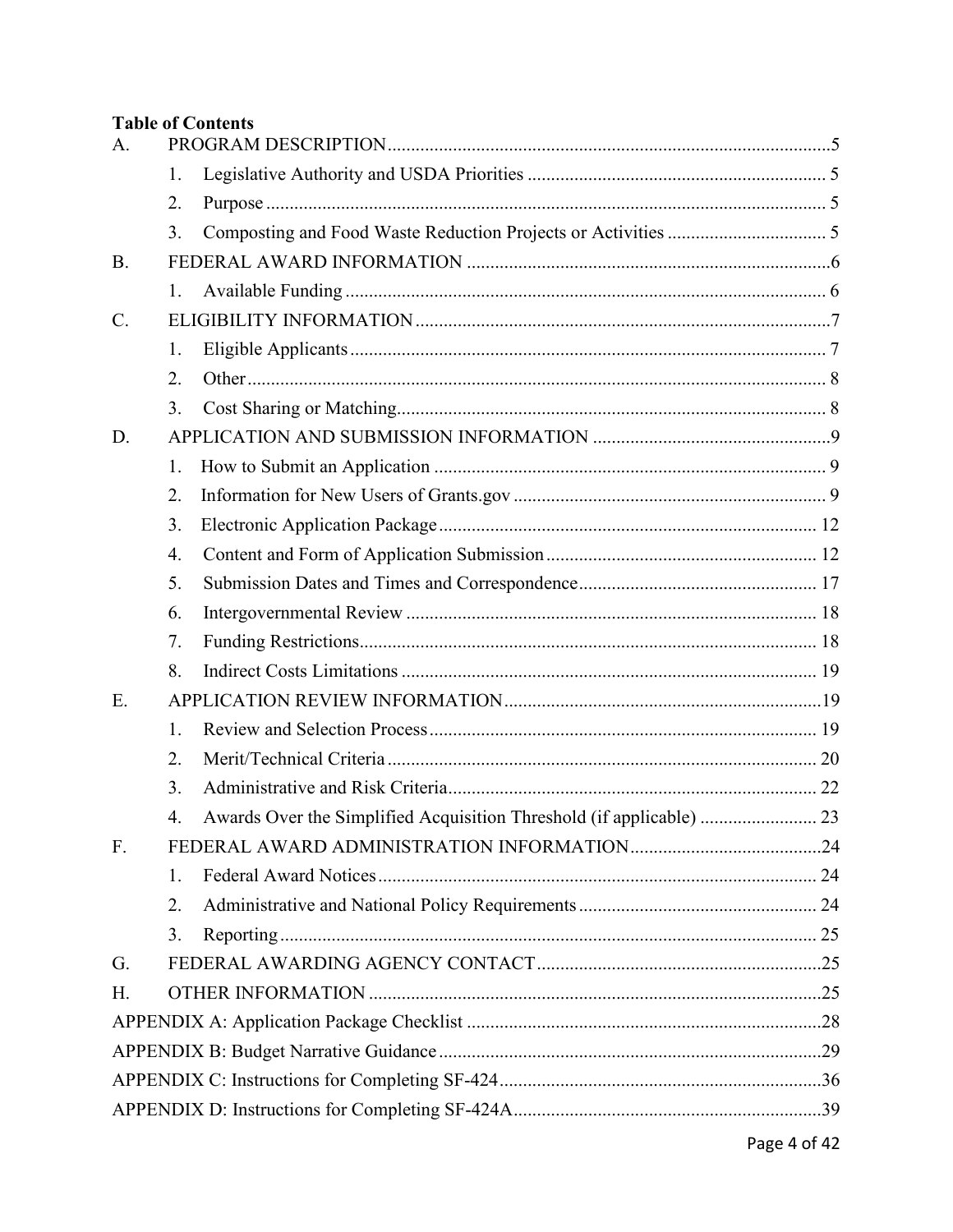# <span id="page-4-0"></span>**A. PROGRAM DESCRIPTION**

#### <span id="page-4-1"></span>**1. Legislative Authority and USDA Priorities**

The Composting and Food Waste Reduction (CFWR) cooperative agreement pilot program is authorized by Section 222 of the Department of Agriculture Reorganization Act of 1994, as added by Section 12302 of the Agriculture Improvement Act of 2018, 7 U.S.C. 6923. Funding was made available by the American Rescue Plan Act of 2021, Public Law 117-2.

The Secretary of Agriculture delegated the authority for the administration of CFWR to the Chief of the Natural Resources Conservation Service (NRCS).

Proposals submitted under this announcement will be reviewed for alignment with executive priorities on climate, equity, and environmental justice. Applicants are encouraged to review [Executive Order 13985,](https://www.whitehouse.gov/briefing-room/presidential-actions/2021/01/20/executive-order-advancing-racial-equity-and-support-for-underserved-communities-through-the-federal-government/) Advancing Racial Equity and Support to Underserved Communities, [Executive Order 14008,](https://www.whitehouse.gov/briefing-room/presidential-actions/2021/01/27/executive-order-on-tackling-the-climate-crisis-at-home-and-abroad/) Tackling the Climate Crisis at Home and Abroad, and [Executive Order](https://www.google.com/search?q=Executive+Order+on+Protecting+Public+Health+and+the+Environment+and+Restoring+Science+to+Tackle+the+Climate+Crisis)  [13990,](https://www.google.com/search?q=Executive+Order+on+Protecting+Public+Health+and+the+Environment+and+Restoring+Science+to+Tackle+the+Climate+Crisis) Protecting Public Health and the Environment and Restoring Science to Tackle the Climate Crisis, to learn more about these critical priorities. Executive orders may be located using the following link - [https://www.federalregister.gov/presidential-documents/executive](https://www.federalregister.gov/presidential-documents/executive-orders)[orders.](https://www.federalregister.gov/presidential-documents/executive-orders)

#### <span id="page-4-2"></span>**2. Purpose**

The purpose of the CFWR program is to enter into cooperative agreements with eligible entities to develop and test strategies for planning and implementing municipal compost plans and food waste reduction plans. Projects can be located in all community types including rural, urban and suburban.

#### <span id="page-4-3"></span>**3. Composting and Food Waste Reduction Projects or Activities**

This program provides financial assistance to municipalities, school districts, counties, local governments, or tribal governments (State-designated Indian Tribes, Federally Recognized Indian Tribal Governments) to carry out activities for one or more of the following purposes. While applicants are encouraged to submit proposals that meet more than one of the objectives below (inclusion of multiple objectives will be considered when ranking proposals), OUAIP will accept proposals that address at least one of the following:

- Generate compost.
- Increase access to compost for agricultural producers.
- Reduce reliance on, and limit the use of, fertilizer.
- Improve soil quality.
- Encourage waste management and permaculture business development.
- Increase rainwater absorption.
- Reduce municipal food waste; and
- Divert residential and commercial food waste from landfills.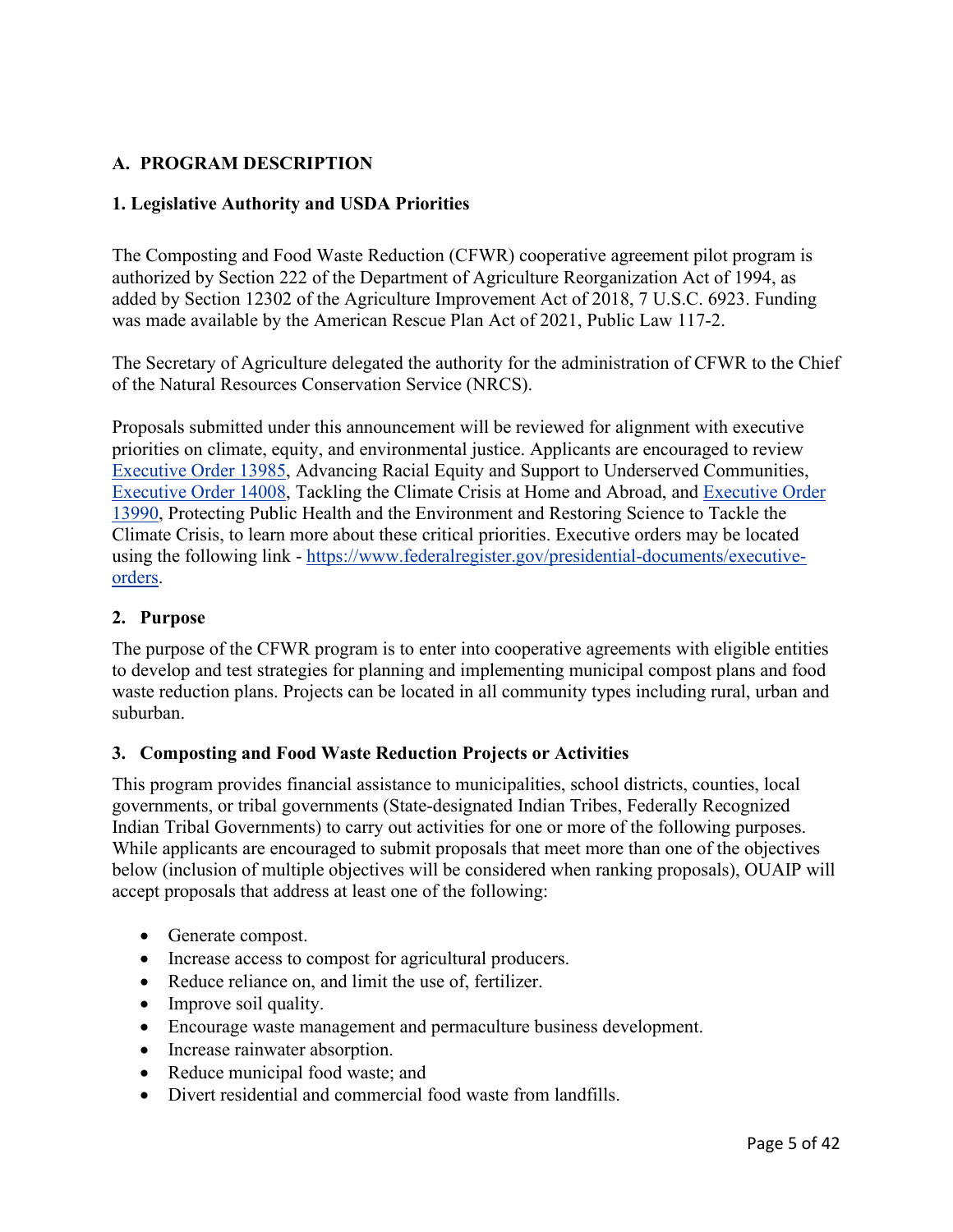In addition to meeting one or more of the above purposes applicants are encouraged to align their project proposals to address priorities on environmental justice, racial equity, climate, invest in disadvantaged communities and climate smart agricultural practices.

Priority will be given for each of the following elements that are included in a project:

- Anticipate or demonstrate economic benefits for the targeted community;
- Incorporate plans to make compost easily accessible to agricultural producers, including community gardeners, school gardens, and producers;
- Integrate food waste reduction strategies, including innovative food recovery efforts such as, but not limited to, food gleaning, storage, and preservation techniques; and
- Include a robust plan that describes collaboration with multiple partners.

Applicants should refer to the Merit/Technical Criteria section of this announcement for a complete description of evaluation and scoring criteria for proposals.

# <span id="page-5-0"></span>**B. FEDERAL AWARD INFORMATION**

#### <span id="page-5-1"></span>**1. Available Funding**

#### **a. Estimated Funding**

The federal funding agency will award approximately \$10,200,000 through this opportunity. However, the agency retains the discretion to award a larger or lesser amount.

#### **b. Start Dates and Performance Periods**

Applicants should plan their projects based on an estimated project start date of February 08, 2023 and be two (2) years in duration. Applicants are expected to achieve project deliverables and close out activities within the grant period specified.

#### **c. Number of Awards**

There is no commitment by NRCS to make a specific number of awards.

## **2. Type of Award**

#### **a. Type of Federal Award**

This announcement plans to award cooperative agreement(s) pursuant to this opportunity.

The Agency will be substantially involved in the work performed under the agreement and may undertake activities, where applicable, as follows:

- 1) Authority to suspend work if specifications or work statements are not met
- 2) Authority to review and approve one stage of work before another may begin
- 3) Review and approval of substantive provisions of proposed subawards or contracts beyond existing Federal policy
- 4) Project monitoring to allow specified kinds of direction or redirection of the work because of interrelationships with and impacts on other projects
- 5) Review and approval of key personnel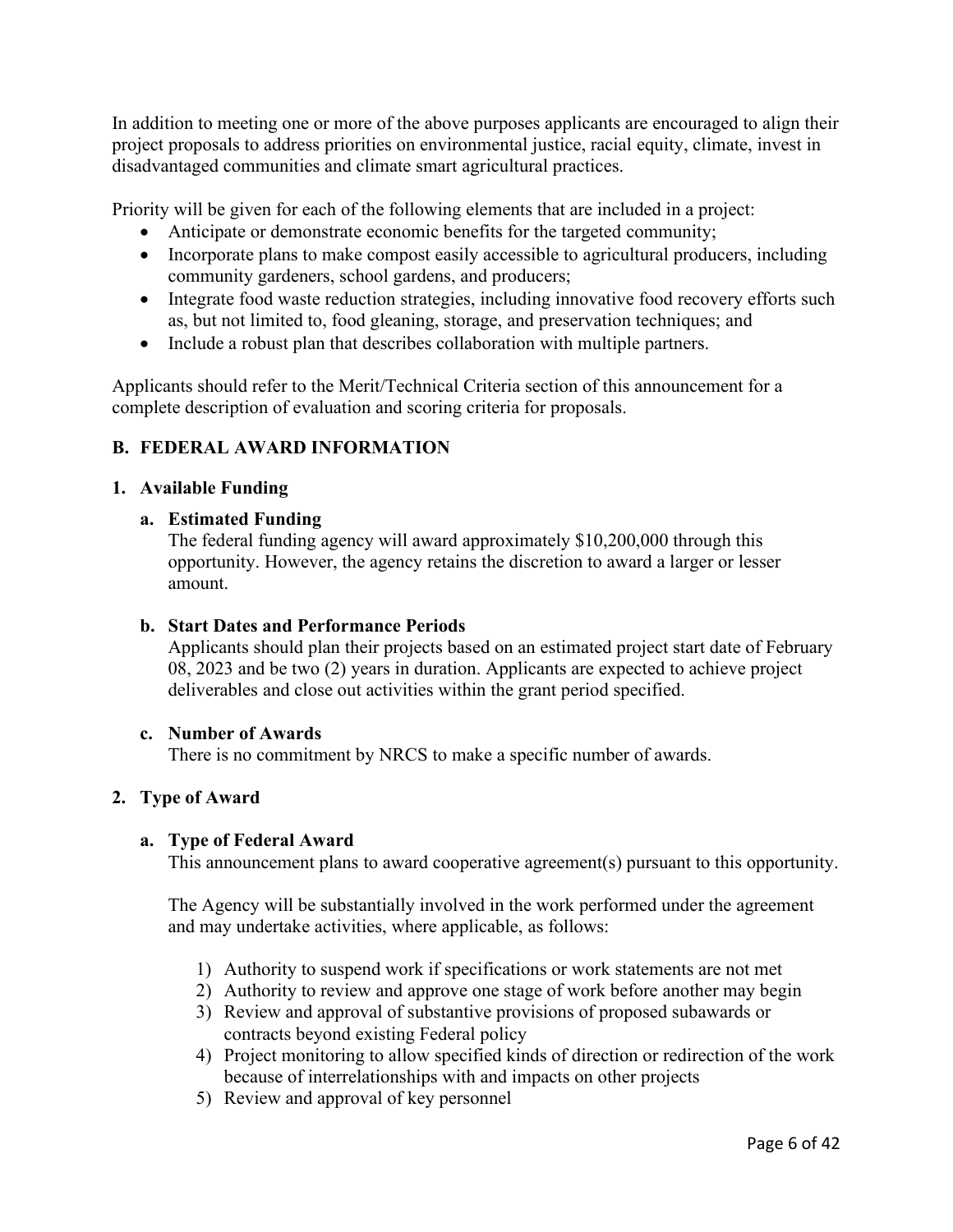6) Direct agency operational involvement or participation during the activity

NRCS will have the following responsibilities:

- 1) Connect pilot projects with other USDA agencies such as, but not limited to the Economic Research Service (ERS); National Institute of Food and Agriculture (NIFA); the Office of the Chief Economist (OCE); and other Federal partners (e.g., U.S. Environmental Protection Agency (EPA)) to collaborate on project activities and outcomes that contribute to the U.S. Food Loss and Waste 2030 goal [\(https://www.usda.gov/foodlossandwaste/champions\)](https://www.usda.gov/foodlossandwaste/champions);
- 2) Coordinate and convene the CFWR pilot project team(s) to collaborate with other Federal Government, regional, institution, state, and local experts. This collaboration will focus on information dissemination and project strategy implementation of the objectives related to CFWR as characterized above in the project description; and
- 3) Gather project data (i.e., methods, results, and derived benefits, including data on weight of food waste diverted from landfills and compost created) for evaluation and dissemination to increase access to, and solutions for, composting and municipal food waste reduction across the United States.

#### **b. Procurement Contracts**

The agency does not expect to award procurement contracts associated with this NFO.

#### **c. Eligibility of Renewal or Supplemental Project Applications**

Applications for renewal or supplementation of existing projects are eligible to compete with applications for new Federal awards. An application for renewal means an application submitted to continue an existing CFWR (formerly "Community Compost and Food Waste Reduction", CCFWR) agreement that meets the objectives and requirements of this NFO. An application for supplementation of an existing project means an application to add components to an existing agreement so that it would meet the objectives and requirements in this NFO. Applications for renewal or supplementation cannot exceed the two-year project window required for all applications under this funding announcement. Such applications should include the most recent progress report for any existing project. Refer to section D(4) for more information about the elements required in a complete application package.

#### <span id="page-6-0"></span>**C. ELIGIBILITY INFORMATION**

#### <span id="page-6-1"></span>**1. Eligible Applicants**

Applicants and applications must meet eligibility criteria by the application deadline to be considered for award. Eligible applicant type is determined under 7 U.S.C. 6923. Applicant entities identified in the SAM.gov exclusions database as ineligible, prohibited/restricted, or excluded from receiving Federal contracts and certain Federal assistance and benefits will not be considered for Federal funding, as applicable to the funding being requested under this Federal program (2 CFR 200.206(d)).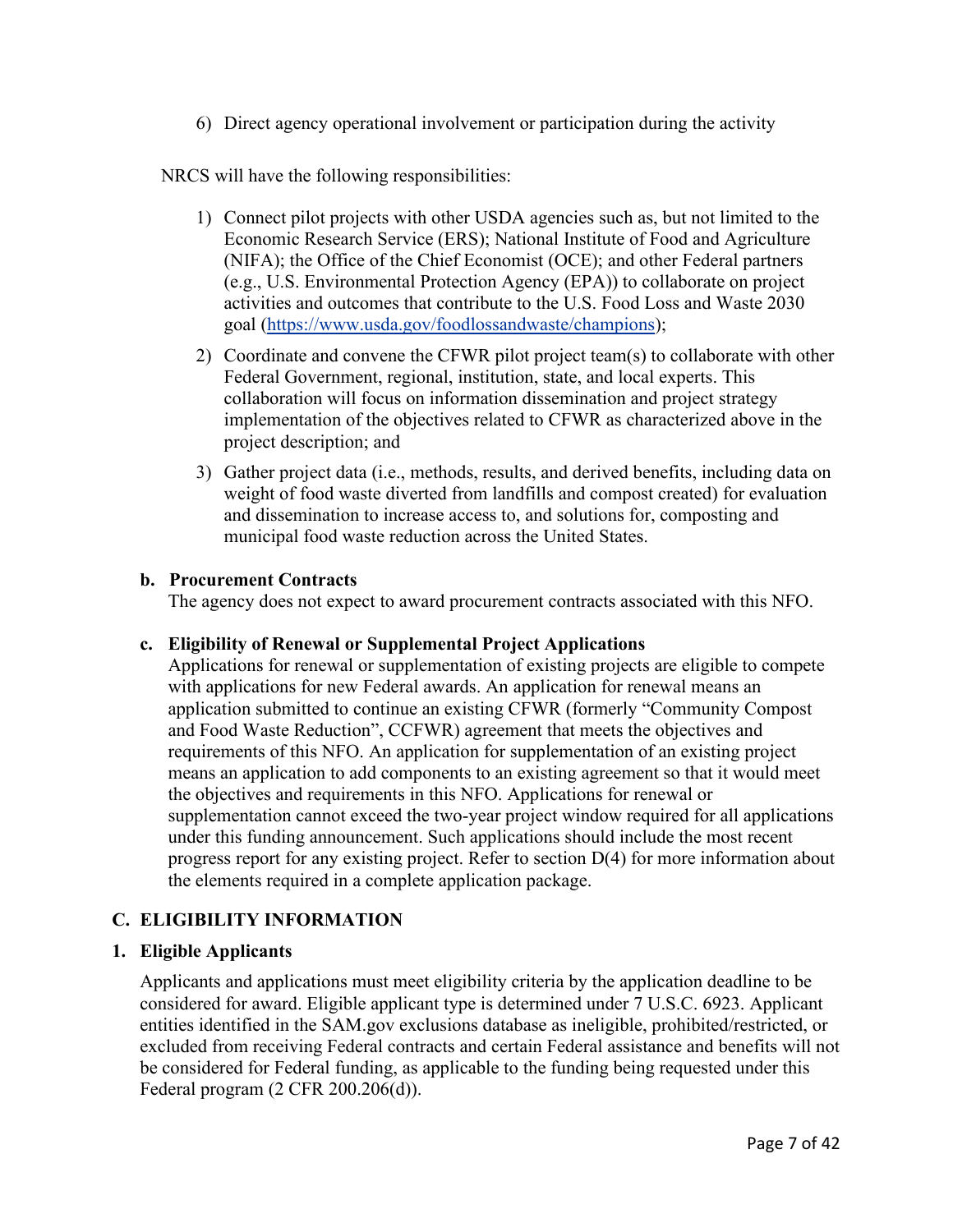Eligibility for this opportunity is limited to the following entity types:

- a. City or township governments
- b. County governments
- c. Independent School Districts
- d. State-designated Indian Tribes
- e. Native American tribal governments (Federally recognized)
- f. Native American tribal organizations (other than Federally-recognized tribal governments)
- g. Special district governments
- h. Municipal Governments

State designated Indian Tribes should select "Native American tribal organizations (other than Federally recognized tribal governments) when completing the SF-424 block 9.

Municipal Government should select "Other" and enter "municipal government" when completing the SF-424 block 9.

Applicants located within the 50 United States, the District of Columbia, the Caribbean Area (Puerto Rico and the U.S. Virgin Islands), the Pacific Islands Area (Guam, American Samoa, and the Commonwealth of the Northern Mariana Islands) are eligible.

#### <span id="page-7-0"></span>**2. Other**

Any award made pursuant to this NFO will be made to a single entity. Applicants that apply as "partnerships" or other similar groupings must clearly describe the relationship between the applicant and the partner entities. In all but exceptional cases, it must be reflected in the award as an awardee/sub awardee relationship.

An applicant organization **may** submit more than one application as long as each proposal is for a different project or is proposing different approaches. In the case of applications submitted as revisions or corrections to a previously submitted application under this NFO, the agency will consider the last application submitted prior to the established deadline.

Awards made pursuant to this NFO are not Farm Bill incentive contracts; therefore, agricultural producers receiving a payment through participation in a project awarded under this NFO are not subject to Farm Bill eligibility requirements such as 7 CFR Part 12 and 7 CFR Part 1400.

**RESEARCH PROPOSALS WILL NOT BE ACCEPTED OR CONSIDERED.** "Research" is defined as a systematic study directed toward fuller scientific knowledge or understanding of the subject studied. A "research proposal" is one where the primary objective is such study and variables are unknown.

#### <span id="page-7-1"></span>**3. Cost Sharing or Matching**

This NFO requires applicants to provide a minimum cost share of 25 percent of the federal share awarded. Applications that do not include the required level of cost-sharing will be ineligible for award. Cost sharing may be achieved with contributions of cash, services,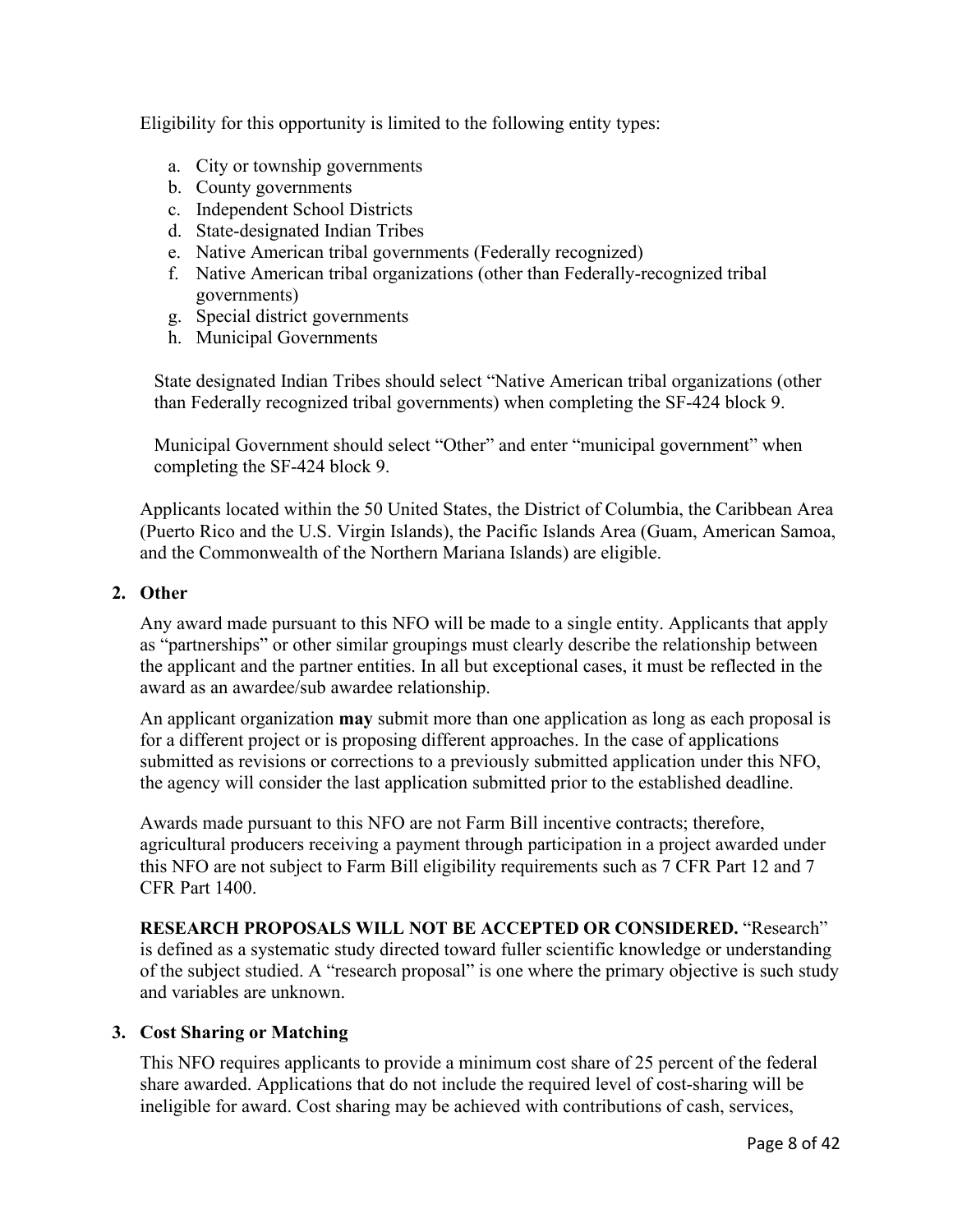materials, equipment, or other in-kind contributions, which may be provided by the applicant or a third party. The following are examples of the appropriate level of cost-share for a given federal award amount.

| <b>Federal Share</b> | Cost Share Min |                           |
|----------------------|----------------|---------------------------|
| Requested            | (25%)          | <b>Total Project Cost</b> |
| 45,000.00            | 11,250.00      | 56,250.00<br>S            |
| 300,000.00           | 75,000.00      | 375,000.00                |

Refer to Section D of this NFO for information about any required submittals related to cost share or match requirements. While the pace of cost-sharing may vary throughout the award period, the agency will actively monitor cost-sharing levels as it receives payment requests to ensure the total cost sharing requirement is met by the award's period of performance end date. Additional details about cost sharing or contributions are located at 2 CFR 200.306.

# <span id="page-8-0"></span>**D. APPLICATION AND SUBMISSION INFORMATION**

#### <span id="page-8-1"></span>**1. How to Submit an Application**

Applications must be submitted electronically through [Grants.gov](https://www.grants.gov/) (see Section D.2. of this opportunity). Submissions must be received by the time and date due referenced under "Key Dates" in this document. Late submissions will not be reviewed or considered. The agency will rely on the Grants.gov system-generated date and time of submission receipt documentation to determine if the application was submitted prior to the established deadline.

## <span id="page-8-2"></span>**2. Information for New Users of Grants.gov**

#### **a. Overview**

While a Grants.gov account is not required to download a NFO and related documents, it is required to submit an application. If your organization has never submitted an application via Grants.gov, please be aware that there are several steps you must take to register your organization before you can submit an application. **Completing those steps can take a significant amount of time, so please plan accordingly.**

For information about the Grants.gov pre-award phase of the grant lifecycle see [https://www.grants.gov/web/grants/learn-grants/grants-101/pre-award-phase.html.](https://www.grants.gov/web/grants/learn-grants/grants-101/pre-award-phase.html)

#### **b. Register to Apply through Grants.gov**

Carefully review the registration steps and gather information requested prior to beginning the registration process to avoid last-minute searches for required information. For assistance with the registration process, contact Grants.gov Applicant Support at 1- 800-518-4726 or [support@grants.gov.](mailto:support@grants.gov)

Organizations must complete all steps to register (steps c.i. through c.v. below). Complete organization instructions are included on Grants.gov here: [https://www.grants.gov/web/grants/applicants/organization-registration.html.](https://www.grants.gov/web/grants/applicants/organization-registration.html)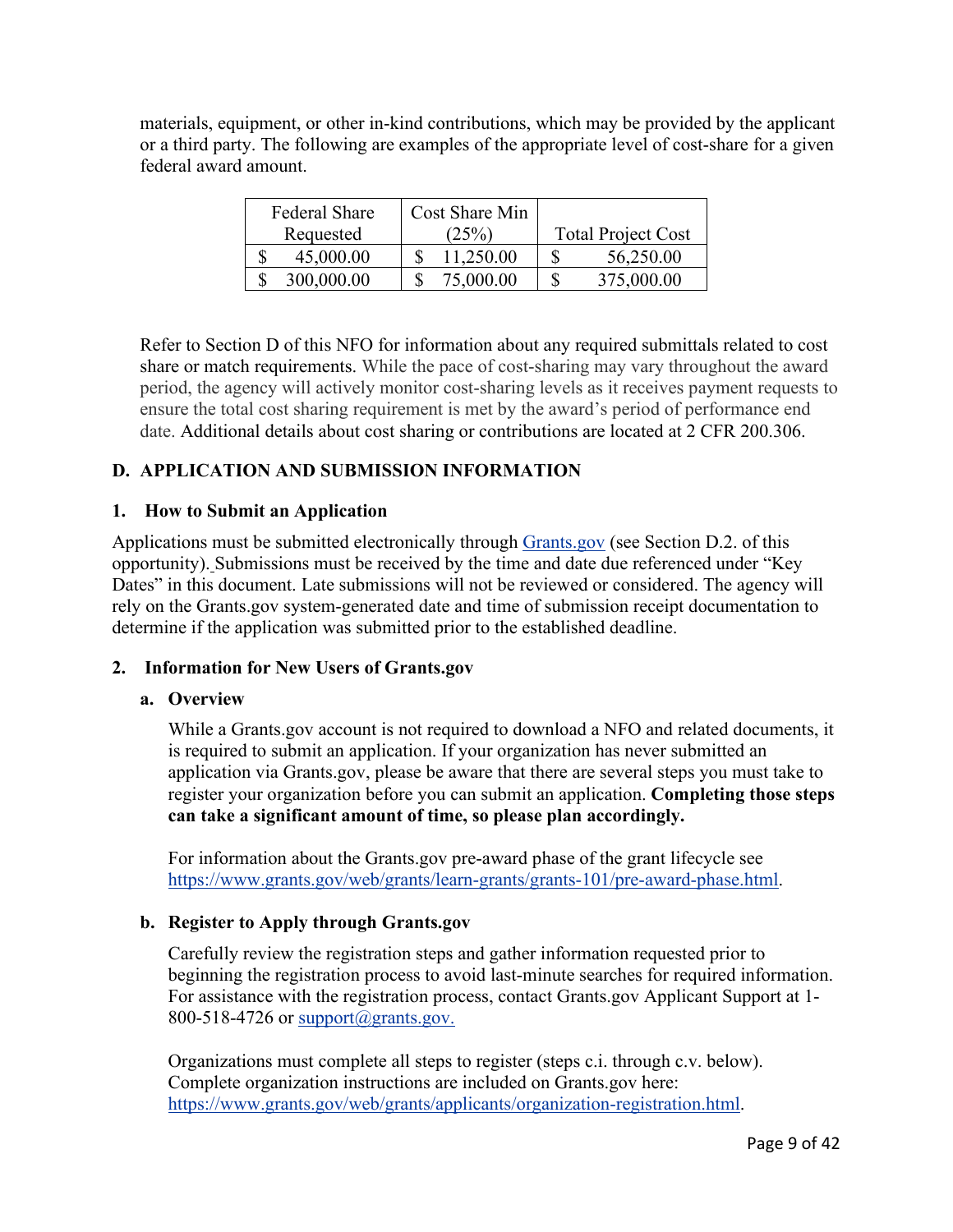Although creating a Grants.gov account online can take only minutes, SAM registrations may take several weeks. Therefore, organizations should begin the process early to ensure they have sufficient time to complete registration and meet required application submission deadlines.

Individuals are not subject to the Unique Entity Identifier (UEI)/DUNS or SAM requirement and may begin with step iii., Create a Grants.gov Account, listed below. (Note: Individuals are not eligible for all opportunities.)

## **c. Steps to Register:**

- i. *Obtain a DUNS Number or UEI:* All entities applying for funding must have a Data Universal Numbering System (DUNS) Number from Dun & Bradstreet (D&B) or a UEI issued by SAM.gov. Applicants must enter the DUNS Number/UEI in the data entry field labeled "UEI" on the SF-424 form.
- ii. *Register with SAM:* (Note: this process may take two to three weeks) All organizations must register with System for Award Management (SAM) to apply online through Grants.gov. SAM registration must be renewed annually. Part of the SAM registration process includes designating an Electronic Business Point of Contact (EBiz POC). **The EBiz POC plays an integral part in the organization's Grants.gov registration and application process.** The individual in that role must authorize all other roles in Grants.gov. For more detailed instructions for registering with SAM, refer to [https://www.grants.gov/web/grants/applicants/organization-registration/step-2-register](https://www.grants.gov/web/grants/applicants/organization-registration/step-2-register-with-sam.html)[with-sam.html](https://www.grants.gov/web/grants/applicants/organization-registration/step-2-register-with-sam.html)
- iii. *Create a Grants.gov Account:* From the Grants.gov webpage [\(https://www.grants.gov/\)](https://www.grants.gov/), click "Register" in the top right-hand corner and follow the on-screen instructions or refer to the detailed instructions at <https://www.grants.gov/web/grants/applicants/registration.html>
	- iv. *Add an Organization Applicant Profile to a Grants.gov Account:* A profile in Grants.gov corresponds to a single applicant organization the user represents (i.e., an applicant) or an individual applicant. If you work for or consult with multiple organizations and have a profile for each, you may log in to one Grants.gov account to access all your grant applications. To add an organizational profile to your Grants.gov account, enter the DUNS Number/UEI for the organization in the UEI (Unique Entity Identifier) field while adding a profile. For more detailed instructions about creating a profile on Grants.gov, refer to

<https://www.grants.gov/web/grants/applicants/registration/add-profile.html>

v. *EBiz POC Authorized Profile Roles:* After you register with Grants.gov and create an Organization Applicant Profile, you must establish roles for individuals in the organization. The Authorized Organizational Representative (AOR) role is critical; it gives an individual permission to complete and submit applications on behalf of the organization. (Please be aware that the EBiz POC and the person with AOR Role cannot be the same individual; they must be different people.) Without this role, the organization cannot submit any applications. The request for role assignment will be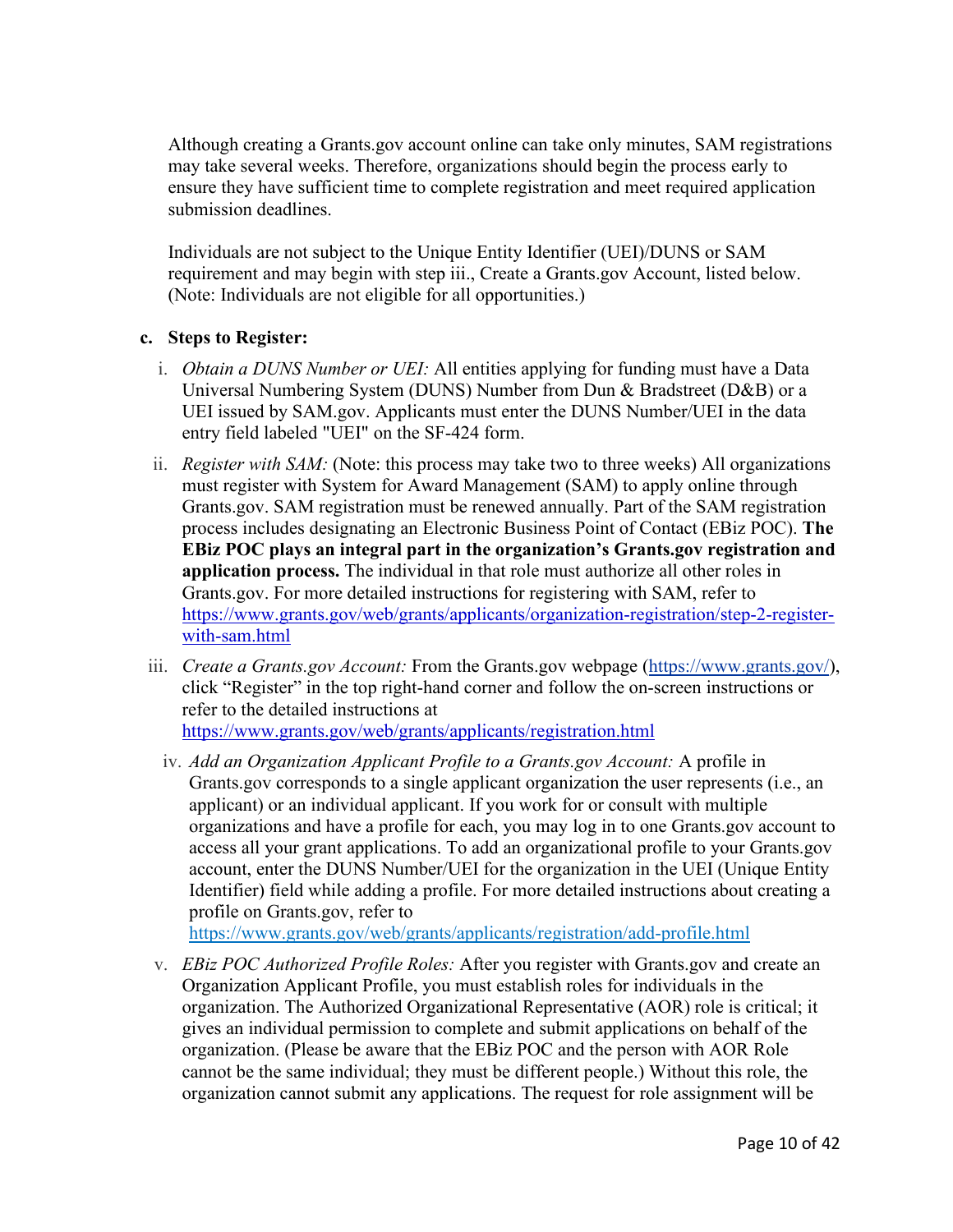routed to the organization's EBiz POC for approval. Once approved, the AOR can submit an application online. For more detailed instructions about creating a EBiz POC authorized profile on Grants.gov, refer to <https://www.grants.gov/web/grants/applicants/registration/authorize-roles.html>

For instructions about tracking your role request, go to

<https://www.grants.gov/web/grants/applicants/registration/track-role-status.html>

#### **d.** *Electronic Signature*

When applications are submitted through Grants.gov, the name of the organization applicant with the AOR role that submitted the application is inserted into the signature line of the application, serving as the electronic signature. Please be aware that the EBiz POC and the person with AOR Role cannot be the same individual; they must be different people. The EBiz POC **must** authorize people who are able to make legally binding commitments on behalf of the organization as a user with the AOR role. **This step (see step c.v. above) is often missed, and it is crucial for valid and timely submissions.**

#### **e. Workspace**

Workspace is a shared, online environment where members of a grant team may simultaneously access and edit different webforms within an application. For each NFO, you can create individual instances of a workspace. An applicant can start an application in Workspace and return to work on it later within Workspace.

#### **f. Apply for an Opportunity**

Below is an overview of applying on Grants.gov. For complete instructions on how to apply for opportunities, refer to

<https://www.grants.gov/web/grants/applicants/workspace-overview.html>

- i. Create a Workspace: Creating a workspace allows you to complete an application online and route it through your organization for review before submitting.
- ii. Complete a Workspace: Add participants to the workspace to work on the application together, complete all the required forms online or by downloading PDF versions, and check for errors before submission. The Workspace progress bar will display the status of your application process as you apply. As you apply using Workspace, you may click the blue question mark icon near the upper-right corner of each page to access context-sensitive help.
	- Adobe Reader: If you decide not to apply by filling out webforms you can download individual PDF forms in Workspace. The individual PDF forms can be downloaded and saved to your local device storage, network drive(s), or external drives, then accessed through Adobe Reader.

NOTE: Visit the Adobe Software Compatibility page on Grants.gov to download the appropriate version of the software at [https://www.grants.gov/web/grants/applicants/adobe-software](https://www.grants.gov/web/grants/applicants/adobe-software-compatibility.html)[compatibility.html](https://www.grants.gov/web/grants/applicants/adobe-software-compatibility.html)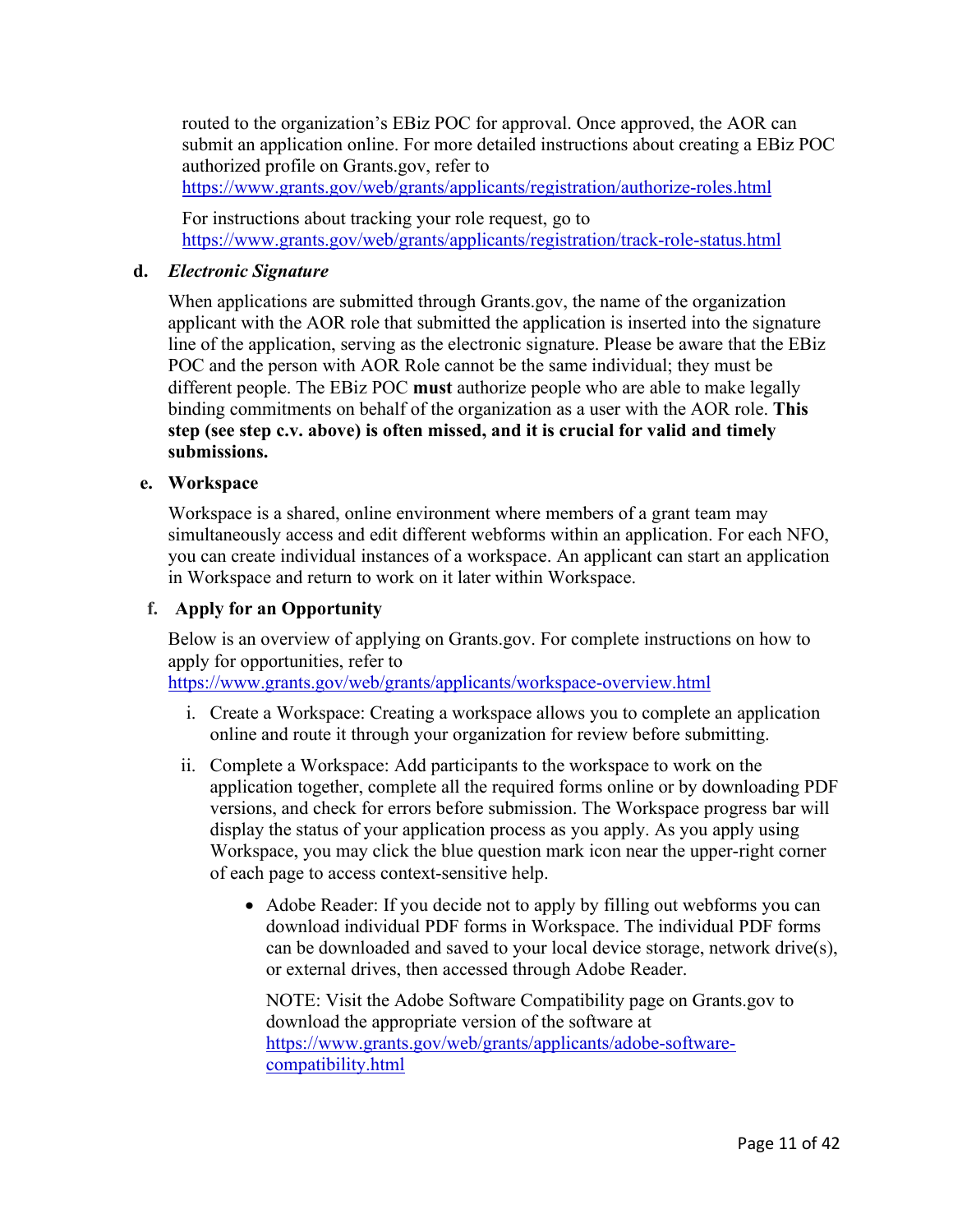- Mandatory Fields in Forms: In the forms, you will note fields marked with an asterisk and a different background color. These fields are mandatory fields that must be completed to successfully submit your application.
- Complete SF-424 Fields First: The forms are designed to fill in common required fields across other forms, such as the applicant name, address, and DUNS Number/UEI. Once it is completed, the information will transfer (i.e., prepopulate) to the other forms.
- iii. Submit a Workspace: An application may be submitted through workspace by clicking the "Sign and Submit" button on the "Manage Workspace" page, under the "Forms" tab. Grants.gov recommends submitting your application package at least 24-48 hours prior to the close date to provide you with time to correct any potential technical issues that may disrupt the application submission.
- iv. Track a Workspace Submission: After successfully submitting a workspace application, a Grants.gov Tracking Number (GRANTXXXXXXXX) is automatically assigned to the application. The number will be listed on the "Confirmation" page that is generated after submission. Using the tracking number, access the "Track My Application" page under the "Applicants" tab or the "Details" tab in the submitted workspace.

For additional training resources, including video tutorials, refer to <https://www.grants.gov/web/grants/applicants/applicant-training.html>

## <span id="page-11-0"></span>**3. Electronic Application Package**

Applicants interested in applying in response to this NFO must submit it via Grants.gov; the agency **will not** accept applications submitted via email or any other method. Applicants are urged to submit early to the Grants.gov system.

For technical issues with Grants.gov, contact Grants.gov Applicant Support at 1-800-518-  $4726$  or support $@$ grants.gov. Awarding agency staff cannot support applicants regarding Grants.gov accounts.

## **Address to Request Application Package**

All information necessary to apply for this opportunity is included in the [Grants.gov](http://www.grants.gov/) opportunity announcement.

# <span id="page-11-1"></span>**4. Content and Form of Application Submission**

The agency may choose not to consider applications that fail to comply with the required content, format, and page limits, or those that are incomplete.

Formatting requirements are as follows:

- Each page must be numbered and have one-inch margins.
- The text must be single spaced and typed in a standard typeface (e.g., Times New Roman, Arial, Courier) with no smaller than 12-point font.

To be considered for funding under this opportunity, an application must contain all documents in a-g below.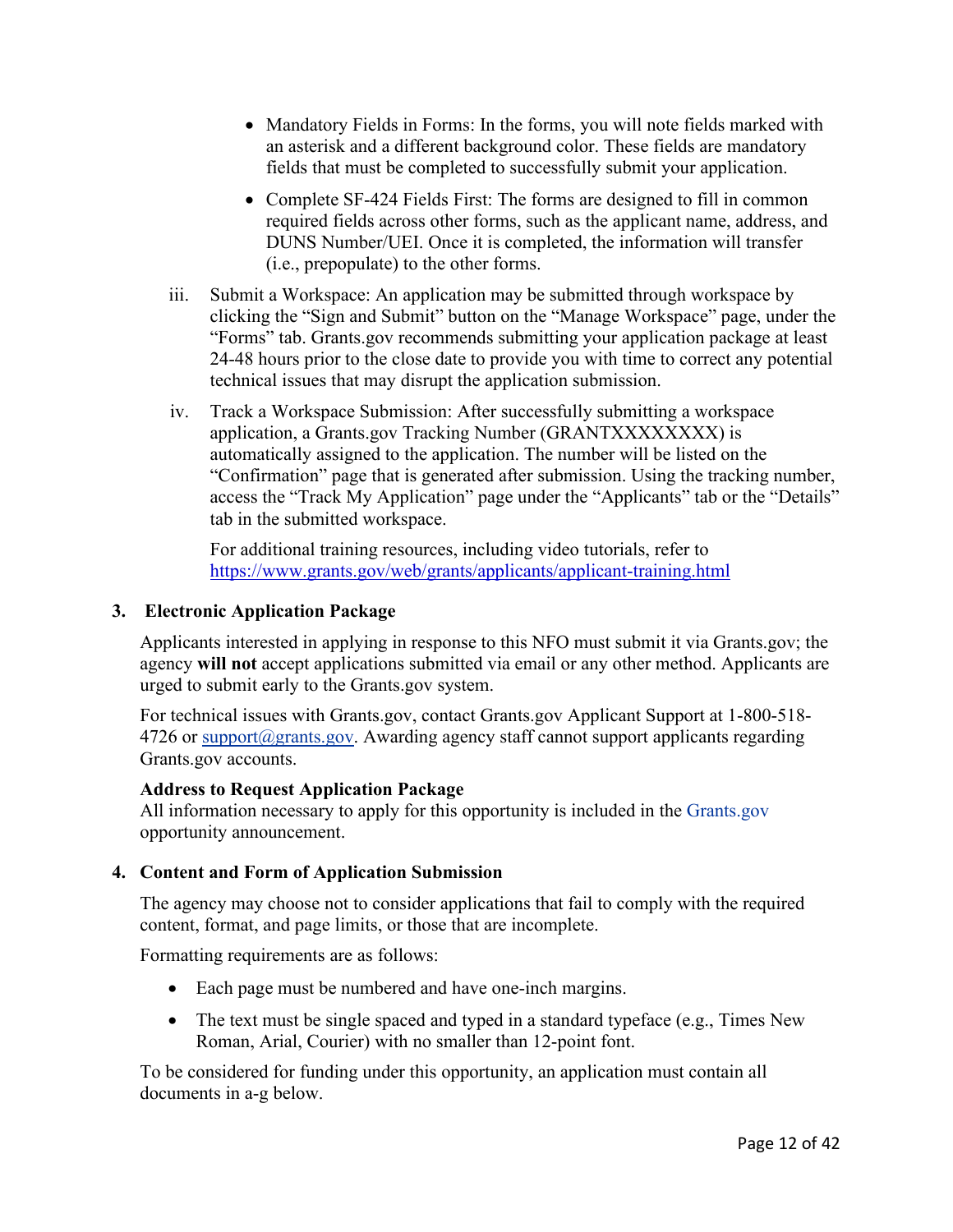#### **a. Project Abstract (1-page maximum)**

Provide a descriptive title for your project. Then, present a statement of need or assessment of the problem. Define the target audience and end users of this project. Define the composting and food waste reduction goals in the targeted area. Describe how this project will initiate or build upon or expand related work or programs. The summary should also include the relevance of the project to the purpose (see section A.) and priorities of CFWR.

#### **b. Project Narrative (15-page maximum)**

The Project Narrative must cover all activities proposed to be carried out with both the federal and non-federal matching funds.

#### **Project Narratives must contain headings 1 through 6 in the order listed below and must respond to each of the points included under each heading.**

**1. Introduction:** Describe the applicant organization in terms of its location, demographics, and community served. Describe past and current involvement with developing and testing strategies for planning and implementing municipal food waste reduction and compost plans. Present a statement of need or assessment of the problem in the targeted community. Describe your approach to solving existing problems and concerns related to reducing food waste and increasing community compost.

**2. Goals and Objectives:** Describe the over-arching goal of your project and list any supporting objectives that may accomplish this goal. Describe the anticipated impact of this project on Executive Priorities including climate, equity, and environmental justice. This element may include, but is not limited to: participation by [historically](https://www.nrcs.usda.gov/wps/portal/nrcs/main/national/people/outreach/slbfr/)  [underserved](https://www.nrcs.usda.gov/wps/portal/nrcs/main/national/people/outreach/slbfr/) groups or groups serving historically underserved or vulnerable communities; activities with the potential to mitigate the impacts caused by climate change.

**3. Procedures and Work Plan:** Discuss planned procedures and activities for achieving project goals and objectives, and provide project deliverables, milestones, and timelines for completion of those activities and collection and evaluation of data and reporting of outcomes. Describe the food waste reduction strategies and methods to be utilized, including food loss prevention strategies and recovery efforts. Identify what segments of the food chain the project will address (consumers, food purchasing, preparation, storage, preservation) and any barriers (economic, social, logistical, etc.) that must be overcome. Describe how the plan will make compost easily accessible to agricultural producers and community gardeners. Describe also how the plan will assist these agricultural producers, community gardeners, and other community members (such as residential gardeners) to reduce their reliance on or use of fertilizers, improve soil quality, encourage waste management and permaculture business development, increase rainwater absorption, reduce municipal food waste, and divert food waste from landfills. Include how your project will impact any existing food waste reduction, recovery and disposal by commercial, marketing, or business relationships in your area. For each task identify key personnel involved, including a description of those individuals' experience and qualifications.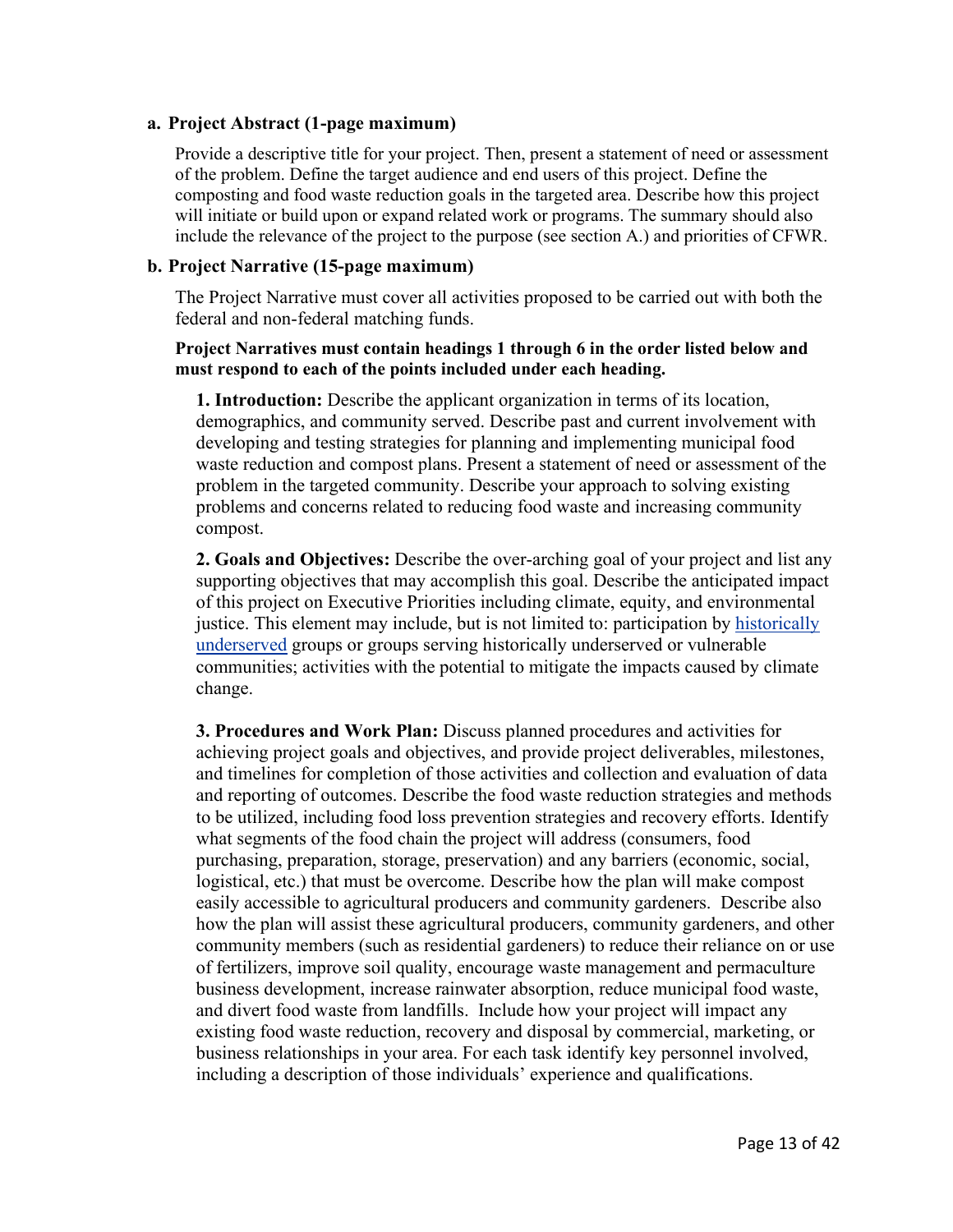**4. Collaborators**: List partner institutions including contact names, addresses, phone numbers, and e-mail addresses (if applicable). Identify why the partner was chosen, how its activities will contribute to the success of the project, and the partnership arrangement. Where possible, project collaborators should represent a variety of disciplines and experiences directly related to the deliverables proposed and complementary to the qualifications of the core project team. Please note that collaboration with partner institutions is considered instrumental to the success of a CFWR project, and lack of such collaboration will be reflected in the proposal's evaluation for funding.

**5. Evaluation:** Provide a plan for evaluating accomplishments and outcomes that match project deliverables. Include a timeline of activities with milestones and verifiable indicators to demonstrate how progress will be measured and achieved. Gather project data (i.e., methods, results, and derived benefits, including data on weight of food waste diverted from landfills and compost created) for evaluation and dissemination to increase access to, and solutions for, composting and municipal food waste reduction across the United States. Provide how you will convey results measured by weight (e.g., pounds/tons food waste diverted and/or composted created), which is required though will differ due to project scope. Include any anticipated or demonstrated economic benefits. Discuss if the project's strategy to reduce food waste and increase community compost has the potential to be replicated in other areas.

**6. Self-Sustainability:** Describe which aspects or components of the project will continue beyond the end of the project period. Discuss how a one-time infusion of Federal funds will be enough for the proposed pilot project to advance CFWR goals and achieve sustainability. Projects should identify actual or potential funding sources for continuation of the project after Federal funding has ended.

If your proposal will include information collection from non-Federal sources, ensure the collection meets the requirements of the Paperwork Reduction Act. Surveys of individuals or entities are generally prohibited without prior approval from the Office of Management and Budget. For additional guidance about allowable and unallowable activities, visit the following website: [https://pra.digital.gov/do-i-need-clearance/.](https://pra.digital.gov/do-i-need-clearance/)

The following documents do not count toward the above stated page limit.

## **c. Standard Form (SF) 424, Application for Federal Assistance**

See Instructions for Completing SF 424 located in Appendix C.

#### **d. Standard Form (SF) 424A, Budget Information - Non-Construction Programs**

Fill in all spaces as appropriate. Section B, Item 6, Column 1 should reflect the agency funds, and Column 2 should reflect the applicant's matching funds. This form is the summary budget for the project and should include the full project totals on pages one and two. See "Instructions for Completing SF 424A" located in Appendix D. Refer to Section D of this opportunity for information regarding indirect costs.

#### **e. Budget Narrative**

i. In a separate document titled "Budget Narrative," explain and justify all requested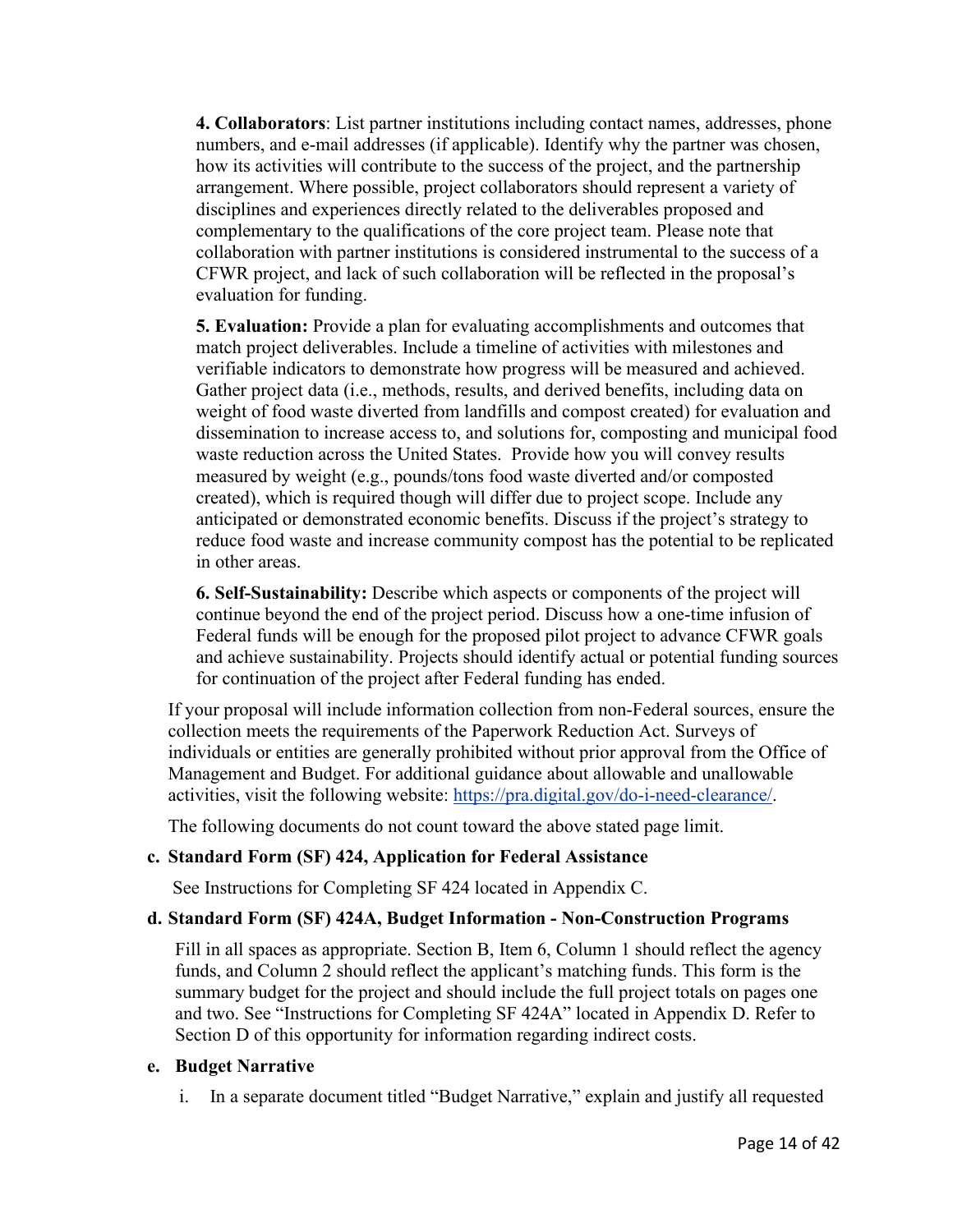budget items/costs. (Refer to the budget narrative guidance located at the end of this document.) Detail how the totals on the SF-424A were determined and demonstrate a clear connection between costs and the proposed project activities. For personnel salary costs, include the base-line salary figures and the estimates of time (as percentages) to be directly charged to the project. Describe any item that under the applicable Federal cost principles requires the agency's approval and estimate its cost. The pages included as the budget narrative do not count toward the page limit. Cost sharing/matching must be committed at the time of application submission. The budget narrative must show the amounts and sources of match or cost share (including both cash and in-kind contributions). Budget guidance can be found in Appendix B of this NFO.

Applicants should take care to support any proposed equipment purchase with a detailed narrative and substantial documentation that includes how it will help accomplish the project deliverables; a lease vs. purchase comparison; how it will be inventoried, stored, and maintained during the project; and what will be done with it when the project is over. Be specific about why any included equipment is needed to meet the objectives of the project. See "Equipment" in the Budget Guidance appendix for a more thorough discussion of how to construct your budget narrative.

- ii. For third-party contributions, a letter is required for each contribution, signed by the authorized organizational representative of the contributing organization and the applicant organization, which must include: (1) the name, address, and telephone number of the contributor, (2) the name of the applicant organization, (3) the title of the project for which the contribution is made, (4) the dollar amount of the contribution, and (5) a statement that the contributor will pay the contribution no later than the end of the award period. The agency may conduct reference checks to ensure that organizations identified are supportive and involved with the project. Cost sharing/match letters should be addressed to the Federal Awarding Agency Contact in Section G of this NFO and uploaded under Other Attachments (listed separately under Optional Forms) in Grants.gov
- iii. Any non-Federal entity (except State and local governments that receive more than \$35 million per year in Federal funding) that does not have a current negotiated (including provisional) rate may elect to charge a de minimis rate of 10 percent of modified total direct costs (MTDC) which may be used indefinitely. No documentation is required to justify the 10 percent de minimis indirect cost rate. As described in [2 CFR 200.403,](https://www.ecfr.gov/current/title-2/section-200.403) costs must be consistently charged as either indirect or direct costs but may not be double charged or inconsistently charged as both. If chosen, this methodology once elected must be used consistently for all Federal awards until such time as a non-Federal entity chooses to negotiate for a rate, which the non-Federal entity may apply to do at any time.
- iv. *Modified Total Direct Cost (MTDC)* means all direct salaries and wages, applicable fringe benefits, materials and supplies, services, travel, and up to the first \$25,000 of each subaward (regardless of the period of performance of the subawards under the award). MTDC excludes equipment, capital expenditures, charges for patient care, rental costs, tuition remission, scholarships and fellowships, participant support costs and the portion of each subaward more than \$25,000. Other items may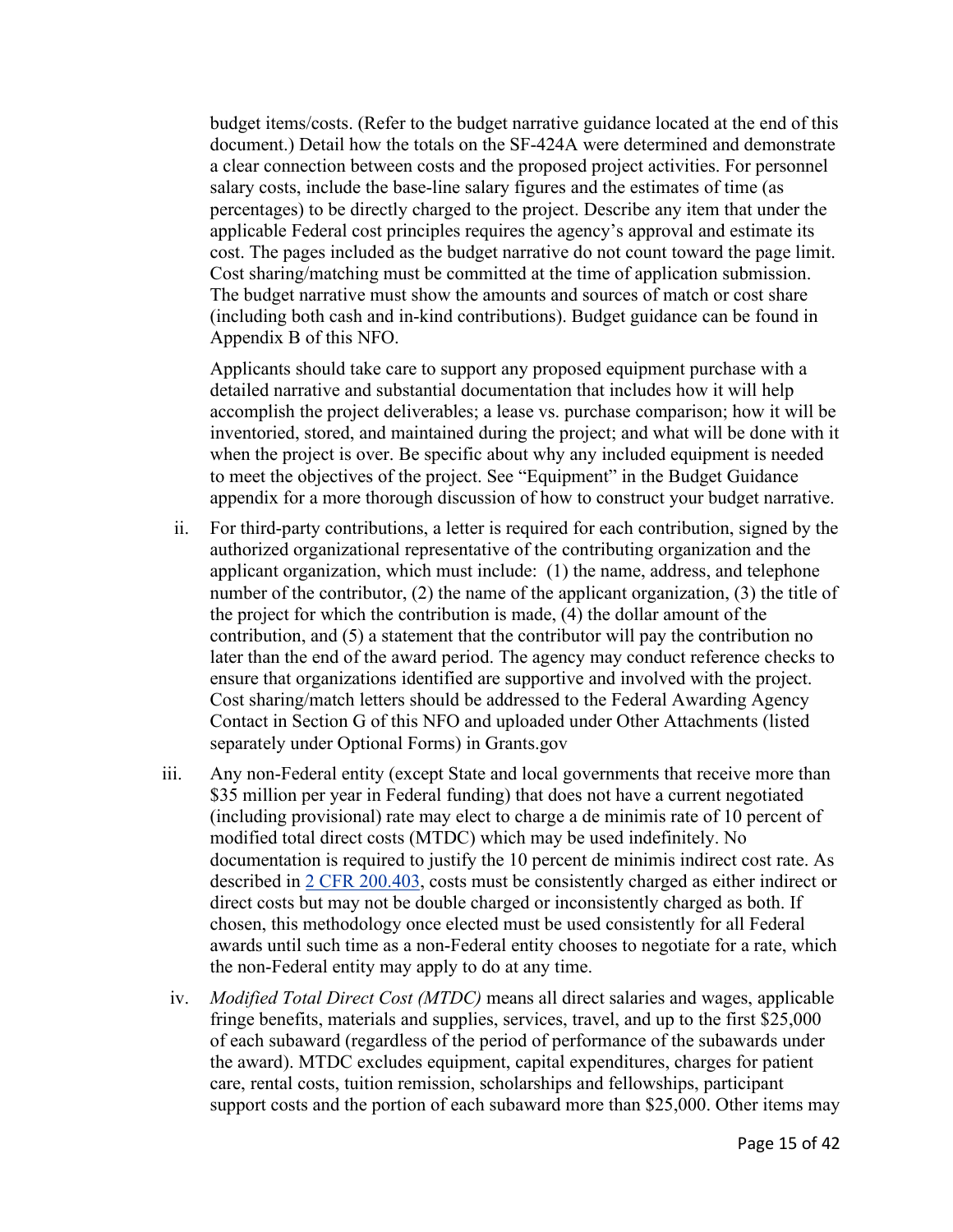only be excluded when necessary to avoid a serious inequity in the distribution of indirect costs, and with the approval of the cognizant agency for indirect costs.

v. As required in 2 CFR Part 200, Subpart F Audit Requirements, all U.S. states, local governments, federally recognized Indian tribal governments, and non-profit organizations expending \$750,000 or more in Federal award funds in a fiscal year must submit a Single Audit report for that year through the Federal Audit Clearinghouse's Internet Data Entry System.

#### **f. Grants.gov Lobbying Form, Certification and Disclosure of Lobbying Activities**

Under Title 31 of the United States Code, Section 1352, an applicant or recipient must not use any federally appropriated funds (both annually appropriated and continuing appropriations) or matching funds under a grant or cooperative agreement award to pay any person for lobbying in connection with the award. Lobbying is defined as influencing or attempting to influence an officer or employee of any agency, a Member of Congress, an officer or employee of Congress, or an employee of a Member of Congress connection with the award. Submission of an application also represents the applicant's certification of the statements in 2 CFR Part 418, Appendix A-Certification Regarding Lobbying. If you/your organization have/has made or agrees to make any payment using nonappropriated funds for lobbying, you must also complete and submit the SF LLL, Disclosure of Lobbying Activities located at 2 CFR 418, Appendix B. See 2 CFR 418.110 for more information on when additional submission of this form is required.

#### **g. Disclosure of Potential Conflict of Interest**

Applicants must maintain written standards of conduct covering conflicts of interest and governing the performance of its employees in the selection, award, and administration of Federal awards. No employee, officer, or agent may participate in the selection, award, or administration of a Federal award if he or she has a real or apparent conflict of interest. Such a conflict of interest would arise when the employee, officer or agent, any member of his or her immediate family, his or her partner, or an organization which employs or is about to employ any of the parties referenced, has a financial or other interest in or a tangible personal benefit from an applicant considered for a Federal award. The standards of conduct must provide for disciplinary actions to be applied for violations of such standards by officers, employees, or agents of the applicant.

If the applicant has a parent, affiliate, or subsidiary organization that is not a state, local government, or Indian tribe, the applicant must also maintain written standards of conduct covering organizational conflicts of interest. Organizational conflict of interest means that because of the relationships with a parent company, affiliate, or subsidiary organization, the applicant is unable or appears to be unable to be impartial in conducting a Federal award action involving a related organization.

## **h. Negotiated Indirect Cost Rate Agreement (NICRA) if applicable**

If charging indirect costs (including for cost share), upload the NICRA under Other Attachments (listed as an Optional Form) in the Grants.gov Opportunity Application Package. See Section D for information regarding indirect costs.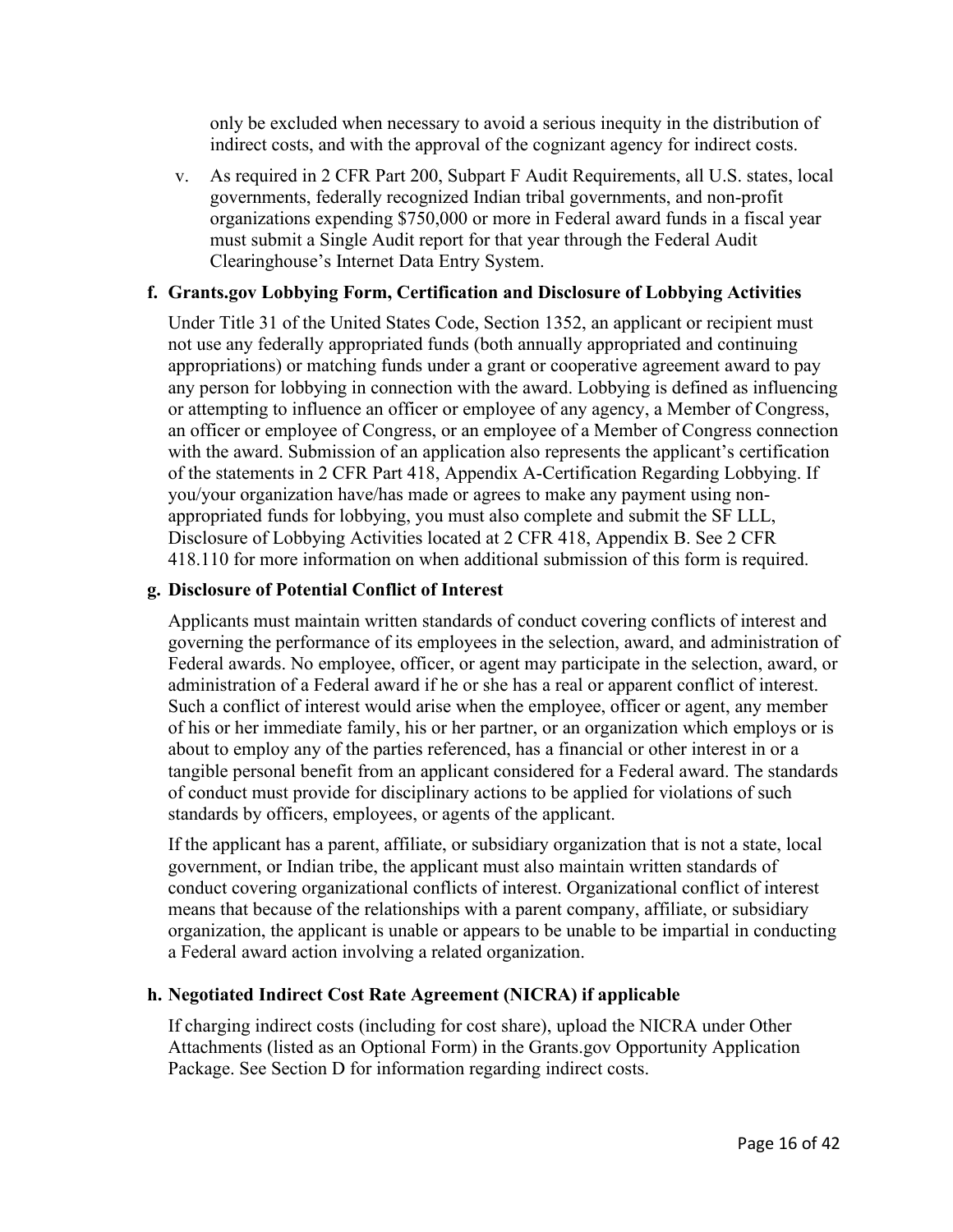## **i. Progress Report for Existing CFWR Agreement, if applicable**

If this application is for a renewal or supplementation of an existing CFWR agreement, include the most recent progress report for that agreement as an attachment. As part of the report, include progress to date on any proposed milestones.

## **j. Unique entity identifier (UEI)/DUNS and System for Award Management (SAM)**

Each applicant (unless the applicant is an individual excepted from those requirements under 2 CFR 25.110(b) or (c), or has an exception approved by the Federal awarding agency under 2 CFR 25.110(d)) is required to: (i) Be registered in SAM before submitting its application; (ii) provide a valid unique entity identifier in its application; and (iii) continue to maintain an active SAM registration with current information at all times during which it has an active Federal award or an application or plan under consideration by a Federal awarding agency. The agency may not make a Federal award to an applicant until the applicant has complied with all applicable unique entity identifier and SAM requirements and, if an applicant has not fully complied with the requirements by the time the agency is ready to make an award, it may determine that the applicant is not qualified to receive a Federal award and use that determination as a basis for making a Federal award to another applicant.

Entities must obtain a DUNS or UEI and register in SAM prior to registering with Grants.gov. A description of each is below. Entities are strongly encouraged to apply early for their SAM registration.

System for Award Management (SAM) Registration: To register, go to: https://www.sam.gov. The Federal Service Desk is available for registration assistance and can be contacted via the Help tab at the website listed above.

Awarding agency staff cannot support applicants regarding DUNS/UEI or SAM issues.

The Government intends to replace the D-U-N-S® number with a "new, non-proprietary identifier" requested in, and assigned by SAM.gov. This new identifier is being called the Unique Entity Identifier (UEI), or the Entity ID. See Planned UEI Updates in Grant Application Forms for UEI updates.

# <span id="page-16-0"></span>**5. Submission Dates and Times and Correspondence**

Applicants must submit applications via Grants.gov. Applications must be received by 11:59 pm Eastern Time (ET) on September 1, 2022. An application submitted or resubmitted after the deadline is late (an application is considered on time at 11:59.59 pm ET, but it is late at 12:00 am ET). Late submissions will not be reviewed or considered.

Grants.gov will provide either an error or a successfully received transmission in the form of an email sent to the applicant with the Authorized Organizational Representative (AOR) role attempting to submit the application. The Grants.gov Support Center reports that some applicants end the transmission because they think that nothing is occurring during the transmission process; be patient and give the system time to process the application.

If you have trouble submitting an application to Grants.gov, you should FIRST contact the Grants.gov Help Desk to resolve any issues. Keep a record of any such correspondence. See Section D. 2. for Grants.gov contact information.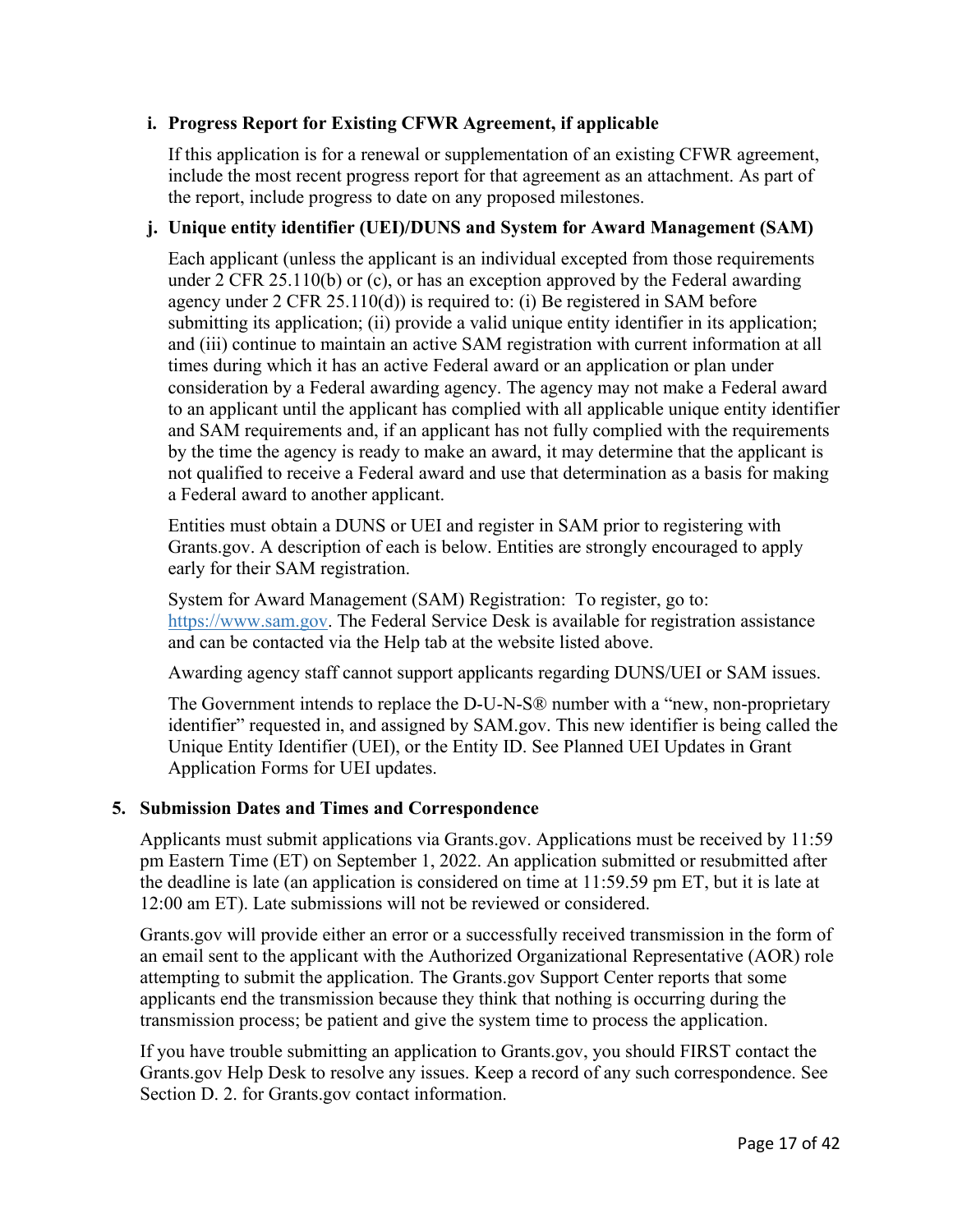For applications successfully transmitted to Grants.gov before the deadline: The applicant with the AOR role who submitted the application will receive:

- an acknowledgement of receipt and a tracking number (GRANTXXXXXXXX) from Grants.gov
- an email with the official date/time stamp (this stamp is used to determine if the application was received prior to the deadline) from Grants.gov

When the agency successfully retrieves the application from Grants.gov and acknowledges the download of submissions, Grants.gov will also provide an electronic acknowledgment of receipt of the application to the applicant.

#### <span id="page-17-0"></span>**6. Intergovernmental Review**

This funding opportunity is not subject to Executive Order 12372, "Intergovernmental Review of Federal Programs."

#### <span id="page-17-1"></span>**7. Funding Restrictions**

Funds may not be used to pay any of the following costs unless otherwise permitted by law and approved in writing by the agency in advance of incurring such costs:

- a. Costs above the amount of funds authorized for the project.
- b. Costs incurred prior to the effective date of the award, including time spent applying for this opportunity.
- c. Costs which lie outside the scope of the approved project and amendments thereto.
- d. Entertainment costs, regardless of their apparent relationship to project objectives.
- e. Compensation for injuries to persons, or damage to property arising out of project activities.
- f. Consulting services performed by a Federal employee during official duty hours when such consulting services result in the payment of additional compensation to the employee.
- g. Capital expenditures for general purpose equipment, buildings, and land and for improvements to land, buildings, or equipment which materially increase their value or useful life. See 2 CFR 200.439 for additional information.
- h. Management fees and profit. Any funds awarded to for-profit entities must be used for reimbursement of award related direct and indirect costs only.
- i. Meals may be charged to an award only if they are necessary for the performance of the project. For instance, meals (normally only lunch) that are a necessary part of the costs of meetings and conferences (i.e., required attendance and continuity of a meeting), the primary purpose of which is the dissemination of information, are allowable, as are costs of transportation, rental of facilities, speakers' fees, and other items incidental to such meetings or conferences. Note: Meals consumed while in official travel status do not fall in this category. They are per diem expenses and should be reimbursed in accordance with the organization's established travel policies subject to statutory limitations or in accordance with Federal travel policies.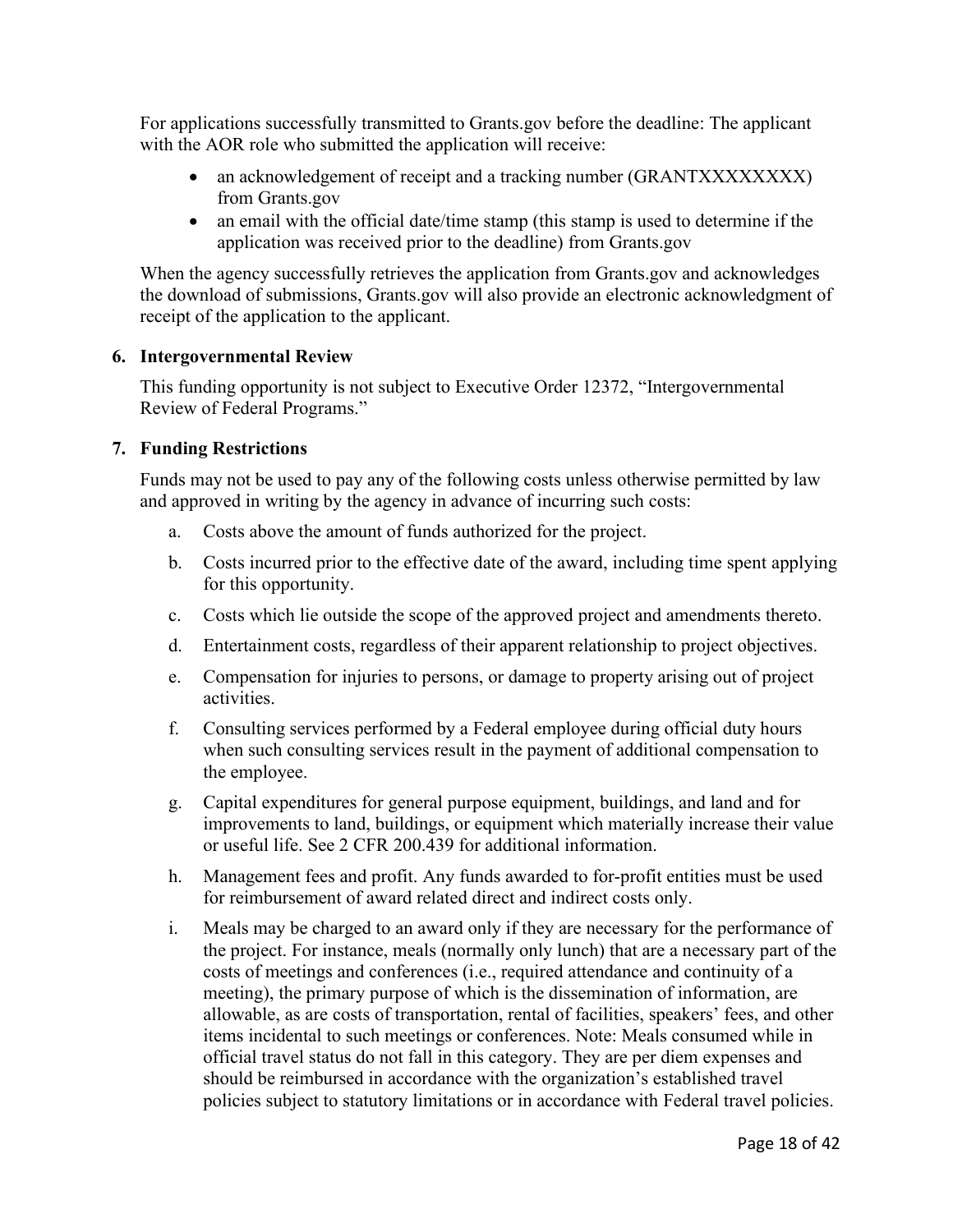- j. Costs normally charged as [indirect costs](https://www.ecfr.gov/current/title-2/subtitle-A/chapter-II/part-200#200.414) may not be charged as [direct costs](https://www.ecfr.gov/cgi-bin/text-idx?SID=43998412b2085db150f66a3e62296ad8&mc=true&node=pt2.1.200&rgn=div5#se2.1.200_1413) without proper justification and agency approval. Proper justification includes documentation that the costs meet the criteria for allowability (see 2 CFR 200.403). Examples of such costs include rent, utilities, depreciation on buildings and equipment, the costs of operating and maintaining facilities, and general administration and general expenses, such as the salaries and expenses of executive officers, personnel administration, and accounting.
- k. Salaries that are not an allowable expense. All costs must be reasonable to be allowable (2 CFR 200.403), and 2 CFR 200.404 defines a reasonable cost as one if, in its nature and amount, it does not exceed that which would be incurred by a prudent person under the circumstances prevailing at the time the decision was made to incur the cost.

This list is not exhaustive. For additional information please refer to 2 CFR Part 200, subpart E, Cost Principles.

#### <span id="page-18-0"></span>**8. Indirect Costs Limitations**

- a. To be eligible to recover any indirect cost under a federal award, recipients must either 1) have a current negotiated indirect cost rate agreement (NICRA) with a federal agency that has not expired; or 2) qualify for use of the de minimis rate authorized by 2 CFR 200.414(f). A State, local, or tribal governmental department or agency unit that receives more than \$35 million in direct Federal funding is not eligible for the de minimis rate.
- b. Applicants not subject to a statutory limitation, which have a current NICRA must calculate indirect costs using the rate and base specified in their NICRA. A recipient may voluntarily reduce or waive recovery of indirect costs at its sole discretion and must not be encouraged or coerced in any way to do so by the agency. A copy of the applicant's current NICRA must be provided with the application. Indirect costs may not be recovered under an expired NICRA. However, if an applicant with a current NICRA is subject to the statutory limitation, indirect costs must be calculated as follows. First, multiply the NICRA rate by the base stated in the NICRA to arrive at Amount A. Next, multiply the statutory limit of 10 percent by the total of all direct costs to arrive at Amount B. The lower of Amount A and B is the amount of indirect cost to include on the budget.
- c. Recipients are prohibited from shifting unallowable indirect costs to another Federal award unless specifically authorized to do so by legislation.

## <span id="page-18-1"></span>**E. APPLICATION REVIEW INFORMATION**

#### <span id="page-18-2"></span>**1. Review and Selection Process**

Applications will be screened for completeness and compliance with the provisions of this notice. Incomplete, noncompliant, and/or applications not meeting the formatting criteria may be eliminated from competition. In that event, the agency will send notification of elimination to the applicant. The agency intends to select and award without conducting any discussions or allowing applicants to correct deficiencies or omissions in their applications.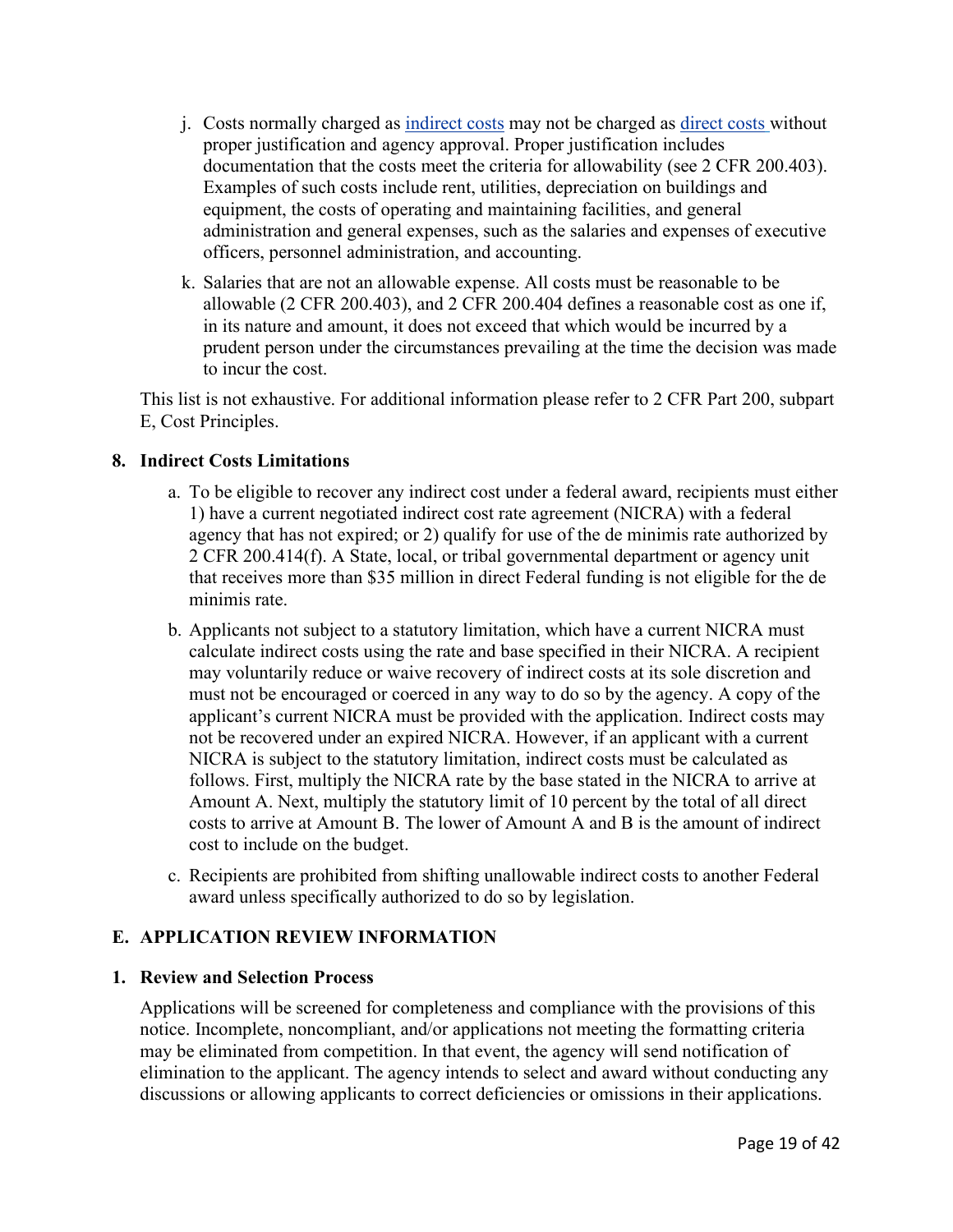Consequently, applicants must ensure their applications are complete and accurate. However, while the agency intends to select without contacting applicants, it reserves the right to request applicants to revise their applications to correct deficiencies or omissions it identifies. If this occurs, the agency will conduct discussions with all applicants, identify deficiencies and omissions for all, and give applicants an opportunity to submit a revised application by a common cut-off date. The agency may also contact individual applicants to clarify certain components of their applications.

Merit/technical reviews will be conducted by a technical review board nominated by the approving official. Risk reviews will be conducted by the FPAC Business Center, Grants and Agreements Division. The approving official will make the final award decisions. The approving official for this opportunity is the Chief of the Natural Resources Conservation Service or Designee. In addition to the merit/technical review and risk reviews, the approving official may also give consideration to furthering programmatic purposes, including geographical dispersion, program balance, or diversity of awards.

Projects submitted in response to this NFO will be evaluated in two ranking pools according to "Project Level" where level is determined according to the federal funding amount requested:

- Level 1:  $$45,000 $90,000$
- Level 2:  $$90,001 $300,000$

## <span id="page-19-0"></span>**2. Merit/Technical Criteria**

The weights and evaluation criteria below will be used in reviewing applications submitted in response to this NFO. Proposals will be evaluated by the extent to which they meet the listed criteria:

- a. Degree to which the proposal is consistent with the CFWR's purpose and priorities (see section A.3. of this NFO). The number of purposes addressed by the project. The number of priority elements captured by the project. (Maximum 25 points)
- b. Project Relevance (Maximum 20 points):
	- i. Rationale (Maximum 15 points): The proposal's success in implementing a project consistent with composting and food waste reduction goals in the target area(s), including estimated number of participants and one or more sources of relevant data. Degree to which the proposal aligns with USDA priorities including climate, equity, and environmental justice. Amount of anticipated participation by historically underserved groups or groups serving historically underserved or vulnerable communities. Description of activities with the potential to mitigate the impacts caused by climate change.
	- ii. History and Capacity (Maximum 5 points): The applicants demonstrated experience with municipal Composting and Food Waste Reduction activities; the degree to which this information supports that the applicant can successfully execute the proposed project.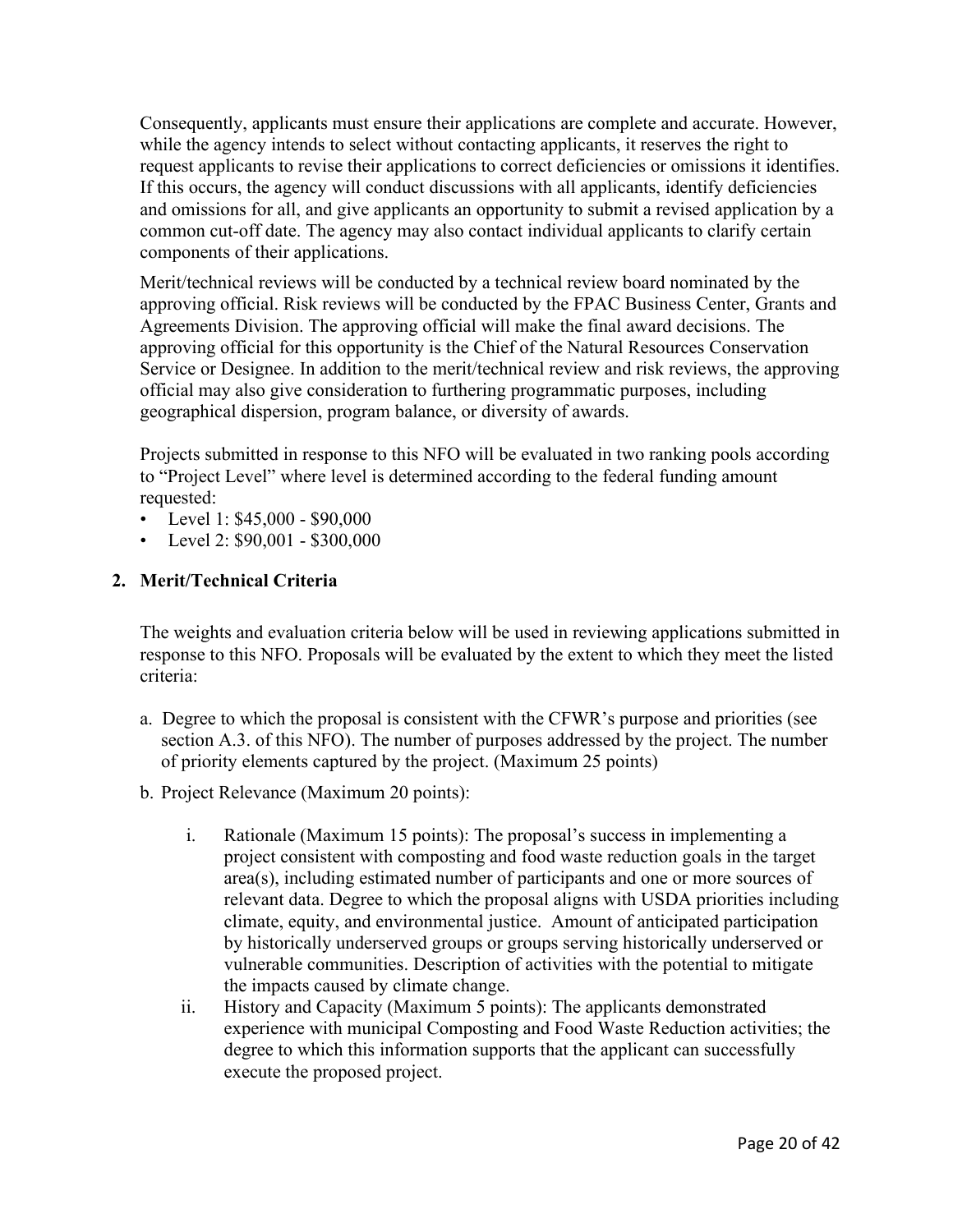- c. Degree to which the plan as presented successfully demonstrates the potential for significant positive impact on existing food waste reduction strategies including recovery and disposal and strengthens partnerships needed to accomplish those goals. (Maximum 20 points)
	- i. Evaluation Plan (Maximum 7 points): Clarity with which the proposal describes how activities will be monitored, data will be collected. progress will be measured, and at what frequency evaluation activities will occur. Degree to which identified indicators for measuring progress/impact are relevant and clearly align with project activities. Soundness of plan for tracking any anticipated or demonstrated economic benefits and impacts on existing food waste recovery and disposal by commercial, marketing, or business relationships in the target area(s).
	- ii. Monitoring and Evaluation Experience (Maximum 5 points): Proposal's success in adequately describing the organization's ability to monitor and evaluate the impact of the proposed project according to a proposed plan. Amount of relevant experience brought by the applicant or identified entity in monitoring and evaluation. Clarity and succinctness over the overview provided by the applicant of how the work will be evaluated.
	- iii. Sustainability (Maximum 5 points): Soundness of strategies provided by the applicant to ensure replicability and/or long-term viability of the project and describes how CFWR will be integrated into the operations, workflows, and staffing structure of the organization in order to continue past the end of the award. Extent to which the sustainability plan includes building or strengthening partnerships to promote CFWR as a priority to local stakeholders.
		- iv. Key Personnel Experience and Skills (Maximum 3 points): Amount of relevant experience and/or expertise described for required key personnel and/or entities needed to successfully develop and test strategies for planning and implementing municipal compost plans and food waste reduction plans. Adequacy of staffing plan.
- d. Degree to which the project anticipates or demonstrates economic efficiency, including evaluating the amount of Federal funds requested and the cost-effectiveness of the budget (including analysis of such items as the rental of equipment, vehicles, land, and building space during the length of the cooperative agreement instead of purchase thereof) in relation to the expected measurable outcomes and project impact (Maximum 20 points):
	- i. Cost (Maximum 10 points): The total amount of Federal funds requested is within the allowable range (\$45,000 to \$300,000) and appropriate for the scope of the project. Proposed costs are reasonable, necessary, and allocable to carry out the project's goals and objectives. Budget calculations and documentation clearly show how the budget components were developed and costs were estimated. The budget includes a line-item description for every allowable cost and shows how it supports the project goals. The purchase of special purpose equipment is supported by substantial documentation that includes how it will help accomplish the project deliverables; a lease vs. purchase comparison; how it will be inventoried, stored, and maintained during the project; and what will be done with it when the project is over.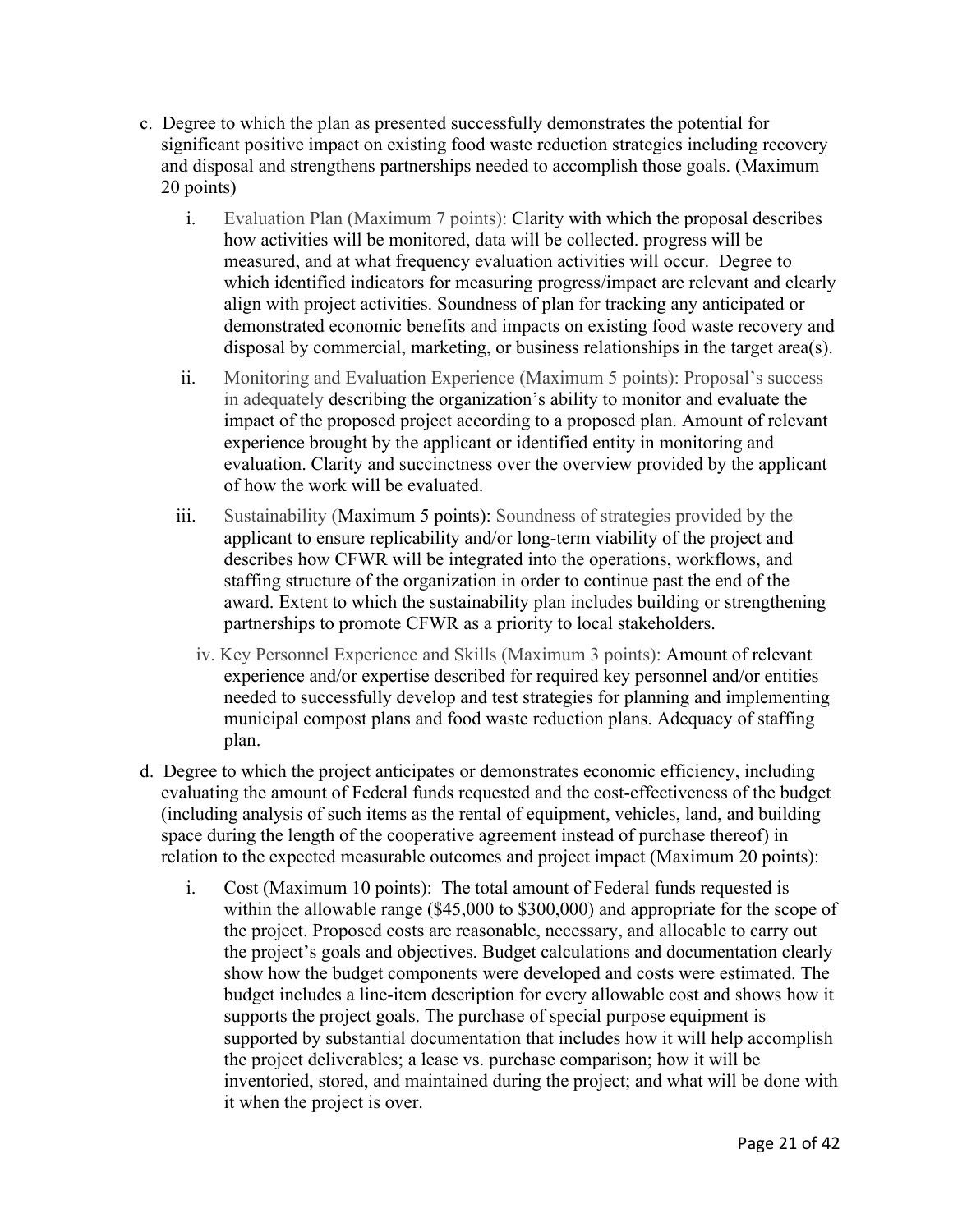- ii. Budget Narrative (Maximum 5 points): Budget Narrative includes an itemized explanation and justification for all requested budget items and costs. Costs clearly support the purpose of CFWR. Details provided show how the totals on the SF-424A or SF-424C were determined and demonstrate a clear connection between costs and the proposed project activities. Budget Narrative and the Project Narrative clearly align with one another.
- iii. Funding (Maximum 5 points): Applicant clearly describes how the program will continue to be funded or supported past the award period, by thoroughly identifying areas and activities that require additional funding and indicating specific sources of future funding (can be other grants, in-kind donations/volunteer hours/etc.). Applicant describes how CFWR efforts will be included in the local governments and/or organization overall long-term budget.
- e. Quality of the plan for collaborating with multiple partners, including public or private entities, nonprofit or for-profit entities, academic institutions (including minority-serving colleges and universities), and/or other appropriate professionals, community-based organizations, and local government entities to achieve project objectives and outcomes (Maximum 15 points):
	- i. Diverse Collaborator List (Maximum 5 points): Applicant lists two or more partners from diverse disciplines and expertise to achieve project objectives and outcomes. Partners are from a wide range of organizations — universities, other federal agencies, non-profit organizations, businesses, foundations, and associations — in order to join strength and skills. Applicant provides complete contact information for each partner including contact names, addresses, phone numbers and email addresses (if applicable) in the Project Narrative.
	- ii. Partnership (Maximum 5 points): Applicant includes reasoning for why each partner was selected and clearly describes the partnership arrangement.
	- iii. Roles (Maximum 5 points): Applicant identifies and describes the contribution of each partner, what they are responsible for, and how each partner's involvement will contribute to achieving project objectives and goals. The identified partners are appropriate for the listed role(s). Applicant clearly describes coordination among project team and partners.

## <span id="page-21-0"></span>**3. Administrative and Risk Criteria**

Notice of selection after merit/technical evaluation and other factors considered by the selecting official does not guarantee that an applicant will receive an award. Following notification of selection for funding (see Section F), the NIFA staff conducts a final administrative and risk review of those applications. The administrative review includes, but is not limited to, a check to ensure that NFO requirements were met (e.g., applicant meets eligibility criteria, application was submitted via Grants.gov by the established deadline), and proposed costs are allowable, allocable, and necessary. During this process, it may be necessary to request further documentation from the applicant (e.g., organizational information as part of the risk assessment, more detail regarding proposed costs).

In addition, to comply with the requirements at 2 CFR 200.206, the agency will follow, at a minimum, the risk review process described below (additional steps may be taken).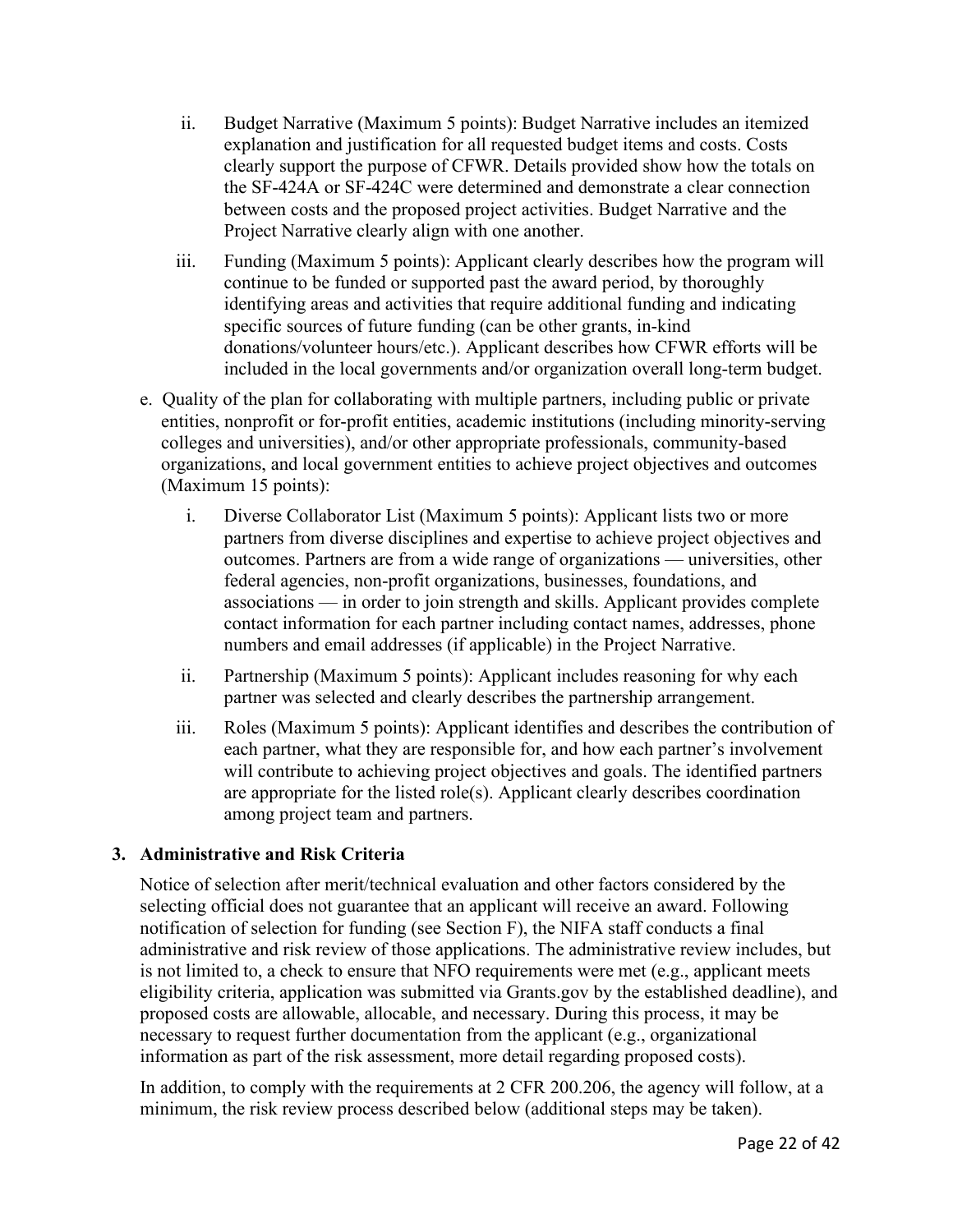The awarding agency will check SAM to ensure the applicant is not suspended or debarred, which would preclude receiving an award. In addition, prior to making a Federal award with a total Federal share greater than the simplified acquisition threshold (\$250,000), the agency must review and consider any information about the applicant that is in the designated integrity and performance system accessible through SAM (the Federal Awardee Performance Integrity Information System, FAPIIS) (see 41 USC 2313 and 2 CFR  $200.206(a)$ ).

An applicant must meet the following standards to be considered for award:

- a. **Financial Stability.** The applicant maintains an adequate financial resources or cash flow to meet its financial obligations on a routine basis to successfully complete any agreement it may be awarded.
- b. **Quality of Management Systems and Ability to meet Management Standards prescribed in 2 CFR Part 200.** The applicant has a financial management system adequate to segregate and track federal funds. It has adequate systems in place for proper agreement administration; compliance with the standards outlined in 2 CFR Part 200 Section D for procurement, property, and records management; and required financial and performance reporting.
- c. **History of Performance.** If the applicant has previously obtained Federal financial assistance award, it has never failed to materially comply with the Federal award terms and conditions and further that it has never had an award terminated on that basis.

Submission of an application constitutes certification that an applicant meets these standards (items a. through c. above). The agency may request documentation to substantiate the certification. Based on risk assessment, the agency may impose specific award conditions in accordance with 2 CFR 200.208.

# <span id="page-22-0"></span>**4. Awards Over the Simplified Acquisition Threshold (if applicable)**

- a. Prior to making a federal award with a total Federal share greater than the simplified acquisition threshold (\$250,000), the agency must review and consider any information about the applicant that is in the designated integrity and performance system accessible through SAM, the Federal Awardee Performance Integrity Information System, FAPIIS. FAPIIS is a federal database intended to serve as a government-wide source of information about the prior performance and compliance of federal procurement contractors, grantees, and cooperative agreement holders (see 41 U.S.C. 2313 and 2 CFR  $200.206(a)$ ).
- b. An applicant may review information in FAPIIS accessible through SAM and comment on any information about it that a federal awarding agency previously entered.
- c. The agency will consider any comments by the applicant, in addition to the other information in FAPIIS, in making a judgment about the applicant's integrity, business ethics, and record of performance under Federal awards when completing the review of risk posed by applicants as described in 2 CFR 200.206, Federal awarding agency review of risk posed by applicants.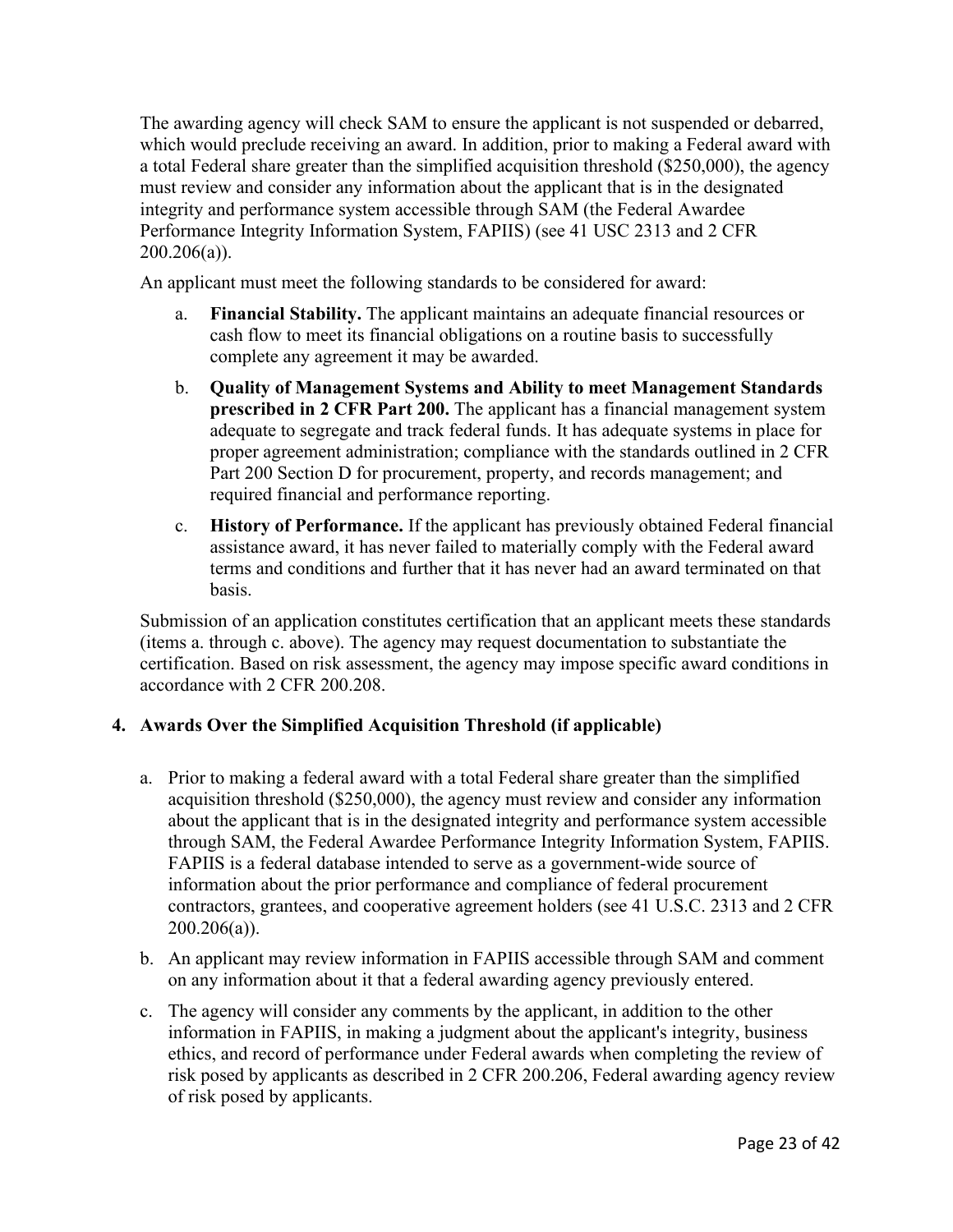## <span id="page-23-0"></span>**F. FEDERAL AWARD ADMINISTRATION INFORMATION**

#### <span id="page-23-1"></span>**1. Federal Award Notices**

The agency will provide notice that an application has been selected before it makes the Federal award. As such, the selection notification is not an authorization to begin performance. Any pre-award costs incurred by the awardee will not be reimbursed. The Notice of Grant and Agreement Award signed by the authorized agency official is the only authorizing document and will be provided electronically to the entity's authorized official for signature.

The agency anticipates announcing or notifying successful and unsuccessful applicants by October 30, 2022 and expects to have Federal awards in place by February 08, 2023.

#### <span id="page-23-2"></span>**2. Administrative and National Policy Requirements**

All project funds will be used in accordance with 2 CFR Part 200 and the General Terms and Conditions, which are available at the following website: [https://www.fpacbc.usda.gov/about/grants-and-agreements/award-terms-and](https://www.fpacbc.usda.gov/about/grants-and-agreements/award-terms-and-conditions/index.html)[conditions/index.html.](https://www.fpacbc.usda.gov/about/grants-and-agreements/award-terms-and-conditions/index.html)

Projects performed pursuant to this opportunity may be subject to the National Environmental Policy Act (NEPA). If applicable, NRCS must work with awardees to complete an environmental review of each awarded project before project commencement. In addition, prior to any ground-disturbing activities related to NRCS funding, the awardee must work with NRCS staff to complete an environmental evaluation (EE) related to those activities. Awardees may be required to prepare or pay for preparation of an environmental assessment (EA) or environmental impact statement (EIS), should any environmental review find that an EA or EIS is required.

In addition, a National Historic Preservation Act (NHPA), Section 106 review and consultation by an NRCS State or area office with consulting parties (such as the pertinent State Historic Preservation Officer and federally recognized Indian Tribes) may be required prior to the implementation of project activities that have the potential to impact cultural resources. NHPA Section 106, its implementing regulations (36 CFR Part 800), and other related authorities, require Federal agencies to determine if a project has the potential to cause an effect to historic properties and, if so, if they are adverse and how the effects may be addressed. The NHPA review and compliance in accordance with Section 106 of NHPA and implementing regulations at 36 CFR Part 800 must be completed by NRCS and applicants may be required to pay for any cultural resource surveys needed for NRCS to assess project effects. More information on the applicant's role in the NHPA Section 106 process can be found on the Advisory Council on Historic Preservation website at [https://www.achp.gov/digital-library-section-106-landing/section-106-applicant-toolkit.](https://www.achp.gov/digital-library-section-106-landing/section-106-applicant-toolkit)

Consultation with the U.S. Fish & Wildlife Service and/or the National Marine Fisheries Service under the Section 7 of the Endangered Species Act (ESA) is also required for projects that may affect listed or proposed species or destroy or modify critical habitat. The ESA consultation in accordance with Section 7 of the ESA and implementing regulations at 50 CFR Part 402 must be completed by NRCS prior to the implementation of project activities that have the potential to impact species or habitat protected under the ESA. More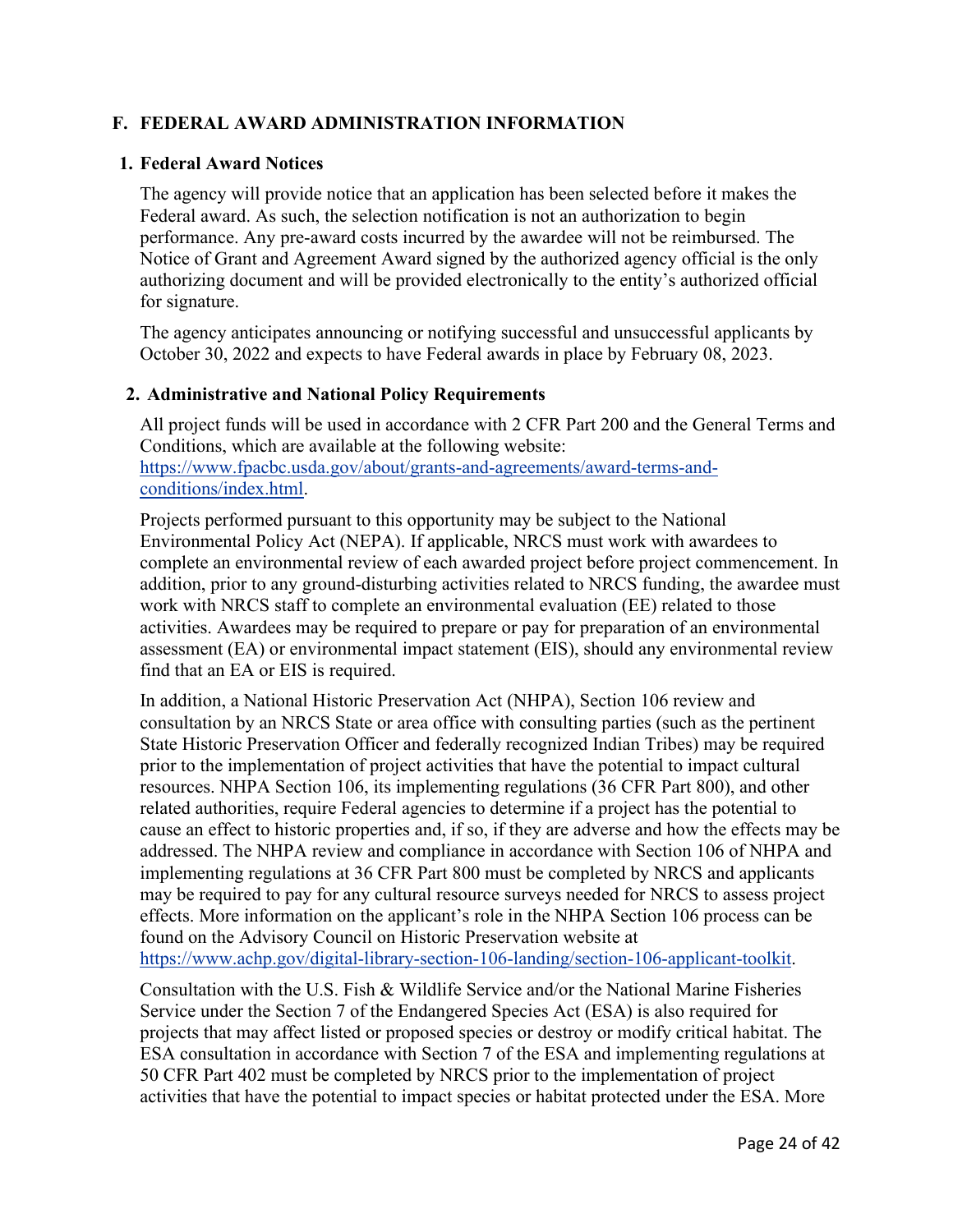information on the Section 7 consultation process can be found at [https://www.fws.gov/endangered/what-we-do/consultations-overview.html.](https://www.fws.gov/endangered/what-we-do/consultations-overview.html)

## <span id="page-24-0"></span>**3. Reporting**

Reporting will follow the guidelines included in the agency's General Terms and Conditions, which are available at the following website: [https://www.fpacbc.usda.gov/about/grants-and](https://www.fpacbc.usda.gov/about/grants-and-agreements/award-terms-and-conditions/index.html)[agreements/award-terms-and-conditions/index.html.](https://www.fpacbc.usda.gov/about/grants-and-agreements/award-terms-and-conditions/index.html)

If the federal share of any agreement awarded under this opportunity notice may include more than \$500,000 over the period of performance, recipients must also comply with the post award reporting requirements reflected in Appendix XII of 2 CFR Part 200 —Award Term and Condition for Recipient Integrity and Performance Matters.

Applicants that receive awards pursuant to this opportunity and any sub awardees must comply with the reporting requirements described at 2 CFR Part 170 unless an exception applies. Applicants must ensure they have the necessary processes and systems in place to comply with those requirements. A list of exceptions can be found at 2 CFR 170.110(b).

Submission of interim and final reports are required to demonstrate the progress made toward the completion of project goals, objectives, and outcomes, as well as the agreement's overall financial status. Federal Financial Report (SF-425) ais due with each performance report to account for financial expenditures during that reporting period.

A progress report must accompany every payment and reimbursement request as a supplemental document. This report should illustrate the activities performed during the period indicated on the SF-270.

Performance reports and Federal Financial Reports (SF425) are due annually no later than 90 calendar days after each annual performance reporting period end date.

A final performance report and SF-425 must be submitted no later than 120 calendar days after the performance period end date.

Submit reimbursement requests to the ezFedGrants system or the FPAC Grants and Agreements Division via email to: [FPAC.BC.GAD@usda.gov](mailto:FPAC.BC.GAD@usda.gov) on a quarterly basis. Refer to the General Terms and Conditions for more information regarding payment requests.

## <span id="page-24-1"></span>**G. FEDERAL AWARDING AGENCY CONTACT**

For questions regarding this opportunity, please contact the following individual with the NFO number in the subject line:

Melanie Krizmanich Grants Management Specialist FPAC Business Center Email: Melanie.Krizmanich@usda.gov with a copy to [FPAC.BC.GAD@USDA.GOV](mailto:)

## <span id="page-24-2"></span>**H. OTHER INFORMATION**

1. Questions regarding this opportunity must be submitted to the Federal Awarding Agency Contact identified above via email with the NFO number in the subject line.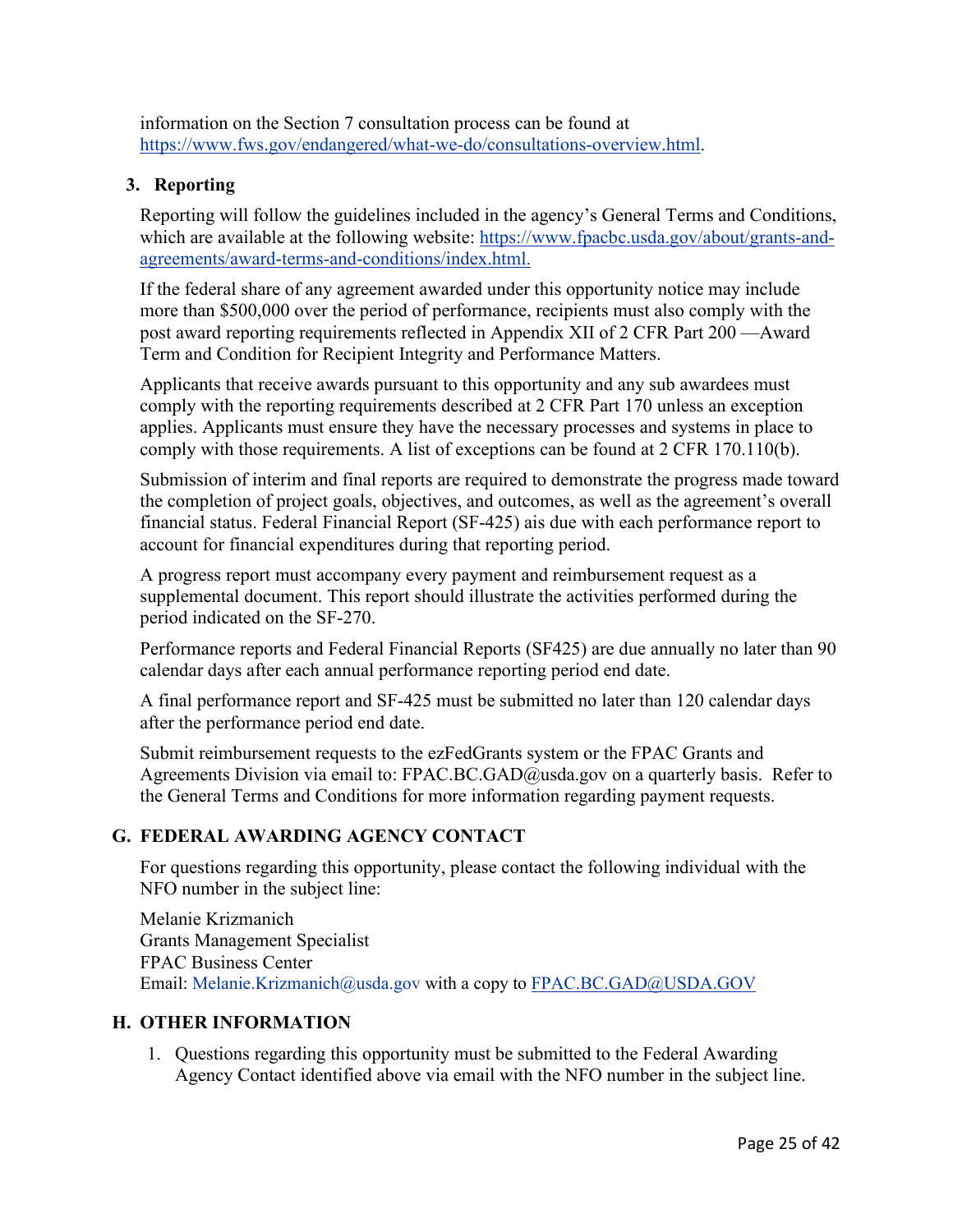2. For technical issues with Grants.gov, please contact Grants.gov Applicant Support at 1- 800-518-4726 or [support@grants.gov.](mailto:support@grants.gov) Awarding agency staff cannot support applicants regarding Grants.gov accounts.

## 3. **Freedom of Information Act (FOIA)**

Applications are considered confidential information. Applications are not shared with individuals or entities seeking public disclosure through the Freedom of Information Act (FOIA) without the consent of the applicant. More specifically, Executive Order 12600 and USDA FOIA regulation 7 CFR Part 1, Subpart A requires the awarding agency to provide notice to applicants that a third party has requested copies of their business information and requires the awarding agency to consult with applicants regarding the releasing their records.

## **4. Government Obligation**

The Federal Government is not obligated to make any Federal award as a result of this opportunity. Only authorized federal officials can bind the Federal Government to the expenditure of funds.

**5.** Any award made pursuant to this NFO [may be](https://www.lawinsider.com/clause/counterparts) executed in any number of counterparts, each of which shall be deemed an original, but all of which together shall constitute one and the same instrument.

# **6. Paperwork Reduction Act**

In accordance with the Paperwork Reduction Act of 1995 (44 U.S.C. chapter 35), a federal agency may not conduct or sponsor, a person is not required to respond to, and a person shall not be subject to a penalty for failure to comply with a collection of information subject to the requirements of the Paperwork Reduction Act unless that collection of information displays a currently valid OMB Control Number. The OMB Control Number for information collected within this announcement is 0578-0032. All responses to this collection of information are voluntary; however, in order to obtain or retain a benefit, the information in this form is required (Agriculture Improvement Act of 2018, 7 U.S.C. 6923). The Natural Resources Conservation Service has no plans to publish information collected under the provisions of this program. You may submit comments identified by Docket ID No. NRCS-2022-0007, using Federal eRulemaking portal: Go to [http://www.regulations.gov.](http://www.regulations.gov/) For further information contact Brian Guse; telephone:  $(202)$  641-7249; email: urbanagriculture@usda.gov.

## **U.S. Department of Agriculture Non-Discrimination Statement**

In accordance with Federal civil rights law and U.S. Department of Agriculture (USDA) civil rights regulations and policies, the USDA, its Agencies, offices, and employees, and institutions participating in or administering USDA programs are prohibited from discriminating based on race, color, national origin, religion, sex, gender identity (including gender expression), sexual orientation, disability, age, marital status, family/parental status, income derived from a public assistance program, political beliefs, or reprisal or retaliation for prior civil rights activity, in any program or activity conducted or funded by USDA (not all bases apply to all programs). Remedies and complaint filing deadlines vary by program or incident.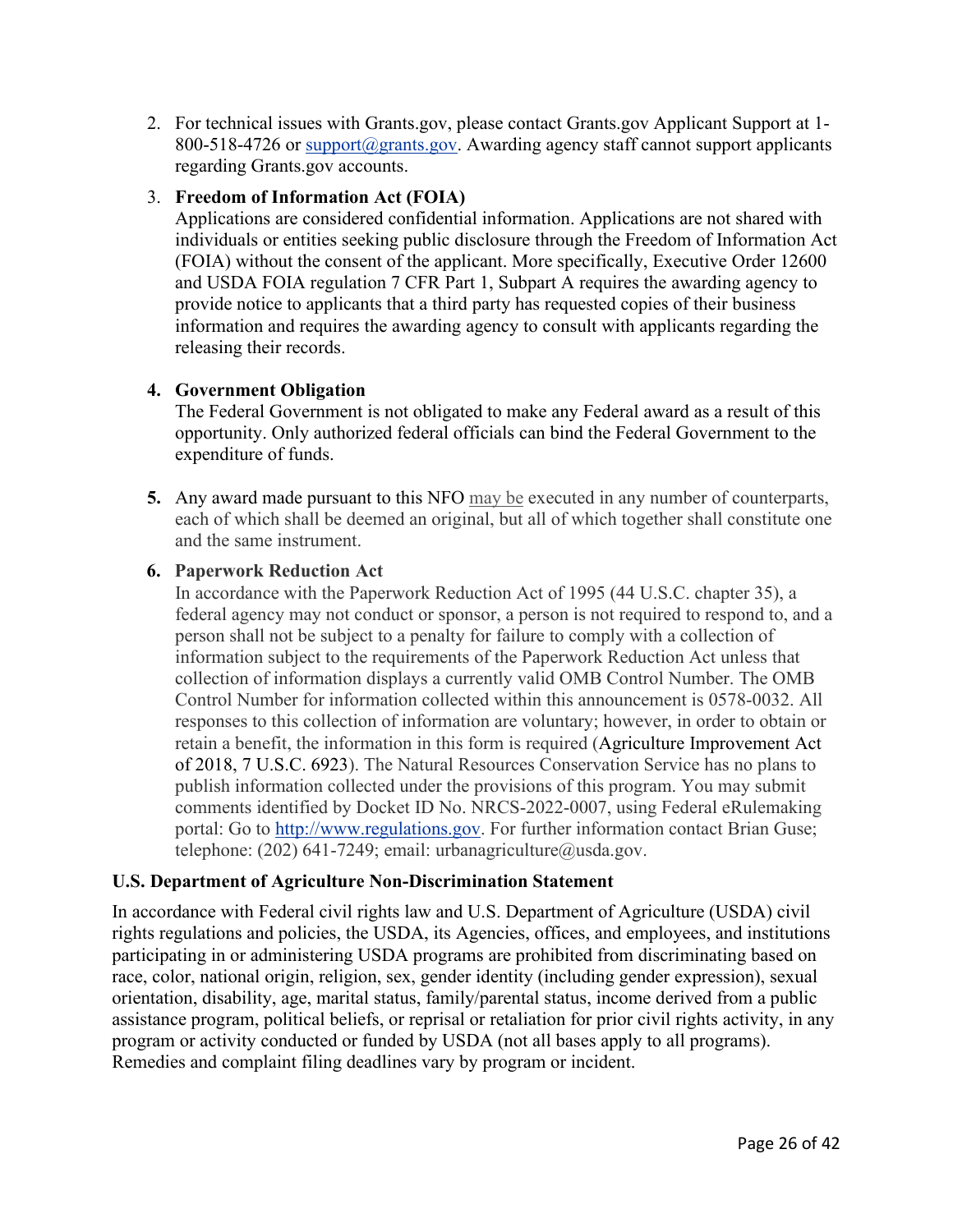Persons with disabilities who require alternative means of communication for program information (e.g., Braille, large print, audiotape, American Sign Language, etc.) should contact the responsible Agency or USDA's TARGET Center at (202) 720-2600 (voice and TTY) or contact USDA through the Federal Relay Service at (800) 877-8339. Additionally, program information may be made available in languages other than English.

To file a program discrimination complaint, complete the USDA Program Discrimination Complaint Form, AD-3027, found online at [https://www.ascr.usda.gov/filing-program](https://www.ascr.usda.gov/filing-program-discrimination-complaint-usda-customer)[discrimination-complaint-usda-customer](https://www.ascr.usda.gov/filing-program-discrimination-complaint-usda-customer) and at any USDA office or write a letter addressed to USDA and provide in the letter all of the information requested in the form. To request a copy of the complaint form, call (866) 632-9992. Submit your completed form or letter to USDA by:

- (1) mail: U.S. Department of Agriculture Office of the Assistant Secretary for Civil Rights 1400 Independence Avenue, SW Washington, D.C. 20250-9410
- (2) fax: (202) 690-7442; or
- (3) email: program.intake@usda.gov

USDA is an equal opportunity provider, employer, and lender.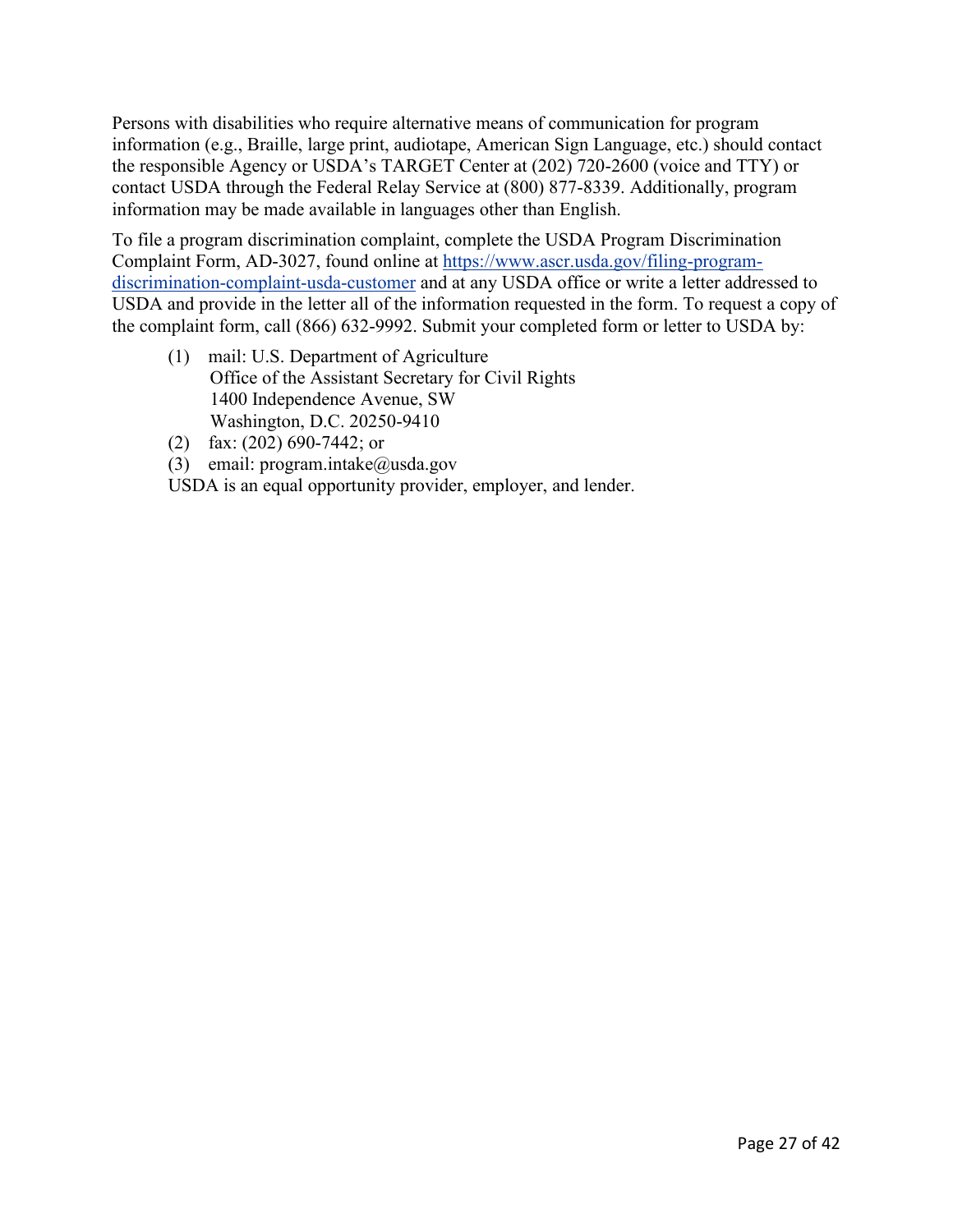#### **APPENDIX A: Application Package Checklist**

<span id="page-27-0"></span>**Important: Proposals missing any of these required items will not be considered PROPOSAL**



**1. Project Abstract:** (one page maximum)

- **2. Project Narrative:** (15 pages maximum)
	- I. Introduction
	- II. Goals and Objectives
	- III. Procedures and Work Plan
	- IV. Collaborators
	- V. Evaluation
	- VI. Self-Sustainability

**3. Standard Form 424, "Application for Federal Assistance"** 

- **4. Standard Form 424A, "Budget Information – Non-Construction Programs" if proposed construction. Also, need SF424C, "Budget Information for Construction Programs"**
- 

**5. Budget Narrative** 

- **6. Certification Regarding Lobbying**
- **7. Disclosure of Potential Conflict of Interest**
- **8. Negotiated Indirect Cost Rate Agreement (NICRA) or de minimis rate agreement: (if applicable)**
- **9. Letters of Contribution: (required if a third party is contributing to the project)**
- **10. Most Recent Progress Report** (**if applicable; for supplementary/renewal applications only.)**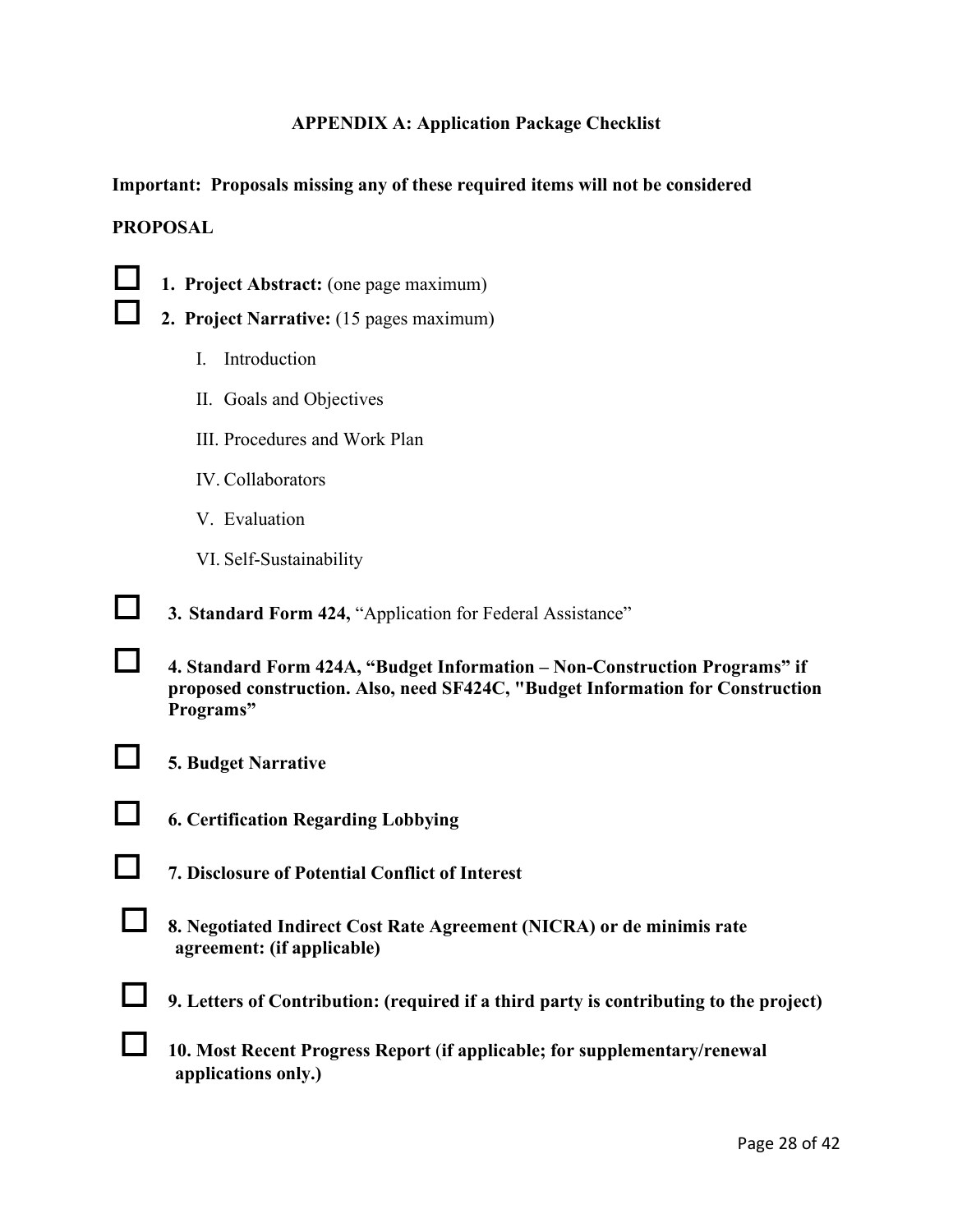## **APPENDIX B: Budget Narrative Guidance**

<span id="page-28-0"></span>All costs must comply with the cost principles of 2 CFR Part 200, [Subpart E, "Cost Principles.](https://www.ecfr.gov/current/title-2/subtitle-A/chapter-II/part-200#subpart-E)" All costs (both Federal and any required non-federal cost sharing/match) that are part of an award must be:

- Allowable [\(2 CFR Section 200.403](https://www.ecfr.gov/current/title-2/subtitle-A/chapter-II/part-200#200.403)).
- Allocable to the agreement [\(2 CFR Section 200.405\)](https://www.ecfr.gov/current/title-2/subtitle-A/chapter-II/part-200#200.405), and
- Reasonable in amount [\(2 CFR Section 200.404](https://www.ecfr.gov/current/title-2/subtitle-A/chapter-II/part-200#200.404)).

A thorough budget narrative will aid the administrative review and processing of a recommended award. Amounts included in a budget and budget narrative are estimates; in the event of an award, payments will be based on actual expenditures. The following is guidance for your use in preparing a thorough budget narrative. The guidance follows the order of the budget items.

**COST-SHARING/MATCHING:** You must provide the information below for the Federal portion of costs and *separately* provide the information below with the same level of detail for the cost-sharing/matching portion, as applicable, as part of the budget narrative.

## **PERSONNEL – Only include employees (and employees to be hired) of applicant organization**

For employees of the recipient, include the position titles, percent of effort, rate of pay, estimated hours. This category includes salaries and wages of personnel of the applicant organization (i.e., employees) that will be working directly on the project. For each individual, identify their role and describe their contributions to the project. Also include their annual salary, percent of effort, and the period of time they will contribute to the project along with the associated funds requested for support.

#### Example:

Mr. Jones – Project Director. Accountable for assuring that all project activities are carried out in a timely, cost-efficient, and responsible manner. He will provide oversight of daily activities and lead and direct the project toward accomplishment of the objectives of the project. He is responsible for the submission of the required reports.

| Salary   | $%$ effort | <b>Project Duration</b> | <b>Funds Requested</b> |
|----------|------------|-------------------------|------------------------|
| \$50,000 | 25%        | 12 months               | \$12,500               |

## **FRINGE BENEFITS – Only related to salaries identified under Personnel**

Should not be included in Personnel. Explain what is included and how it is calculated. Fringe benefits include, but are not limited to, the costs of leave (e.g., vacation, family-related, sick or military), employee insurance, pensions, and unemployment benefit plans. Also, see [2 CFR](https://www.ecfr.gov/current/title-2/subtitle-A/chapter-II/part-200#200.431)  [200.431,](https://www.ecfr.gov/current/title-2/subtitle-A/chapter-II/part-200#200.431) Compensation-Fringe Benefits. Provide information about how fringe benefits are determined along with the amount requested.

Example: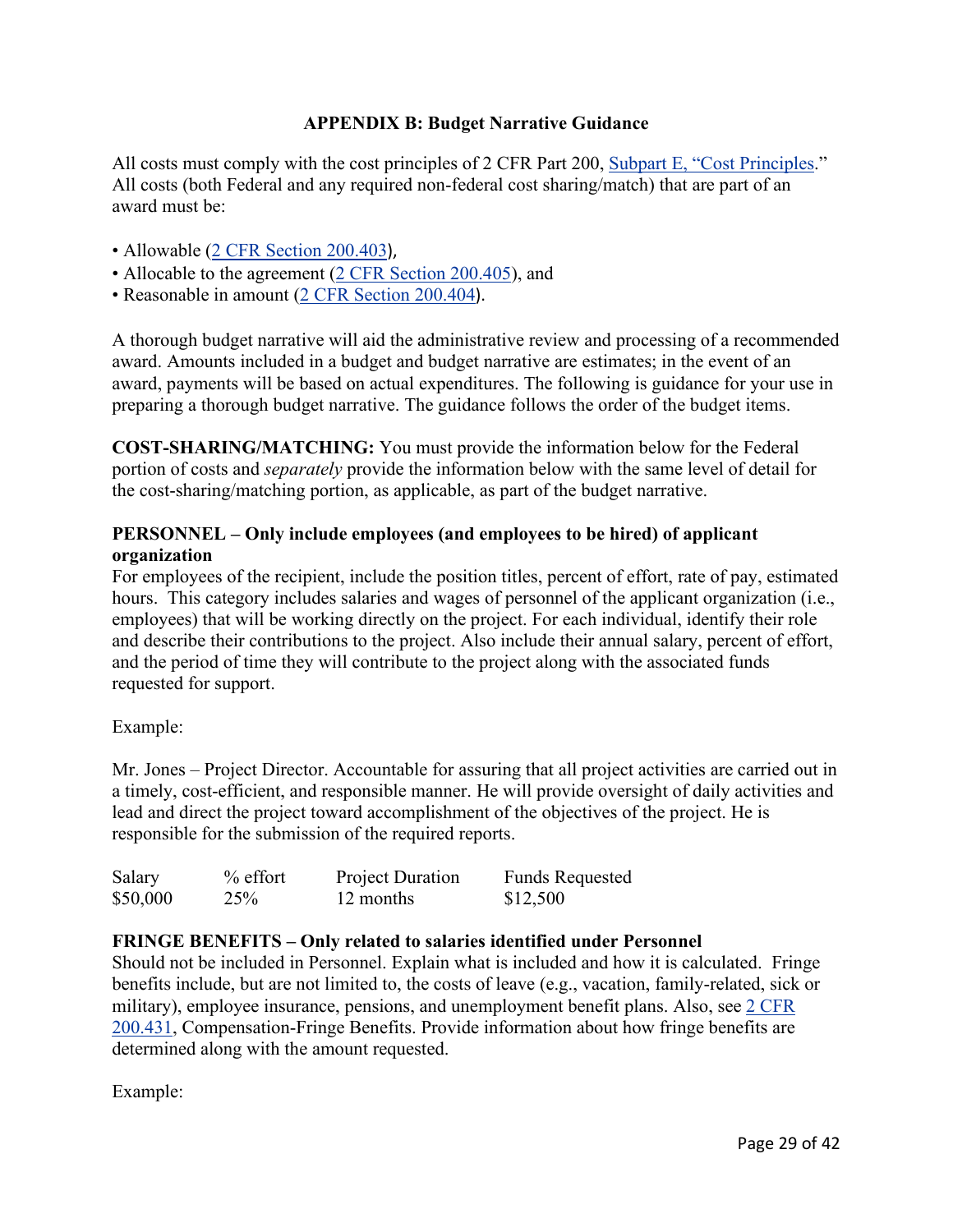Fringe benefits - 25% of salaries and wages (\$12,500  $\omega$  25%). \$3,125

# **TRAVEL**

This is for recipient employees on travel status. State if the recipient will use GSA travel guidelines or their own travel policy. State the travel needs. Include information like mode of travel, miles traveled, cost basis for calculation, per diem, hotel budget, meal allowance, number of trips, number of people. Refer to your organization's travel policy for guidance on how to arrange travel. If your organization lacks a policy, it is expected that you follow the U.S. federal government policy, see [http://www.gsa.gov/federaltravelregulation.](http://www.gsa.gov/federaltravelregulation)

For the budget narrative, identify the total funds requested for travel. Provide as much detail as possible including purpose, destination, dates of travel, and number of individuals for each trip. If the dates of travel are not known, specify estimated length of trip. Identify what will be followed (e.g., organizational travel policies or government per diem rates).

## Example:

- 2 people travel to Washington D.C. once per year for a two-day meeting [identify] purpose of meeting].
	- o Airfare  $$800 \times 2$  for airfare = \$1,600;
	- $\circ$  Airport parking = \$64
	- $\circ$  Hotel for 3 nights x 2  $\omega$  \$200 = \$1,200;
	- $\circ$  Meals for 2 days x 2 = \$245;
	- o Rental car for 3 days  $\omega$  \$110/day = \$330. Total for trip: \$3,439
- Local travel for project manager is calculated at .50 per mile throughout primary service area x 326 miles/month x 12 months =  $$1,956$ .

# **EQUIPMENT**

A per-unit [acquisition cost](https://www.law.cornell.edu/definitions/index.php?width=840&height=800&iframe=true&def_id=5acff7d5097bf48e11513f2725dc6d45&term_occur=999&term_src=Title:2:Subtitle:A:Chapter:II:Part:200:Subpart:A:Subjgrp:27:200.33) which equals or exceeds the lesser of the capitalization level established by the [non-Federal entity](https://www.law.cornell.edu/definitions/index.php?width=840&height=800&iframe=true&def_id=e70d4d5b3d21f635ea2aec391214bde6&term_occur=999&term_src=Title:2:Subtitle:A:Chapter:II:Part:200:Subpart:A:Subjgrp:27:200.33) for financial statement purposes, or \$5,000 regardless of the length of its useful life. Equipment costs require prior approval. This needs to be very specific. What is being bought? What is used for? Who can use it? Why it is needed? How long will it be used? What will be done with it when the project is over? Equipment is defined as an item of property that has an acquisition cost of \$5,000 or more (unless the organization has established lower levels). List each item of equipment along with the applicable cost. Include justification of its need in accomplishing the goals of the project.

Example:

To complete objectives #1 and #2, Refrigerated Trailer is required. XYZ Refrigerated Trailer, Model #123, at \$5,555

These costs should only include the costs to purchase new equipment. The cost of renting or leasing equipment is not to be included in this category but instead, include under the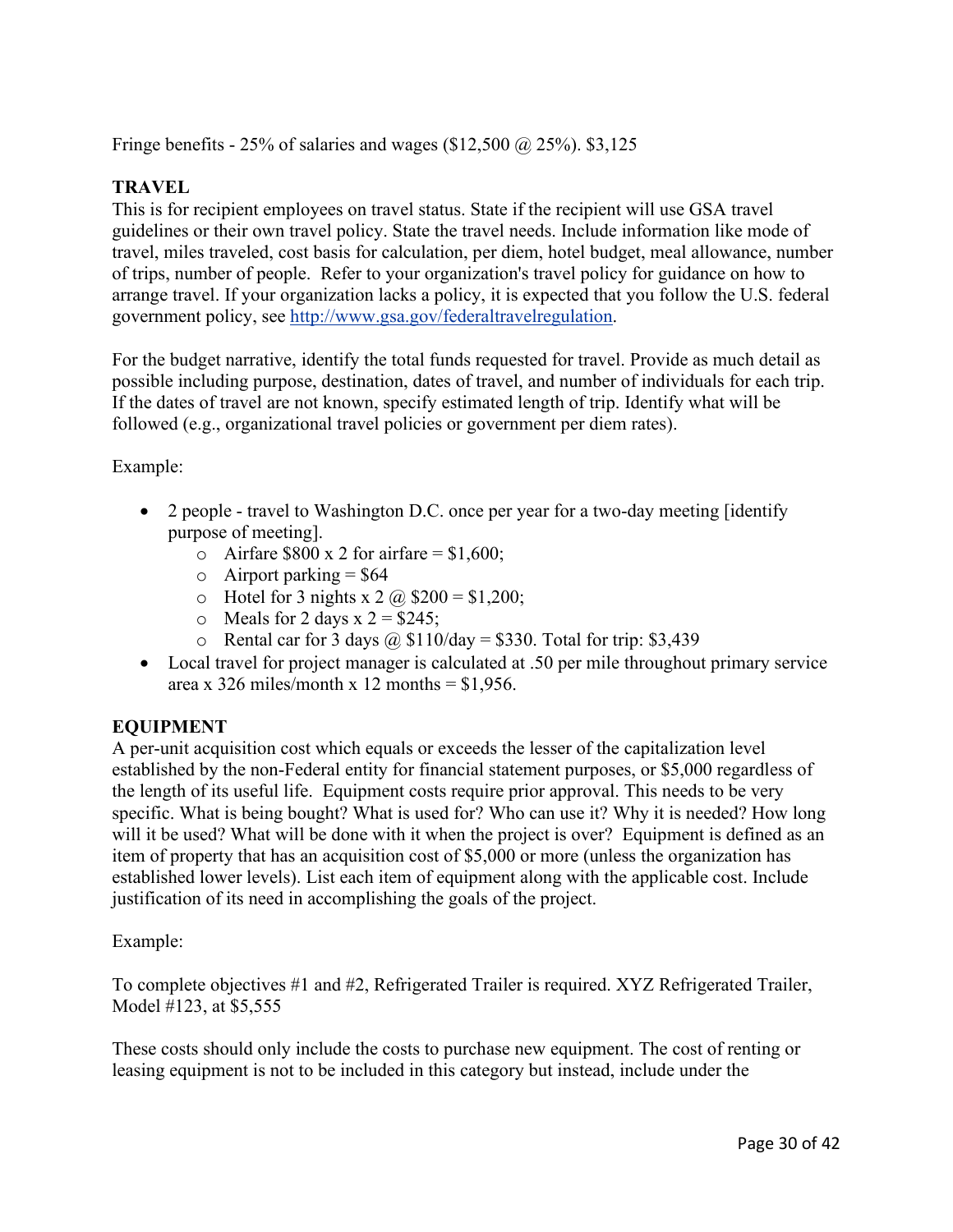Contractual category. If equipment is costly, include a lease vs purchase comparison in the budget narrative in support of route chosen.

## **SUPPLIES**

Supplies are defined in [2 CFR Section 200.1](https://www.ecfr.gov/current/title-2/subtitle-A/chapter-II/part-200#200.1) as all tangible personal property other than those described in [2 CFR Section 200.313,](https://www.ecfr.gov/current/title-2/subtitle-A/chapter-II/part-200#200.313) "Equipment." A computing device is a supply if the acquisition cost is less than the lesser of the capitalization level established by the non-federal entity for financial statement purposes or \$5,000, regardless of the length of its useful life. See [2](https://www.ecfr.gov/current/title-2/subtitle-A/chapter-II/part-200#200.453)  [CFR Section 200.453,](https://www.ecfr.gov/current/title-2/subtitle-A/chapter-II/part-200#200.453) "Materials and Supplies Costs, Including Costs of Computing Devices," regarding the allowability of costs.

Indicate general categories of expendable supplies including an amount for each category. **Caution:** If a category is viewed as too general or the associated amount is too high, further itemization may be requested. Therefore, use good judgement in determining the level of detail to provide.

Example:

General office supplies  $$50/$ mo. x 12 mo. =  $$600$ Postage \$37/mo. x 8 mo. = \$296 Laptop Computer 1 x  $$900 = $900$ Printer  $1 \times \$300 = \$300$ Projector 1 x  $$900 = $900$ Copies  $8000$  copies x  $.10$ /copy = \$800

#### **CONTRACTUAL**

Include name of contractor (if known), method of procurement, and scope of work or services to be provided. A contractor (vs. a subrecipient) provides goods and services within normal business operations. These goods and services are ancillary to the operation of the federal program. A contractor generally provides similar goods or services to many different purchasers, and normally operates in a competitive environment. This category includes consultants, subcontracts, etc.

Consultants -- List the total costs for all consultant services. Identify each consultant, the services he/she will perform, total number of days, rate of pay, travel costs, per diem, and total estimated costs.

Contract -- A contract is defined in [2 CFR Section 200.1](https://www.ecfr.gov/current/title-2/subtitle-A/chapter-II/part-200#200.1) as a legal instrument by which a nonfederal entity purchases property or services needed to carry out the project or program under a federal award. The term as used in this part does not include a legal instrument, even if the nonfederal entity considers it a contract, when the substance of the transaction meets the definition of a federal award or subaward (see [2 CFR Section 200.1](https://www.ecfr.gov/current/title-2/subtitle-A/chapter-II/part-200#200.1) Subaward).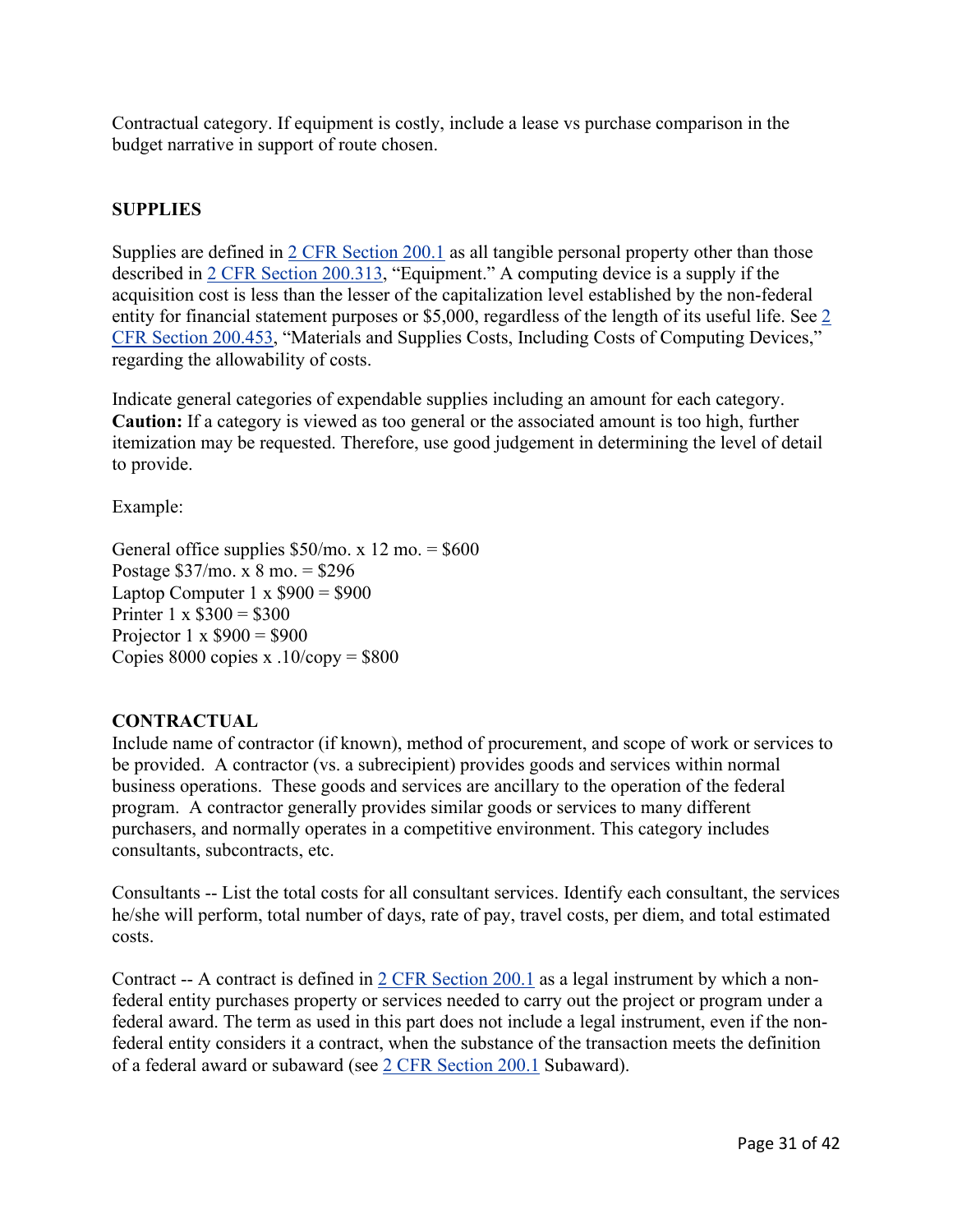Explain the need for each contract and how their use will support the purpose and goals of the project. Additionally, describe the associated activities, scope of work or services to be provided and how the costs were estimated. If budgeting for a procurement action, document if a solicitation process has occurred or if the contract will be a sole source.

Example:

- $\circ$  ABC Company: Training \$250/individual x 3 staff for 5 days = \$750
- o Amy White to provide Technical Assistant Services
	- o 1 Full-Time Equivalent (FTE)  $\omega$  \$25,000 + 20% Fringe Benefits of \$5,000 = \$30,000
	- $\circ$  Travel at 2,000 miles @ .50 per mile = \$ 1,000
	- o Training course \$ 175
	- o Supplies  $\omega$  \$42.50 x 12 months = \$ 510
	- $\circ$  Telephone @ \$40 x 12 months = \$480 \$32,165
- o John Doe, Consultant \$40 per hour x 220 hours for 12-month period =  $$8,800$
- o To Be Announced Outreach Coordinator Annual salary \$30,000 x 10% level of effort/12 mths =  $$3,000$

## **CONSTRUCTION**

Means the construction, rehabilitation, alteration, conversion, extension, demolition or repair of buildings, or other changes or improvements to real property, including facilities providing utility services. The term also includes the supervision, inspection, and other onsite functions incidental to the actual construction. The inclusion of this category is very regulated and has very standard requirements in the Budget Narrative outlined in regulations specific to the program. Proposal needs to include a detailed clear plan of actions, standards and plans in place. Before it approves the organization needs to do a cost analysis and evaluate the alternative of renting, owning and constructing. For construction or facility improvement contracts or subcontracts exceeding the Simplified Acquisition Threshold, the Federal awarding agency or pass-through entity may accept the bonding policy and requirements of the non-Federal entity provided that the Federal awarding agency or pass-through entity has decided that the Federal interest is adequately protected. The application must include an SF424C.

## **OTHER**

Costs not fitting under one of the other categories are to be included under this category. The level of detail is to be commensurate with other categories. Subawards should be included in this category. Per [2 CFR Section 200.1,](https://www.ecfr.gov/current/title-2/subtitle-A/chapter-II/part-200#200.1) a subaward is an award provided by a pass-through entity to a subrecipient for the subrecipient to carry out part of a federal award received by the passthrough entity. It does not include payments to a contractor or payments to an individual that is a beneficiary of a federal program. A subaward may be provided through any form of legal agreement, including an agreement that the pass-through entity considers a contract.

*Please include a similar level of detail in your subawardee budget narratives as you do for your primary awardee, including all relevant cost categories discussed elsewhere in this section.*

Example: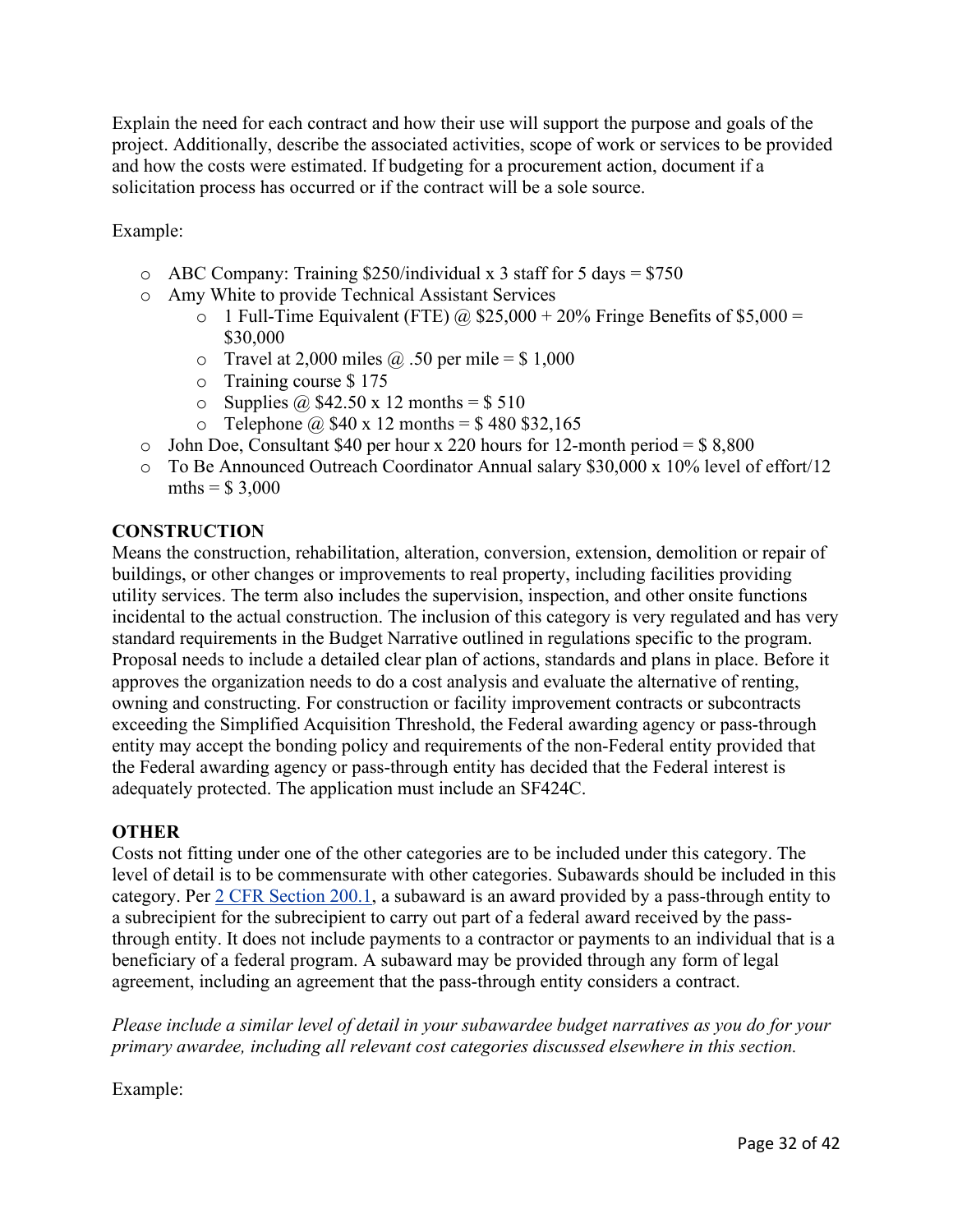Outreach Workshop

- o Rental of facilities (\$750/2 days) \$1,500
- o Information technology services \$ 400
- o Training packets (approx 125/\$40 each) \$5,000
	- o Total \$6,900

Note: Percentage for contingencies is not an allowable cost.

#### **INDIRECT**

[2 CFR Section 200.1](https://www.ecfr.gov/current/title-2/subtitle-A/chapter-II/part-200#200.1) defines indirect (facilities & administrative (F&A)) costs as those costs incurred for a common or joint purpose benefitting more than one cost objective, and not readily assignable to the cost objectives specifically benefitted, without effort disproportionate to the results achieved. To facilitate equitable distribution of indirect expenses to the cost objectives served, it may be necessary to establish a number of pools of indirect (F&A) costs. Indirect (F&A) cost pools must be distributed to benefitted cost objectives on bases that will produce an equitable result in consideration of relative benefits derived.

This cost category guidance includes the following components described below:

- o Calculation (This is to be included as part of the budget narrative)
- o Indirect Cost Rates
	- o Negotiated Rate
	- o 10% De Minimis Rate
- o Limitation (i.e., indirect cost cap)
- o Unrecovered Indirect Costs for Cost-sharing/Match
- o Voluntarily Reduce/Waive

#### **Calculation**

If indirect costs are requested as part of the proposed budget, you must provide details used in determining the indirect costs requested. For instance, provide the calculation specifying the amounts used in applying the base (the base specified in the applicable rate agreement) by the applicable rate (see indirect cost rate info below as well as Limitation section). The calculation can be displayed in different formats but must capture the components (i.e., amounts used in applying the base and the applicable rate).

**EXAMPLE 1:** For purposes of this example, the recipient uses the 10% de minimis indirect cost rate (10% of Modified Total Direct Cost (MTDC)). MTDC means all direct salaries and wages, applicable fringe benefits, materials and supplies, services, travel, and up to the first \$25,000 of each subaward. MTDC excludes equipment, capital expenditures, charges for patient care, rental costs, tuition remission, scholarships and fellowships, participant support costs and the portion of each subaward in excess of \$25,000.

| <b>Item</b>            | <b>Budget</b> | <b>Indirect Eligible Amounts</b> |
|------------------------|---------------|----------------------------------|
| Salaries and wages     | \$50,000      | \$50,000                         |
| Materials and supplies | \$3,000       | \$3,000                          |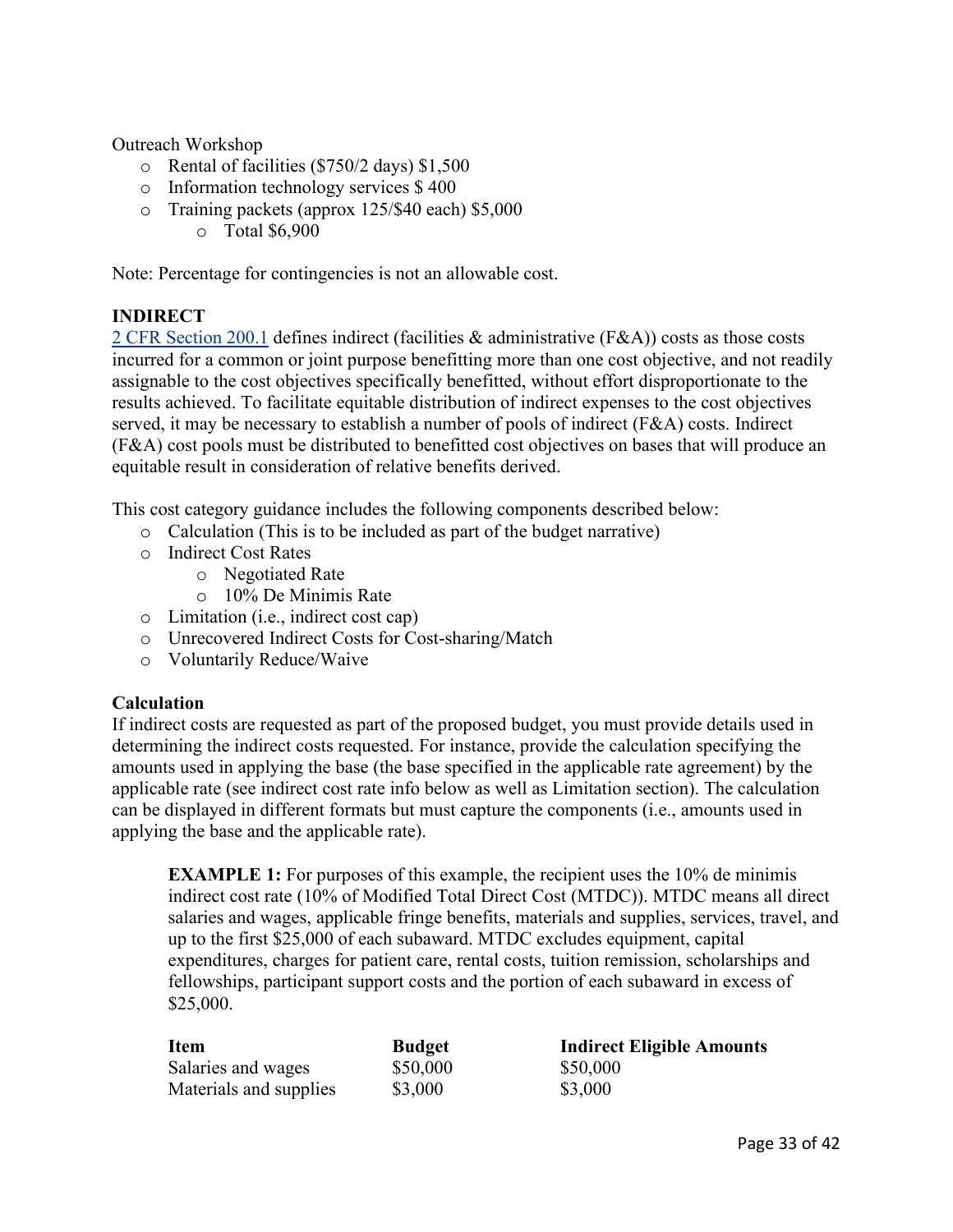| Equipment | \$5,500  | $\$0$    |    |
|-----------|----------|----------|----|
| Subaward  | \$30,000 | \$25,000 |    |
|           |          | .        | __ |

 $$78,000 \times 10\% = $7,800$  Indirect Costs

**EXAMPLE 2:** For purposes of this example, the recipient has a Negotiated Indirect Cost Rate Agreement (NICRA) of 20% with a base of salaries and fringe benefits.

| <b>Item</b>            | <b>Budget</b> | <b>Indirect Eligible Amounts</b>         |
|------------------------|---------------|------------------------------------------|
| Salaries and wages     | \$50,000      | \$50,000                                 |
| Fringe Benefits        | \$10,000      | \$10,000                                 |
| Materials and supplies | \$3,000       | \$0                                      |
| Equipment              | \$5,500       | \$0                                      |
| Subaward               | \$30,000      | \$0                                      |
|                        |               | $$60,000 \times 20\% = $12,000$ Indirect |

**Costs** 

#### **Indirect Cost Rate Types**

#### **Indirect costs may only be recovered if the non-Federal entity has one of the following indirect cost rates.**

**1. Negotiated Rate:** If the organization has a *current* NICRA established with the cognizant Federal agency (the agency that provides the most funds to the organization), then provide a copy of the NICRA; expired rates are not acceptable. If unable to obtain a current negotiated rate from the cognizant agency, you are permitted to opt to use the 10% de minimis cost rate (you may only be reimbursed for allowable direct cost). Violation of cost accounting principles is not permitted when re-budgeting or charging costs to awards. Rather, costs must be consistently charged as either indirect or direct costs. Along with a copy of the NICRA, include the rate and base as part of the budget narrative.

#### Example:

Rate 24.87% of MTDC - 24.87% applied to the following items: \$97,300 of Personnel, \$23,352 of Fringe,  $$110,000$  of other, and the first  $$25,000$  of three (3) subawards =  $$76,015.65$  indirect costs

**2. 10% De Minimis Cost Rate:** In accordance with [2 CFR 200.414\(f\),](https://www.ecfr.gov/current/title-2/subtitle-A/chapter-II/part-200#200.414) any non-Federal entities, unless excepted, may elect to forgo calculation of an indirect cost rate and request a 10% de minimis indirect cost rate. The 10% de minimis rate is applied to modified total direct costs (MTDC). For this purpose, MTDC means total direct costs related to the award, such as direct labor, fringe benefits, materials and supplies, publications, consultant services and travel costs. MTDC excludes the following costs: equipment, capital expenditures, participant support costs and the portion of each subaward and subcontract in excess of \$25,000. Violation of cost accounting principles is not permitted when charging costs to awards. Rather, cost must be consistently charged as either indirect or direct costs.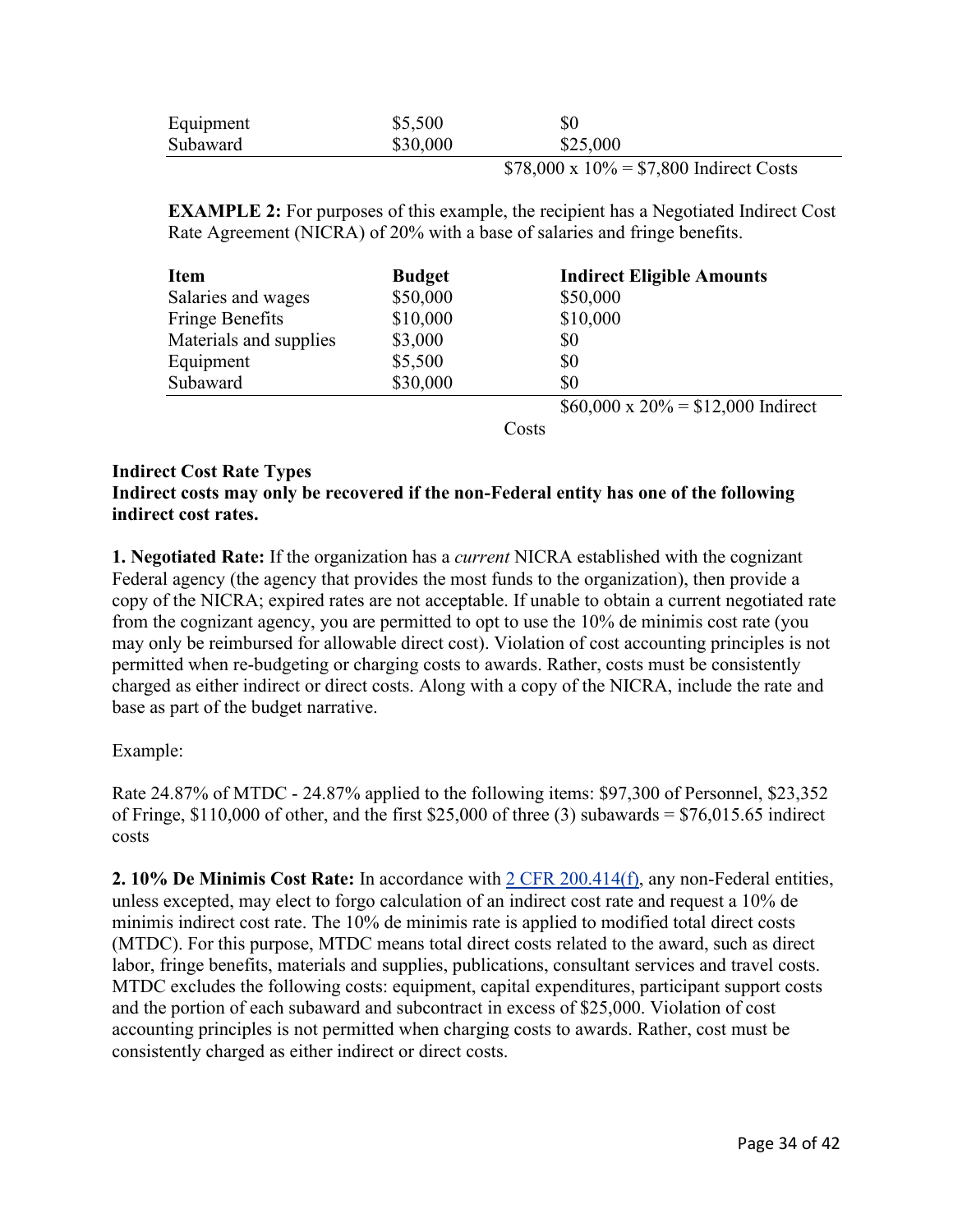If the 10% de minimis option is chosen, it must be used consistently for all Federal awards until such time you choose to negotiate for a rate, which you may apply to do at any time. If the organization previously opted for the de minimis rate, a copy of the rate agreement must be provided. If the organization is currently electing the de minimis rate, use an indirect cost rate of no more than 10% of MTDC when preparing the budget. If selected for award, a de minimis rate agreement will be executed along with the award, as appropriate.

#### Example:

Rate 10% of MTDC – 10% applied to the following items: \$45,000 of Personnel, \$10,800 of Fringe, and  $$59,000$  of Other =  $$11,480$  indirect costs

#### **Limitation**

Some programs may not allow the recovery of indirect costs. In such instances, the limitation flows down to subcontractors. Refer to the applicable notice of funding opportunity to determine if indirect costs are unallowable.

USDA appropriation acts limit indirect costs to 10 percent for cooperative and contribution agreements with nonprofit entities; for purposes of this limitation "nonprofit entities" includes institutions of higher education. For agreements subject to this limitation first apply the 10 percent indirect cost rate to the agreement's total direct costs; this is shown on line 6.i of the SF424A. Then calculate indirect costs using the rate and the direct cost application base specified in the recipient's NICRA. Use whichever rate results in the lower amount. If the organization has a NICRA, both the NICRA calculation and the 10% TDC must be completed in order to determine the lesser (i.e., maximum allowed indirect costs) for the applicable project.

Calculation instructions: First, multiply the NICRA rate by the base stated in the NICRA to arrive at Amount A. Next, multiply the statutory limit of 10% by TDC to arrive at Amount B. The lower of Amount A and B is the maximum amount of allowable indirect cost, therefore include this amount on the budget.

**Unrecovered Indirect Costs for Cost-sharing/Match:** 2 CFR 200.306(c) provides, "Unrecovered indirect costs, including indirect costs on cost sharing or matching may be included as part of cost sharing or matching only with the prior approval of the Federal awarding agency. Unrecovered indirect cost means the difference between the amount charged to the Federal award and the amount which could have been charged to the Federal award under the non-Federal entity's approved negotiated indirect cost rate." In instances where indirect costs are statutorily limited, unrecovered indirect costs will normally *NOT* be accepted as part of required cost sharing or match; only allowable if statute specifically allows it.

Voluntarily Reduce/Waive: A recipient may voluntarily reduce or waive recovery of indirect costs at its sole discretion and must not be encouraged or coerced in any way to do so by the agency. If organizations waive indirect cost recovery and request only direct costs, the organization is required to include in the award budget only those types of costs consistently treated as direct costs by the organization.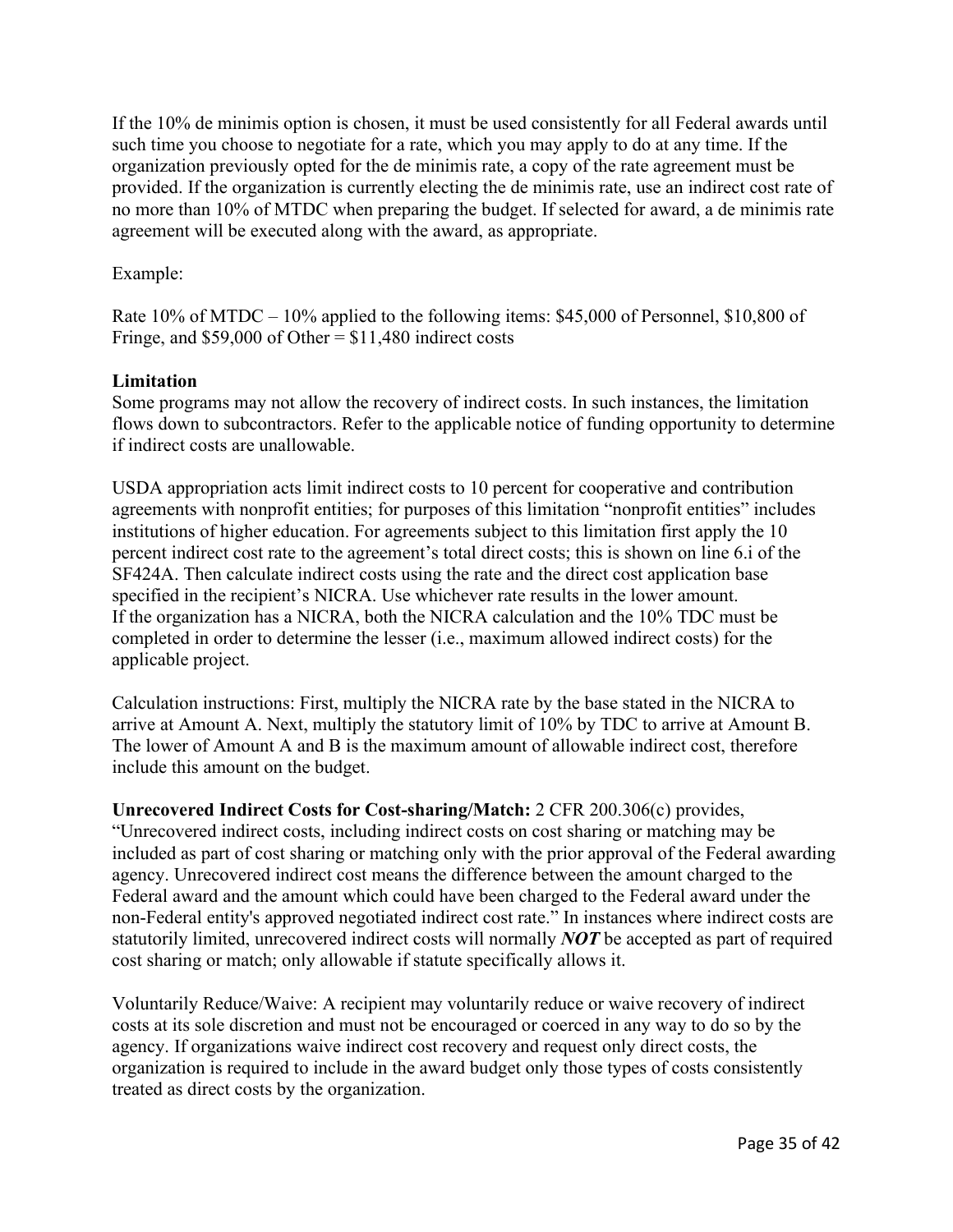# **APPENDIX C: Instructions for Completing SF-424**

#### <span id="page-35-0"></span>**SF-424, APPLICATION FOR FEDERAL ASSISTANCE**

Applicants must review these instructions to ensure the form is completed correctly. This will reduce the likelihood that the form will need to be returned for correction and potentially delay execution of any resultant agreement.

| Item           | Name                                                                         | <b>Instructions</b>                                                                                                                                                                                                                                                                                                                                                                                                                                                                                                                                                                                                                                                                                                                                                                                         |
|----------------|------------------------------------------------------------------------------|-------------------------------------------------------------------------------------------------------------------------------------------------------------------------------------------------------------------------------------------------------------------------------------------------------------------------------------------------------------------------------------------------------------------------------------------------------------------------------------------------------------------------------------------------------------------------------------------------------------------------------------------------------------------------------------------------------------------------------------------------------------------------------------------------------------|
| $\mathbf{1}$   | Type of Submission                                                           | Select one type of submission in accordance with agency instructions. •<br>Pre-application • Application • Changed/Corrected Application - Check<br>if this submission is to change or correct a previously submitted<br>application. Unless requested by the agency, applicants may not use this<br>form to submit changes after the closing date.                                                                                                                                                                                                                                                                                                                                                                                                                                                         |
| $\overline{2}$ | Type of Application                                                          | Select one type of application in accordance with agency instructions. •<br>New - An application that is being submitted to an agency for the first<br>time. • Continuation - An extension for an additional funding/budget<br>period for a project with a projected completion date. This can include<br>renewals. • Revision - Any change in the federal government's financial<br>obligation or contingent liability from an existing obligation. If a<br>revision, enter the appropriate letter(s). More than one may be selected.<br>A: Increase Award B: Decrease Award C: Increase Duration D: Decrease<br>Duration E: Other (specify) AC: Increase Award, Increase Duration AD:<br>Increase Award, Decrease Duration BC: Decrease Award, Increase<br>Duration BD: Decrease Award, Decrease Duration |
| 3              | Date Received                                                                | Enter date if form is submitted through other means as instructed by the<br>Federal agency. The date received is completed electronically if<br>submitted via Grants.gov                                                                                                                                                                                                                                                                                                                                                                                                                                                                                                                                                                                                                                    |
| $\overline{4}$ | Applicant Identifier                                                         | Enter the entity identifier assigned by the Federal agency, if any, or the<br>applicant's control number if applicable.                                                                                                                                                                                                                                                                                                                                                                                                                                                                                                                                                                                                                                                                                     |
| 5a             | Federal Entity Identifier                                                    | Enter the number assigned to your organization by the federal agency, if<br>any.                                                                                                                                                                                                                                                                                                                                                                                                                                                                                                                                                                                                                                                                                                                            |
| 5 <sub>b</sub> | Federal Award Identifier                                                     | For new applications, leave blank. For a continuation or revision to an<br>existing award, enter the previously assigned federal award identifier<br>number. If a changed/corrected application, enter the federal identifier in<br>accordance with agency instructions                                                                                                                                                                                                                                                                                                                                                                                                                                                                                                                                     |
| 6              | Date Received by State                                                       | Leave this field blank. This date will be assigned by the state, if<br>applicable                                                                                                                                                                                                                                                                                                                                                                                                                                                                                                                                                                                                                                                                                                                           |
| $\overline{7}$ | <b>State Application Identifier</b>                                          | Leave this field blank. This identifier will be assigned by the state, if<br>applicable                                                                                                                                                                                                                                                                                                                                                                                                                                                                                                                                                                                                                                                                                                                     |
| 8a             | <b>Applicant Legal Name</b>                                                  | Enter the legal name of the applicant that will undertake the assistance<br>activity. This is the organization that has registered with the System for<br>Award Management (SAM). Information on registering with SAM may<br>be obtained by visiting SAM.gov.                                                                                                                                                                                                                                                                                                                                                                                                                                                                                                                                               |
| 8b             | Applicant<br>Employer/Taxpayer<br><b>Identification Number</b><br>(EIN/TIN)  | Enter the employer or taxpayer identification number (EIN or TIN) as<br>assigned by the Internal Revenue Service.                                                                                                                                                                                                                                                                                                                                                                                                                                                                                                                                                                                                                                                                                           |
| 8c             | <b>Applicant Organizational</b><br>(DUNS) /Unique Entity<br>Identifier (UEI) | Enter the organization's UEI received from SAM. The UEI is a unique<br>12 character organization identifier. Information on registering with<br>System for Award Management (SAM.gov) may be obtained by visiting<br>the Grants.gov website.                                                                                                                                                                                                                                                                                                                                                                                                                                                                                                                                                                |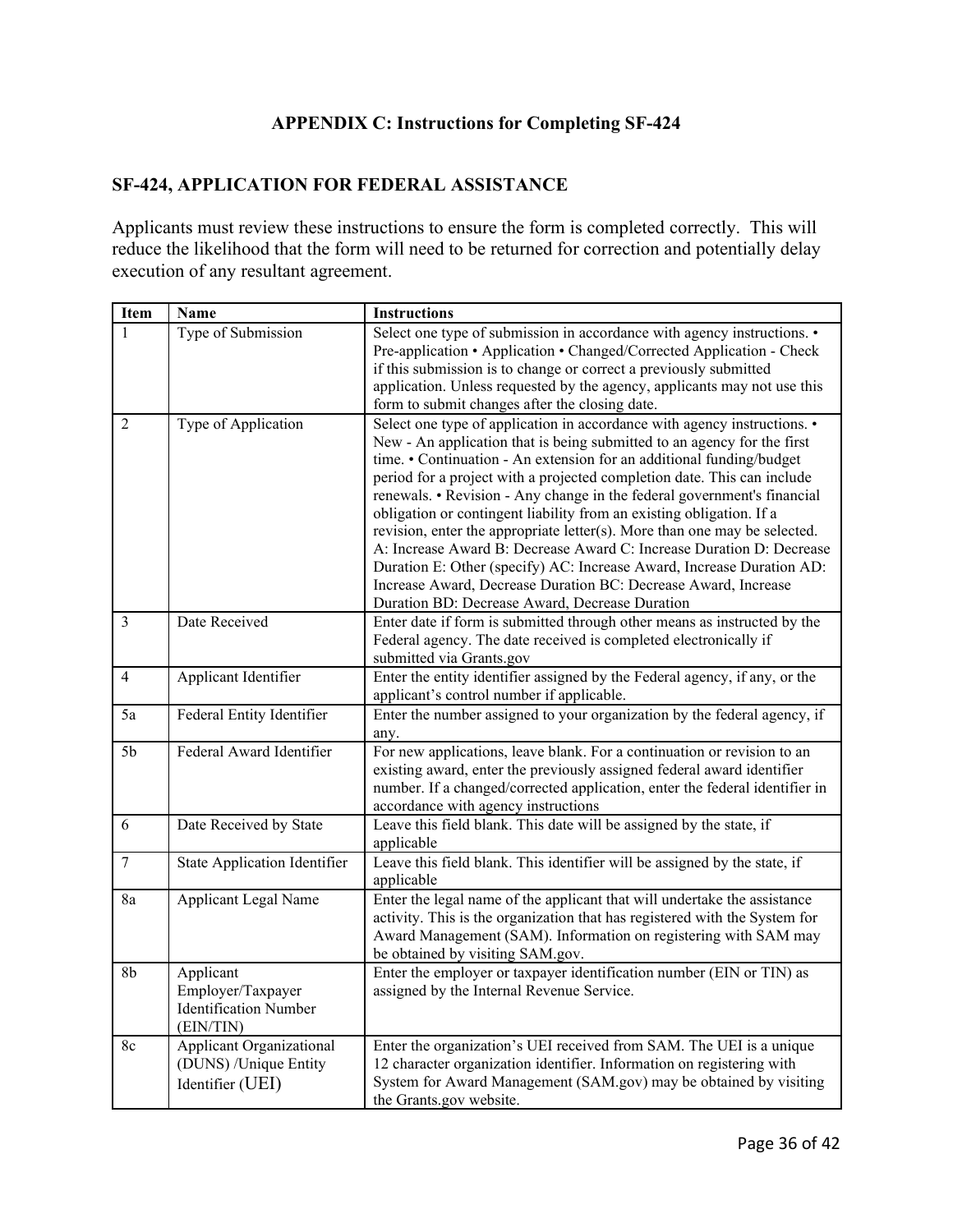| 8d              | <b>Applicant Address</b>                                                                    | Enter address: Street 1 (required); City (required); County/Parish, State<br>(required if country is US); Province; Country (required); 9-digit<br>ZIP/Postal Code (required if country is US). If +4 does not exist for the<br>address, enter "0000".                                                                                                                                                                                                                                                                                                                                                                                                                                                                                                                                                                                                                                                                                   |
|-----------------|---------------------------------------------------------------------------------------------|------------------------------------------------------------------------------------------------------------------------------------------------------------------------------------------------------------------------------------------------------------------------------------------------------------------------------------------------------------------------------------------------------------------------------------------------------------------------------------------------------------------------------------------------------------------------------------------------------------------------------------------------------------------------------------------------------------------------------------------------------------------------------------------------------------------------------------------------------------------------------------------------------------------------------------------|
| 8e              | Applicant Organizational<br>Unit                                                            | Enter the name of the primary organizational unit, department, or<br>division that will undertake the assistance activity                                                                                                                                                                                                                                                                                                                                                                                                                                                                                                                                                                                                                                                                                                                                                                                                                |
| 8f              | <b>Applicant Contact</b><br>Information                                                     | Enter the first and last name (required); prefix, middle name, suffix, and<br>title. Enter organizational affiliation if affiliated with an organization<br>other than that in 7.a. Telephone number and email (required); fax<br>number                                                                                                                                                                                                                                                                                                                                                                                                                                                                                                                                                                                                                                                                                                 |
| 9               | Type of Applicant 1                                                                         | Select a minimum of one applicant type or select up to three applicant<br>types in accordance with agency instructions. If "Other" is selected, then<br>specify Other Type of Applicant in text box. This type must be<br>consistent with the entity type listed in the applicant's SAM registration.                                                                                                                                                                                                                                                                                                                                                                                                                                                                                                                                                                                                                                    |
| 10              | Name of Federal Agency                                                                      | Enter the name of the federal agency from which assistance is being<br>requested with this application. This information is pre-populated if<br>submitting through Grants.gov.                                                                                                                                                                                                                                                                                                                                                                                                                                                                                                                                                                                                                                                                                                                                                           |
| 11              | Catalog of Federal<br>Domestic Assistance<br>Number/Federal Assistance<br>Listing and Title | Enter the Catalog of Federal Domestic Assistance number and title of<br>the program under which assistance is requested, as found in the program<br>announcement, if applicable. This information is pre-populated if using<br>Grants.gov.                                                                                                                                                                                                                                                                                                                                                                                                                                                                                                                                                                                                                                                                                               |
| 12              | Funding Opportunity<br>Number and Title                                                     | Enter the Funding Opportunity Number and title of the opportunity under<br>which assistance is requested as found in the program announcement.<br>This information is pre-populated if using Grants.gov.                                                                                                                                                                                                                                                                                                                                                                                                                                                                                                                                                                                                                                                                                                                                 |
| 13              | Competition Identification<br>Number and Title                                              | Enter the competition identification number and title of the competition<br>under which assistance is requested, if applicable. These fields are pre-<br>populated by Grants.gov if provided by the federal agency.                                                                                                                                                                                                                                                                                                                                                                                                                                                                                                                                                                                                                                                                                                                      |
| 14              | Areas Affected by Project<br>(Cities, Counties, States,<br>$etc.$ )                         | This data element is intended for use only by programs for which the<br>$area(s)$ affected are likely to be different from the place(s) of<br>performance reported on the SF-424 Project/Performance Site<br>Location(s) Form. Add attachment to enter additional areas, if needed.                                                                                                                                                                                                                                                                                                                                                                                                                                                                                                                                                                                                                                                      |
| 15              | Descriptive Title of<br>Applicant's Project                                                 | Enter a brief descriptive title of the project. Supporting documents may<br>be attached if specified in agency instructions.                                                                                                                                                                                                                                                                                                                                                                                                                                                                                                                                                                                                                                                                                                                                                                                                             |
| 16a             | Congressional District of<br>Applicant                                                      | 16a. Enter the applicant's congressional district.                                                                                                                                                                                                                                                                                                                                                                                                                                                                                                                                                                                                                                                                                                                                                                                                                                                                                       |
| 16 <sub>b</sub> | Congressional District(s) of<br>Program/Project                                             | 16b. Enter the primary district affected by the program or project. Enter<br>in the following format: 2 character state abbreviation $-3$ characters<br>district number, e.g., CA-005 for California 5th district, CA-012 for<br>California 12th district, NC-103 for North Carolina's 103rd district. If all<br>congressional districts in a state are affected, enter "all" for the district<br>number, e.g., MD-all for all congressional districts in Maryland. If<br>nationwide, i.e., all districts within all states are affected, enter US-all. If<br>the program/project is outside the US, enter 00.000. This optional data<br>element is intended for use only by programs for which the area(s)<br>affected are likely to be different than place(s) of performance reported<br>on the SF-424 Project/Performance Site Location(s) form. Attach an<br>additional list of program/project congressional districts, if needed. |
| 17a             | Proposed Project Start Date                                                                 | Enter the proposed start date and end date of the project. Consistent with<br>what is stated on the Notice of Funding Opportunity. Do not anticipate<br>an earlier award date, even though an earlier award may be possible.                                                                                                                                                                                                                                                                                                                                                                                                                                                                                                                                                                                                                                                                                                             |
| 17 <sub>b</sub> | Proposed Project End Date                                                                   | Enter the estimated end date consistent with the start date and what is<br>stated on the Notice of Funding Opportunity                                                                                                                                                                                                                                                                                                                                                                                                                                                                                                                                                                                                                                                                                                                                                                                                                   |
| $18a-g$         | <b>Estimated Funding</b>                                                                    | Enter the amount requested, or to be contributed during the first<br>funding/budget period by each contributor. Value of in-kind                                                                                                                                                                                                                                                                                                                                                                                                                                                                                                                                                                                                                                                                                                                                                                                                         |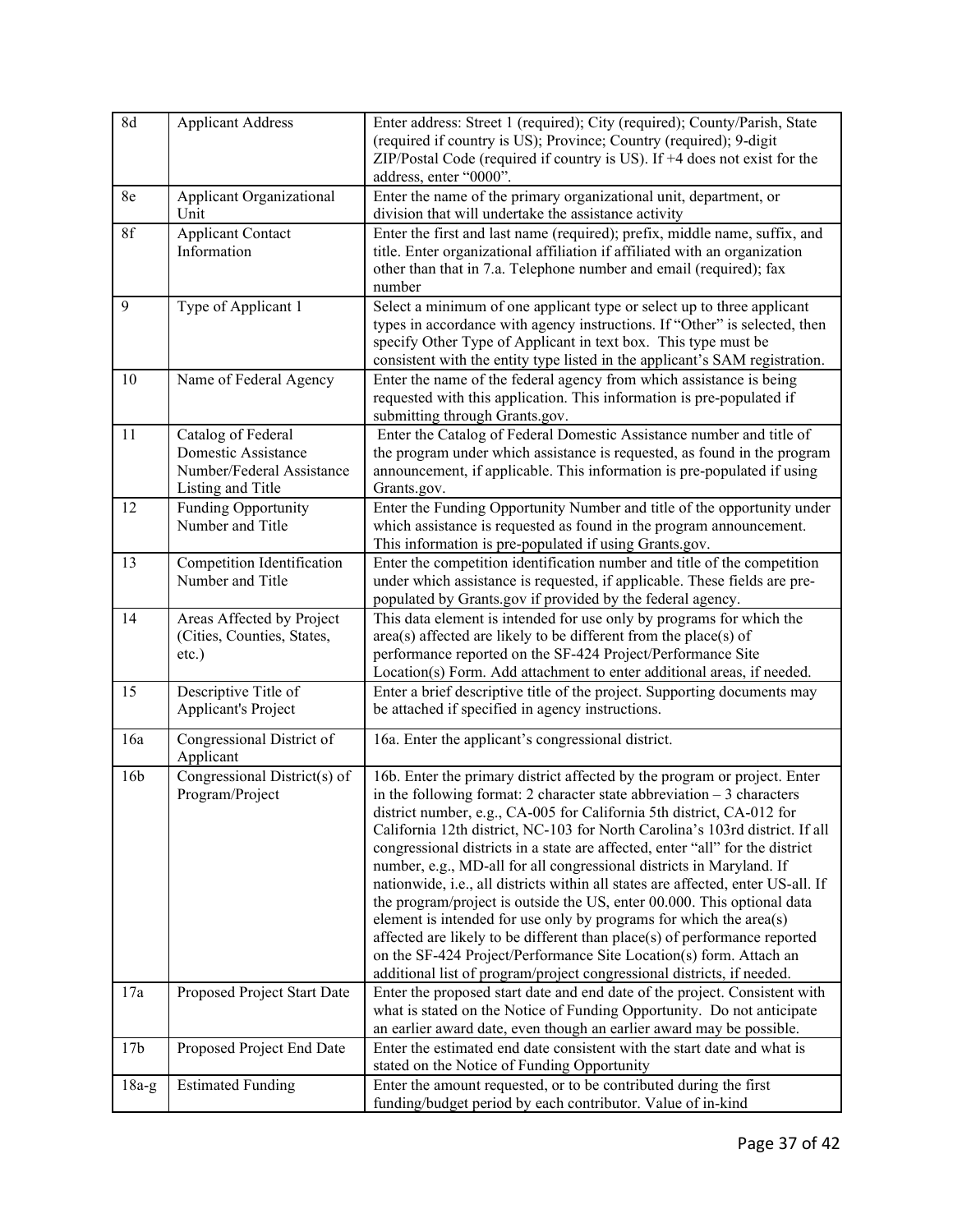|    |                                                                              | contributions should be included on appropriate lines, as applicable. If<br>the action will result in a dollar change to an existing award, indicate<br>only the amount of the change. For decreases, enclose the amounts in<br>parentheses. For zero funding, enter 0.<br>These values must be consistent with the values on the SF-424A and the<br>Budget Narrative.<br>Federal: enter the amount of Federal funds being requested.<br>a.<br>Applicant: enter cost share/match being provided by the<br>b.<br>applicant itself. Do not include cost share/match being provided<br>by commitments from the sources listed below.<br>State: enter the amount of any cost share/match being provided<br>c.<br>by a State government entity.<br>Local: enter the amount of any cost share/match being provided<br>d.<br>by a Local government entity.<br>Other: enter the amount of any cost share/match being provided<br>e.<br>by a source other than those listed above.<br>f.<br>Program Income: enter the amount of program income (if any)<br>used for meeting cost share/match requirements (see 2 CFR<br>200.1 and 200.307).<br>Total: enter the sum of all amounts. This must equal the total<br>g. |
|----|------------------------------------------------------------------------------|------------------------------------------------------------------------------------------------------------------------------------------------------------------------------------------------------------------------------------------------------------------------------------------------------------------------------------------------------------------------------------------------------------------------------------------------------------------------------------------------------------------------------------------------------------------------------------------------------------------------------------------------------------------------------------------------------------------------------------------------------------------------------------------------------------------------------------------------------------------------------------------------------------------------------------------------------------------------------------------------------------------------------------------------------------------------------------------------------------------------------------------------------------------------------------------------------------|
| 19 | Is Application Subject to<br>Review by State Under<br><b>Executive Order</b> | proposed budget amounts above.<br>Applicants should contact the State Single Point of Contact (SPOC) for<br>Federal Executive Order 12372 to determine whether the application is<br>subject to the State intergovernmental review process. Select the<br>appropriate box. If "A." is selected, enter the date the application was<br>submitted to the State.                                                                                                                                                                                                                                                                                                                                                                                                                                                                                                                                                                                                                                                                                                                                                                                                                                              |
| 20 | Is the Applicant Delinquent<br>on any Federal Debt?                          | Select the appropriate box. This question applies to the applicant<br>organization, not the person who signs as the authorized representative.<br>Categories of federal debt include; but may not be limited to: delinquent<br>audit disallowances, loans, and taxes. If yes, include an explanation in an<br>attachment.                                                                                                                                                                                                                                                                                                                                                                                                                                                                                                                                                                                                                                                                                                                                                                                                                                                                                  |
| 21 | Authorized Representative:                                                   | To be signed and dated by the authorized representative of the applicant<br>organization. Enter the first and last name (required); prefix, middle<br>name, and suffix. Enter title, telephone number, fax number, and email.<br>Fax number is not required. A copy of the governing body's<br>authorization for you to sign this application as the official representative<br>must be on file in the applicant's office. (Certain federal agencies may<br>require that this authorization be submitted as part of the application.) If<br>the application is submitted via Grants.gov, the signature of the<br>authorized representative and the date signed are completed upon<br>submission.                                                                                                                                                                                                                                                                                                                                                                                                                                                                                                           |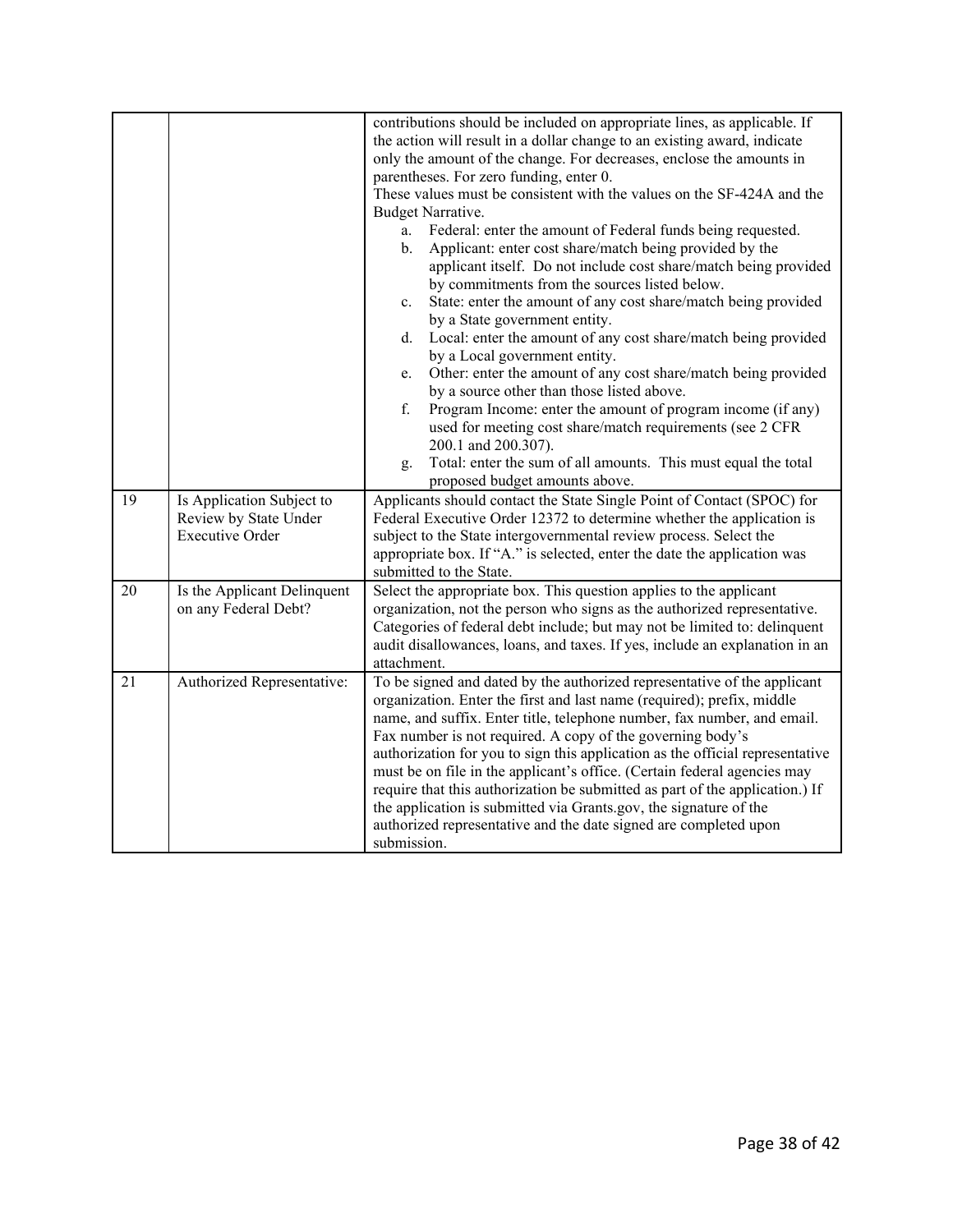## **APPENDIX D: Instructions for Completing SF-424A**

#### <span id="page-38-0"></span>**SF-424A, BUDGET INFORMATION**

Applicants must review these instructions to ensure the form is completed correctly. This will reduce the likelihood that the form will need to be returned for correction and potentially delay execution of any resultant agreement. The total amounts for each category must match the amounts in the budget narrative.

|       | <b>SECTION A - BUDGET SUMMARY</b>                   |                                                                                                                                                                                                                                                                                                                                                   |  |  |
|-------|-----------------------------------------------------|---------------------------------------------------------------------------------------------------------------------------------------------------------------------------------------------------------------------------------------------------------------------------------------------------------------------------------------------------|--|--|
| Colum | Name                                                | <b>Instructions</b>                                                                                                                                                                                                                                                                                                                               |  |  |
| n     |                                                     |                                                                                                                                                                                                                                                                                                                                                   |  |  |
| (a)   | <b>Grant Program Function</b><br>or Activity        | FPAC agencies do not require the project budget be broken down into<br>separate programs, functions, or activities on this form. That level of<br>detail, if desired, is reserved for the Budget Narrative which is a related,<br>but separate document. Enter "Federal" in $1(a)$ and Non-Federal in $2(a)$ .<br>Leave the remaining rows blank. |  |  |
| (b)   | Catalog of Federal<br>Domestic Assistance<br>Number | Enter the CFDA number from the Notice of Funding Opportunity in 1(b)<br>and $2(b)$ . Leave the remaining rows blank.                                                                                                                                                                                                                              |  |  |
| (c)   | <b>Estimated Unobligated</b><br>Funds: Federal      | Leave this entire column blank.                                                                                                                                                                                                                                                                                                                   |  |  |
| (d)   | <b>Estimated Unobligated</b><br>Funds: Non-Federal  | Leave this entire column blank.                                                                                                                                                                                                                                                                                                                   |  |  |
| (e)   | New or Revised Budget:<br>Federal                   | Enter the total amount of the Federal funds requested in Row 1. Leave<br>the remaining rows blank. This amount must be consistent with the<br>amount in Block 18a of the SF-424.                                                                                                                                                                  |  |  |
| (f)   | New or Revised Budget:<br>Non-Federal               | Enter the total amount of the Non-Federal cost share/match in Row 2 and<br>leave the remaining rows blank. This amount must be consistent with<br>the total amount of Blocks 18b through 18f of the SF-424.                                                                                                                                       |  |  |
| (g)   | Total                                               | This auto-calculates and is the total proposed agreement budget. This<br>amount must be consistent with the total amount in Block 18g of the SF-<br>424.                                                                                                                                                                                          |  |  |

|       | <b>SECTION B - BUDGET CATEGORIES</b>           |                                                                                                                                                                                                                                                                                                                                                                                                                                                                                                                                                                                                                                                   |  |  |
|-------|------------------------------------------------|---------------------------------------------------------------------------------------------------------------------------------------------------------------------------------------------------------------------------------------------------------------------------------------------------------------------------------------------------------------------------------------------------------------------------------------------------------------------------------------------------------------------------------------------------------------------------------------------------------------------------------------------------|--|--|
| Colum | Name                                           | <b>Instructions</b>                                                                                                                                                                                                                                                                                                                                                                                                                                                                                                                                                                                                                               |  |  |
| n     |                                                |                                                                                                                                                                                                                                                                                                                                                                                                                                                                                                                                                                                                                                                   |  |  |
| (1)   | <b>Grant Program Function</b><br>or Activity 1 | In the column headings $(1)$ through $(4)$ , enter the titles of the same<br>programs, functions, and activities shown on Lines 1-4, column (a),<br>Section A. When additional sheets are prepared for Section A, provide<br>similar column headings on each sheet. For each Grant Program,<br>Function or Activity, fill in the total requirements for funds (both federal<br>and nonfederal) by object class categories. If using the Budget<br>Information form through Grants.gov, the Grant Program, Function, or<br>Activity is prepopulated by the Grant Program Function or Activity from<br>column $(A)$ in Section $A$ – Budget Summary |  |  |
| (2)   | <b>Grant Program Function</b><br>or Activity 2 | The form will auto-populate "Non-Federal" in the heading of Column 2.<br>See the list of budget cost categories at the end of this table for guidance<br>on what types of costs to include in each category. The total of Column<br>2 must be consistent with the Non-Federal total in Section A.                                                                                                                                                                                                                                                                                                                                                 |  |  |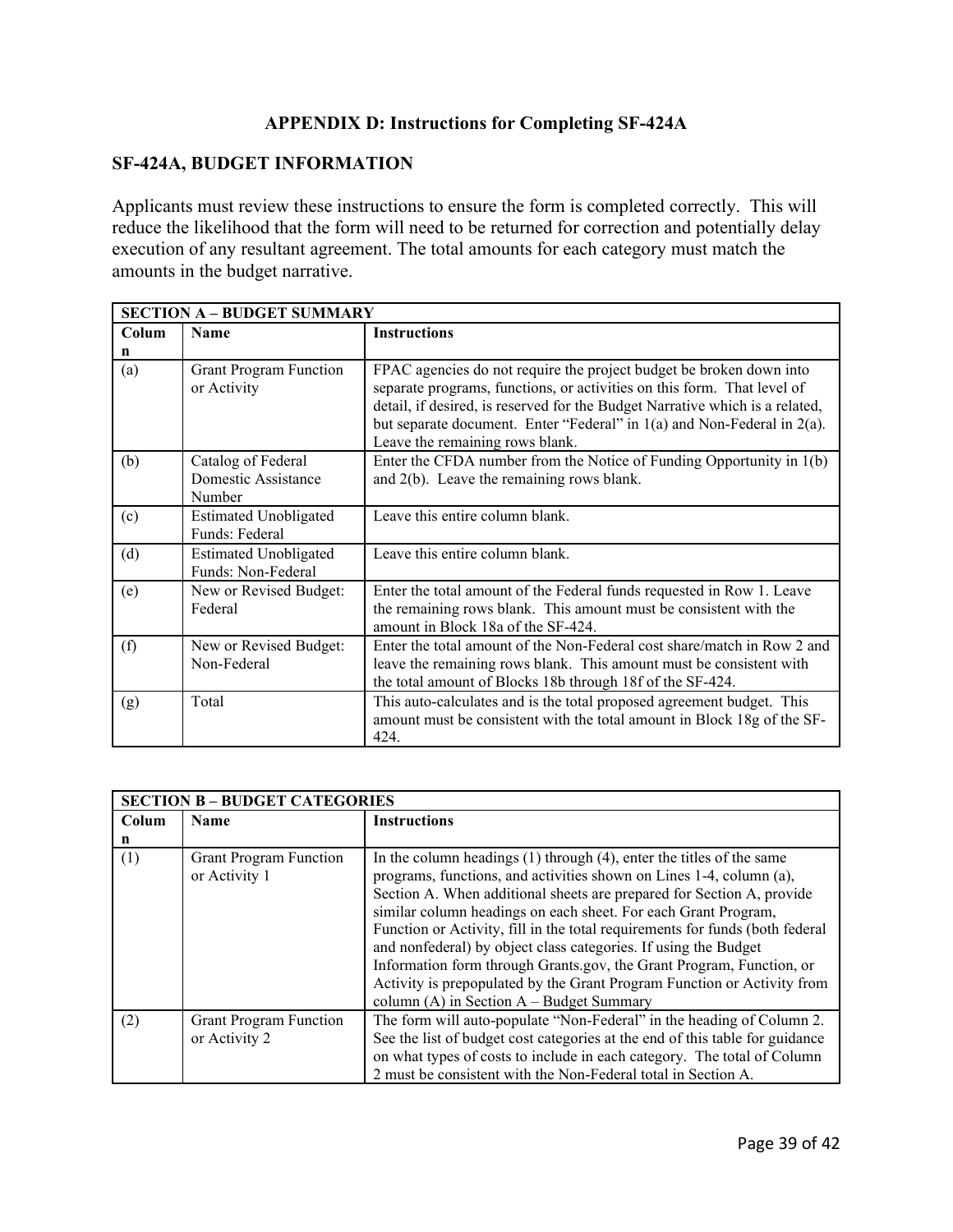| (3)  | <b>Grant Program Function</b><br>or Activity 3 | Leave this entire column blank.                                                                                                                                                                                                                                                                                                                                                                                                                                    |
|------|------------------------------------------------|--------------------------------------------------------------------------------------------------------------------------------------------------------------------------------------------------------------------------------------------------------------------------------------------------------------------------------------------------------------------------------------------------------------------------------------------------------------------|
| (4)  | <b>Grant Program Function</b><br>or Activity 4 | Leave this entire column blank.                                                                                                                                                                                                                                                                                                                                                                                                                                    |
| (5)  | Total                                          | This auto-calculates.                                                                                                                                                                                                                                                                                                                                                                                                                                              |
|      |                                                | All costs must comply with the cost principles of 2 CFR Part 200,<br>Subpart $E$ – Cost Principles. All costs must be allowable (2 CFR<br>200.403), allocable to the agreement (2 CFR 200.405), and reasonable<br>in amount (2 CFR 200.404).                                                                                                                                                                                                                       |
|      |                                                |                                                                                                                                                                                                                                                                                                                                                                                                                                                                    |
| (6a) | Personnel                                      | Compensation for employees of the applicant, for example, wages and<br>salaries. See 2 CFR 200.430, Compensation-Personal Services.                                                                                                                                                                                                                                                                                                                                |
|      |                                                | Do not include the cost of fringe benefits in this category. Such costs<br>must be listed in the "Fringe Benefit" category.                                                                                                                                                                                                                                                                                                                                        |
|      |                                                | Do not include the personnel cost of contractor's or other organizations<br>with which a contract or other agreement for their services exists. Those<br>amounts must instead be listed under the "Contractual" category as part<br>of the total value of the contract or agreement.                                                                                                                                                                               |
|      |                                                | Do not include the value of donated or volunteer services (or third-party<br>in-kind contributions of services) as it may not be charged to the Federal<br>award either as a direct or indirect cost (2 CFR 200.434). However, the<br>value of those services may be used to meet cost sharing/matching<br>requirements (2 CFR 200.306).                                                                                                                           |
| (6b) | Fringe Benefits                                | Fringe benefits should be separated out from the personnel category and<br>are allowances and services provided by employers to their employees as<br>compensation in addition to regular salaries and wages. Fringe benefits<br>include, but are not limited to, the costs of leave (vacation, family-<br>related, sick or military), employee insurance, pensions, and<br>unemployment benefit plans. Also, see 2 CFR 200.431, Compensation-<br>Fringe Benefits. |
|      |                                                | Do not include the fringe benefit cost of contractor's or other<br>organizations with which a contract or other agreement for their services<br>exists. Those amounts must instead be listed under the "Contractual"<br>category as part of the total value of the contract or agreement.                                                                                                                                                                          |
| (6c) | Travel                                         | Travel costs are the expenses for transportation, lodging, subsistence, and<br>related items incurred by employees who are in travel status on official<br>business of the applicant. This only includes the travel costs directly<br>incurred by employees of the applicant. Also, see 2 CFR 200.475,<br>Travel Costs.                                                                                                                                            |
|      |                                                | Travel costs do not include the cost of renting a conference room for<br>people who are in travel status. Instead, that type of cost should be<br>included under the "Contractual" category.                                                                                                                                                                                                                                                                       |
|      |                                                | Travel costs incurred by a third-party under a contract or agreement with<br>the applicant should instead listed under the "Contractual" category as<br>part of the total value of the contract or agreement.                                                                                                                                                                                                                                                      |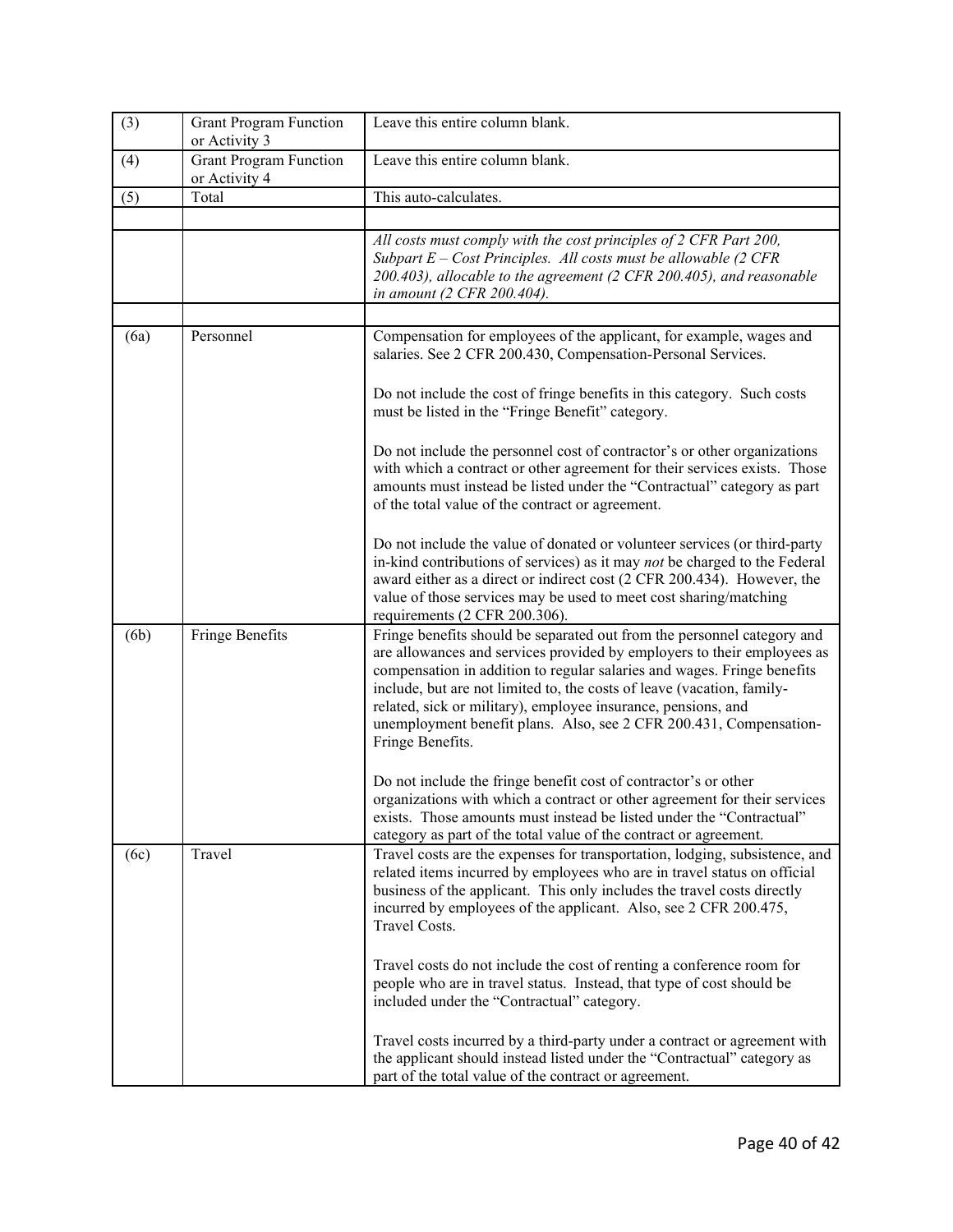| (6d) | Equipment | The common dictionary definition or common use of the term<br>"equipment" does not apply to financial assistance agreements.<br>Consequently, property that might otherwise normally be considered<br>equipment, might actually be considered "supplies" as defined by 2 CFR<br>200.1.<br>"Equipment" is defined as "tangible personal property (including<br>information technology systems) having a useful life of more than one<br>year and a per-unit acquisition cost which equals or exceeds the lesser of<br>the capitalization level established by the non-Federal entity for financial<br>statement purposes, or \$5,000." See also §200.1 for Capital assets,<br>Computing Devices, General Purpose Equipment, 200.58 Information<br>Systems, Special Purpose Equipment, and Supplies".<br>Include the cost of all equipment planned to be acquired under the<br>agreement in this budget category.<br>Do not include the value of third-party in-kind contributions of property<br>(2 CFR 200.1) as it may <i>not</i> be charged to the Federal award either as a<br>direct or indirect cost (2 CFR 200.434). However, the value of this<br>property may be used to meet cost sharing/matching requirements (2)<br>CFR 200.306).<br>Do not include the cost of renting or leasing equipment in this category.<br>Instead, such costs should be included under the "Contractual" category.<br>Also, see 2 CFR 200.465. |
|------|-----------|------------------------------------------------------------------------------------------------------------------------------------------------------------------------------------------------------------------------------------------------------------------------------------------------------------------------------------------------------------------------------------------------------------------------------------------------------------------------------------------------------------------------------------------------------------------------------------------------------------------------------------------------------------------------------------------------------------------------------------------------------------------------------------------------------------------------------------------------------------------------------------------------------------------------------------------------------------------------------------------------------------------------------------------------------------------------------------------------------------------------------------------------------------------------------------------------------------------------------------------------------------------------------------------------------------------------------------------------------------------------------------------------------------------------------------|
|      |           | Also, see 2 CFR 200.439, Equipment and Other Capital Expenditures,<br>regarding allowability of costs.                                                                                                                                                                                                                                                                                                                                                                                                                                                                                                                                                                                                                                                                                                                                                                                                                                                                                                                                                                                                                                                                                                                                                                                                                                                                                                                             |
| (6e) | Supplies  | Property that might otherwise normally be considered equipment, might<br>actually be considered "supplies" as defined by 2 CFR 200.1 (see section<br>above regarding the definition of equipment).                                                                                                                                                                                                                                                                                                                                                                                                                                                                                                                                                                                                                                                                                                                                                                                                                                                                                                                                                                                                                                                                                                                                                                                                                                 |
|      |           | "Supplies" is defined as all tangible personal property other than those<br>described in §200.33 Equipment. A computing device is a supply if the<br>acquisition cost is less than the lesser of the capitalization level<br>established by the non-Federal entity for financial statement purposes or<br>\$5,000, regardless of the length of its useful life. See also §200.1 for<br>Computing devices and Equipment".                                                                                                                                                                                                                                                                                                                                                                                                                                                                                                                                                                                                                                                                                                                                                                                                                                                                                                                                                                                                           |
|      |           | Include the cost of all supplies acquired under the agreement in this<br>budget category.                                                                                                                                                                                                                                                                                                                                                                                                                                                                                                                                                                                                                                                                                                                                                                                                                                                                                                                                                                                                                                                                                                                                                                                                                                                                                                                                          |
|      |           | Non-tangible goods and services associated with supplies, such as<br>printing services, photocopy services, and rental costs should be included<br>in the "Other" category.                                                                                                                                                                                                                                                                                                                                                                                                                                                                                                                                                                                                                                                                                                                                                                                                                                                                                                                                                                                                                                                                                                                                                                                                                                                        |
|      |           | Do not include the value of third-party in-kind contributions of property<br>$(2 \text{ CFR } 200.1)$ as it may <i>not</i> be charged to the Federal award either as a<br>direct or indirect cost (2 CFR 200.434). However, the value of this<br>property may be used to meet cost sharing/matching requirements (2)<br>CFR 200.306).                                                                                                                                                                                                                                                                                                                                                                                                                                                                                                                                                                                                                                                                                                                                                                                                                                                                                                                                                                                                                                                                                              |